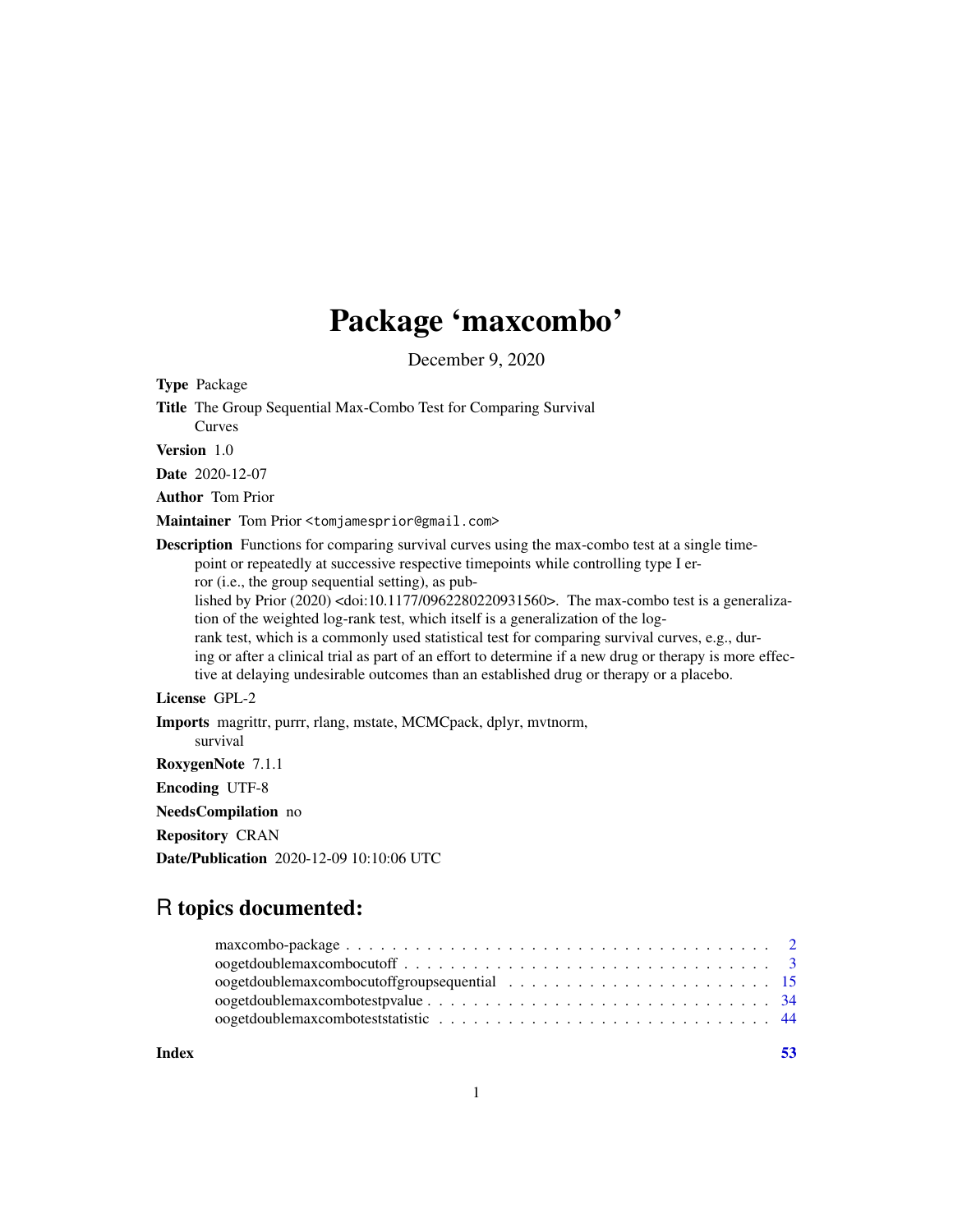<span id="page-1-0"></span>maxcombo-package *The Group Sequential Max-Combo Test for Comparing Survival Curves*

## Description

This package contains functions for comparing survival curves using the max-combo test at a single timepoint or repeatedly at successive respective timepoints while controlling type I error (i.e., the group sequential setting), as published by Tom Prior (Prior 2020 Group sequential monitoring based on the maximum of weighted log-rank statistics with the Fleming-Harrington class of weights in oncology clinical trials). The max-combo test is a generalization of the weighted log-rank test, which itself is a generalization of the log-rank test, which is a commonly used statistical test for comparing survival curves, e.g., during or after a clinical trial as part of an effort to determine if a new drug or therapy is more effective at delaying undesirable outcomes than an established drug or therapy or a placebo.

## Details

This package contains the following four functions:

- [oogetdoublemaxcomboteststatistic](#page-43-1)
- [oogetdoublemaxcombotestpvalue](#page-33-1)
- [oogetdoublemaxcombocutoff](#page-2-1)
- [oogetdoublemaxcombocutoffgroupsequential](#page-14-1)

A reasonable way to get started with using this package is to read the documentation for those functions in the order they are listed above.

#### Author(s)

Tom Prior <tprior1@its.jnj.com or tomjamesprior@gmail.com>

Maintainer: Tom Prior <tprior1@its.jnj.com or tomjamesprior@gmail.com>

#### References

Prior 2020 Group sequential monitoring based on the maximum of weighted log-rank statistics with the Fleming-Harrington class of weights in oncology clinical trials.

(Available at: [https://doi.org/10.1177/0962280220931560\)](https://doi.org/10.1177/0962280220931560)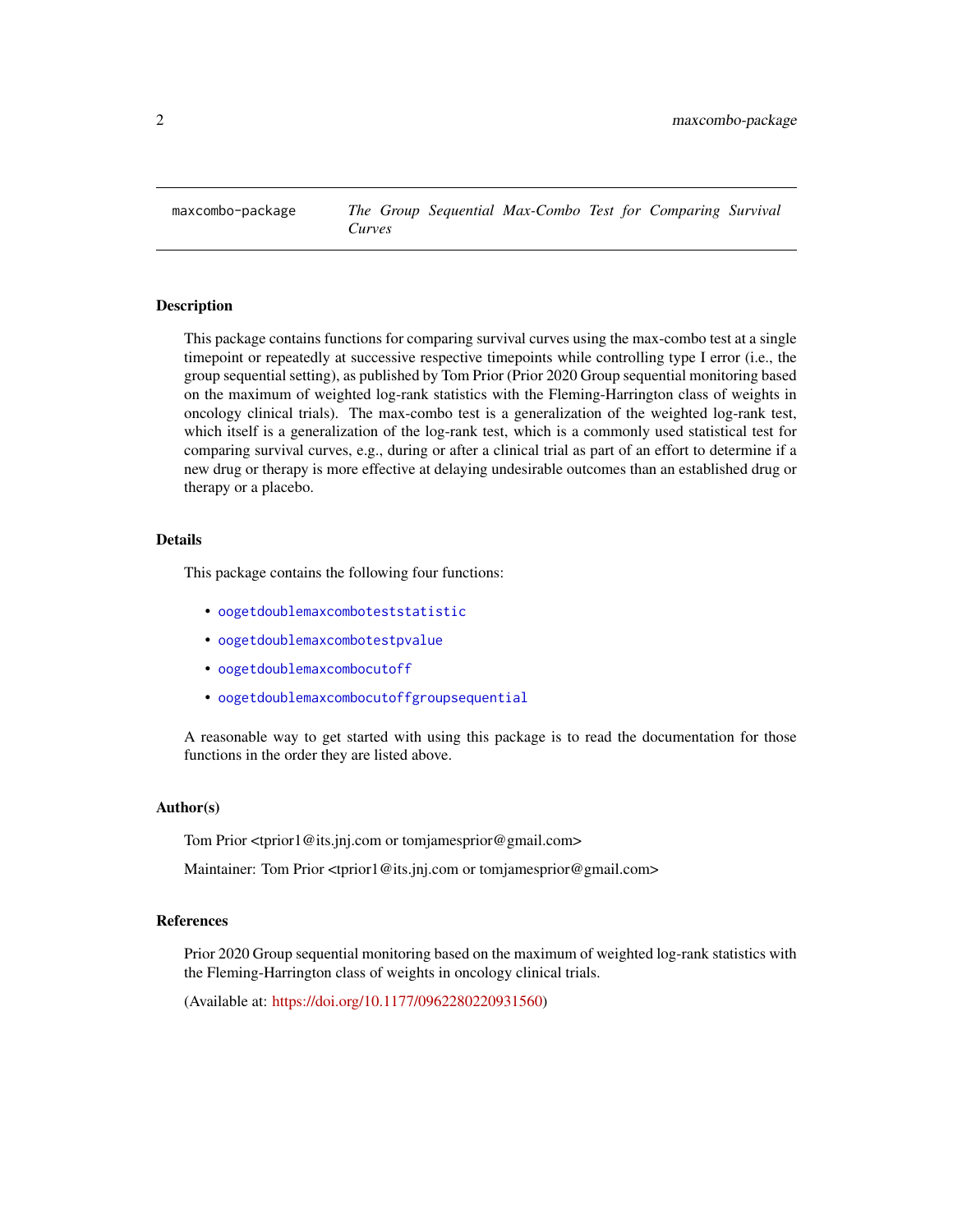<span id="page-2-1"></span><span id="page-2-0"></span>oogetdoublemaxcombocutoff

*Compute the cutoff value for the max-combo test statistic at a single timepoint*

## Description

This function computes the cutoff value for a user-specified nominal type I error rate (also known as a user-specified "alpha") for the max-combo test statistic for comparing times to an event from two different arms at a single timepoint; please note that this is *not* a cutoff for a group sequential test procedure involving two or more timepoints, but rather a cutoff for a scenario in which there is only one planned analysis timepoint. If the true survival curves from the two arms are not at all different, then the probability, before performing the experiment, that the max-combo statistic will be greater than the cutoff value returned by this function, is less than or approximately equal to (but typically approximately equal to) the user-specified nominal type I error rate (e.g., 0.025 for a confirmatory clinical trial). The max-combo test statistic is the maximum of multiple standardized weighted log-rank test statistics. The user of the function is expected to provide the function with a data frame containing the time-to-event data for the two arms; additionally, this data frame is expected to be in a particular format (see more details below). Additionally, the user of the function is expected to provide a list of one or more weighting functions to use for the respective one or more weighted log-rank tests; in particular this function only allows the user to specify a weighting function that takes as input the Kaplan-Meier estimate for the survival curve obtained by pooling both of the two arms (a double that is between 0 and 1, inclusive) and provides as output a weight (a double that is typically greater than or equal to zero); note that the Fleming-Harrington class of weighting functions falls within what can be specified in this way. If no list of weighting functions is provided, a single weighting function that is identically 1 is used, which means that the cutoff that is returned is exactly equal to the cutoff for the usual standardized log-rank test statistic (e.g., approximately 1.96 for a user-specified nominal type I error rate of 0.025).

The supplied data frame is expected to have one row for each subject. The data frame should have the following columns:

- id a variable that takes a unique value for each subject
- treated should be 0 for subjects in the control arm and 1 for subjects in the experimental arm.
- Atime the absolute time the subject enters the study
- Btime the absolute time of an event or censoring, whichever comes first
- Bobserved should be TRUE if the event was observed
- Ctime the absolute time of an event or censoring, whichever comes first
- Cobserved should be TRUE if censoring occurred (and so the event was not observed)

The columns in the data frame do not have to be named exactly as above; however, if different names are used, those names must be specified as arguments to the function. Please see below for more detail regarding how to specify those names and for more detail regarding the expectations of the function regarding the columns in the data frame.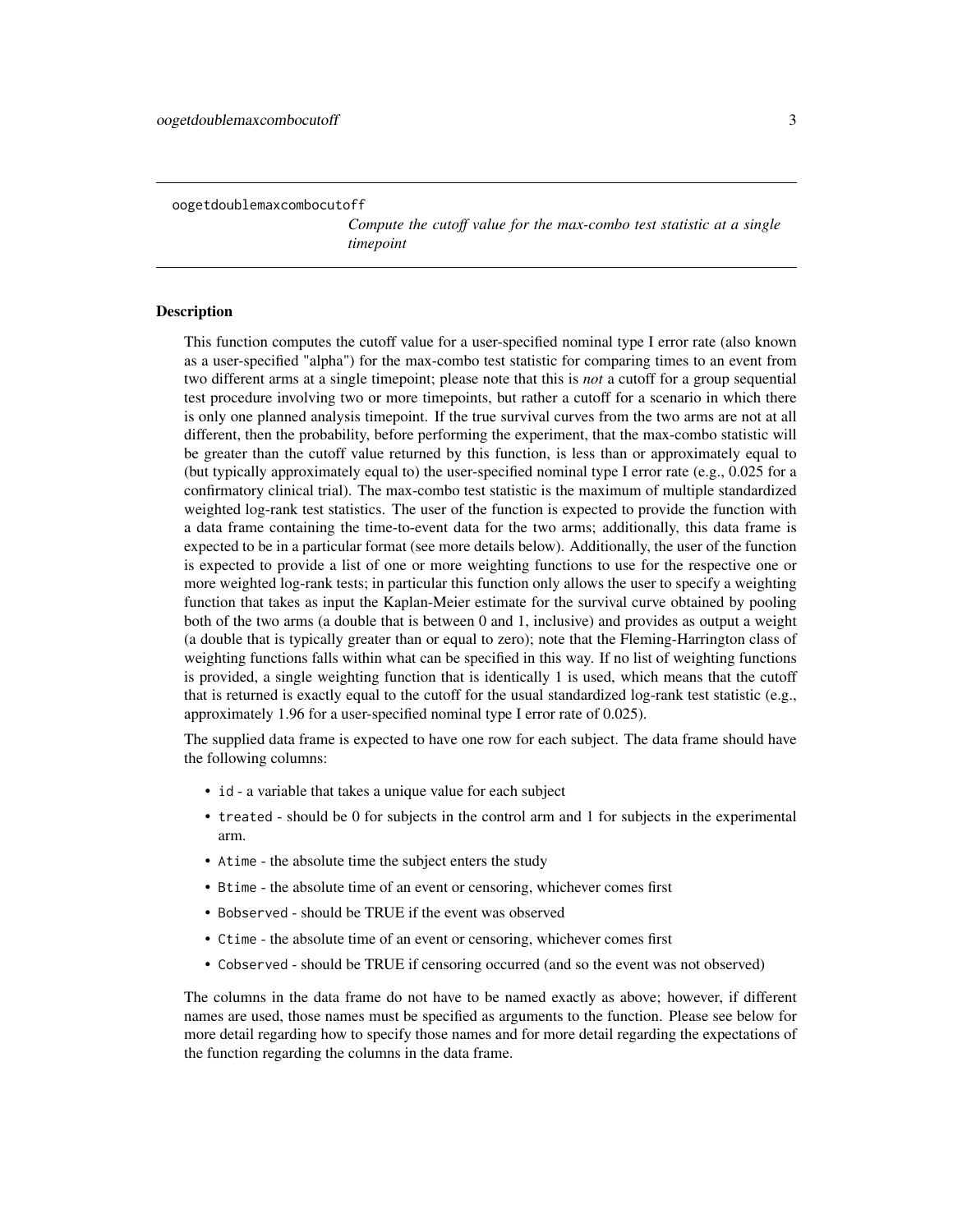## Usage

```
oogetdoublemaxcombocutoff(
  oodataframe,
 oolistfunctionweightasafunctionofstminus = base::list(function(oodoublestminus) {
    base::return(1) }),
  oostringorsymbolid = "id",
  oostringorsymboltreated = "treated",
  oostringorsymbolAtime = "Atime",
  oostringorsymbolBtime = "Btime",
  oostringorsymbolBobserved = "Bobserved",
  oostringorsymbolCtime = "Ctime",
  oostringorsymbolCobserved = "Cobserved",
  oodoublealpha = 0.025,
  oointnmaxiter = 25L,
  oodoublelower = -10,oodoubleupper = 10,
  oodoublefscaletolerance = 1e-05
)
```
## Arguments

oodataframe A data frame containing time-to-event data from two different arms.

oolistfunctionweightasafunctionofstminus

A list of one or more weighting functions. Each weighting function should take as input the pooled Kaplan-Meier estimate of survival across the two arms (i.e., a double between 0 and 1, inclusive) and output a single weight (i.e., a double, typically greater than or equal to zero). Defaults to the following list of a single weighting function that is identically 1, which results in the usual standardized log-rank test statistic: base::list(function(oodoublestminus){ base:: $return(1)$  } )

oostringorsymbolid

The name of the column in the supplied data frame for the id variable. Defaults to "id". The id variable should take a unique value for each subject. The column with this name in the data frame can be an integer vector with a different integer for each subject; the function will most likely also work if the column is a character vector with a different value for each subject.

oostringorsymboltreated

The name of the column in the supplied data frame for a treatment indicator variable. Defaults to "treated". The treatment indicator variable is a variable indicating which of the two arms the subject is in. The column with this name in the data frame should be an integer vector that takes only the value 0L (e.g., for placebo) or the value 1L (e.g., for a new drug or therapy). The test statistic that is returned by this function will generally be for a test that the arm represented by subjects with treatment indicator 1L is superior to the arm represented by subjects with treatment indicator 0L (i.e., a one-sided test of superiority of arm 1 over arm 0).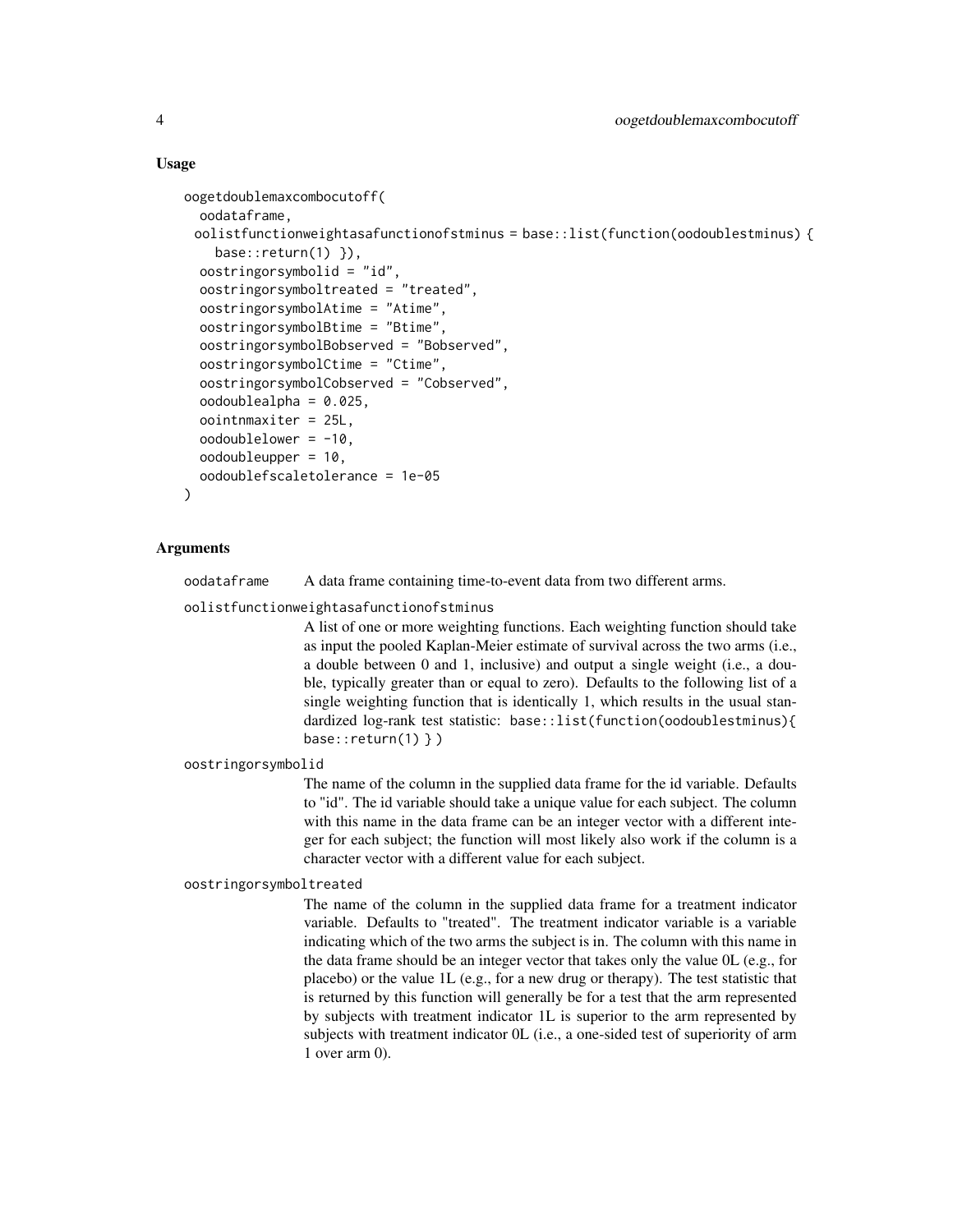#### oostringorsymbolAtime

The name of the column in the supplied data frame for the Atime variable. Defaults to "Atime". Atime is the absolute time the subject enters the study. The column with this name in the data frame can be vector of doubles; the function will most likely also work if the column is a vector of integers.

#### oostringorsymbolBtime

The name of the column in the supplied data frame for the Btime variable. Defaults to "Btime". Btime is the absolute time of an event or censoring, whichever comes first. The column with this name in the data frame can be vector of doubles; the function will most likely also work if the column is a vector of integers.

#### oostringorsymbolBobserved

The name of the column in the supplied data frame for the Bobserved variable. Defaults to "Bobserved". Bobserved should be TRUE if the event was observed. The column with this name in the data frame can be a logical vector; the function will most likely also work if the column is a vector of integers (i.e., with 1L in place of TRUE and 0L in place of FALSE).

## oostringorsymbolCtime

The name of the column in the supplied data frame for the Ctime variable. Defaults to "Ctime". Ctime is the absolute time of an event or censoring, whichever comes first. The column with this name in the data frame can be vector of doubles; the function will most likely also work if the column is a vector of integers.

#### oostringorsymbolCobserved

The name of the column in the supplied data frame for the Cobserved variable. Defaults to "Cobserved". Cobserved should be TRUE if censoring occurred (and so the event was not observed). The column with this name in the data frame can be a logical vector; the function will most likely also work if the column is a vector of integers (i.e., with 1L in place of TRUE and 0L in place of FALSE).

- oodoublealpha A double that is the user-specified nominal type I error rate. Defaults to 0.025. This value should be strictly between 0 and 1.
- oointnmaxiter An integer that is maximum number of iterations used by the bisection method while finding the cutoff. Defaults to 25L. This value can be increased to 50L, 100L, or 200L if greater accuracy is desired while finding the cutoff; anything greater than that would typically not be needed.
- oodoublelower A double that is the lower bound of the interval within which the cutoff is searched for. Defaults to -10.
- oodoubleupper A double that is the upper bound of the interval within which the cutoff is searched for. Defaults to 10.

oodoublefscaletolerance

A double that is related to early stopping of the bisection method; if the bisection method finds a cutoff value for which the absolute value of the difference between the nominal type I error rate when using that cutoff value and the userspecified nominal type I error rate is less than or equal to oodoublefscaletolerance, the bisection method will stop and return that cutoff value. Defaults to 0.00001. This value can be decreased to a smaller strictly positive value if greater accuracy is desired while finding the cutoff.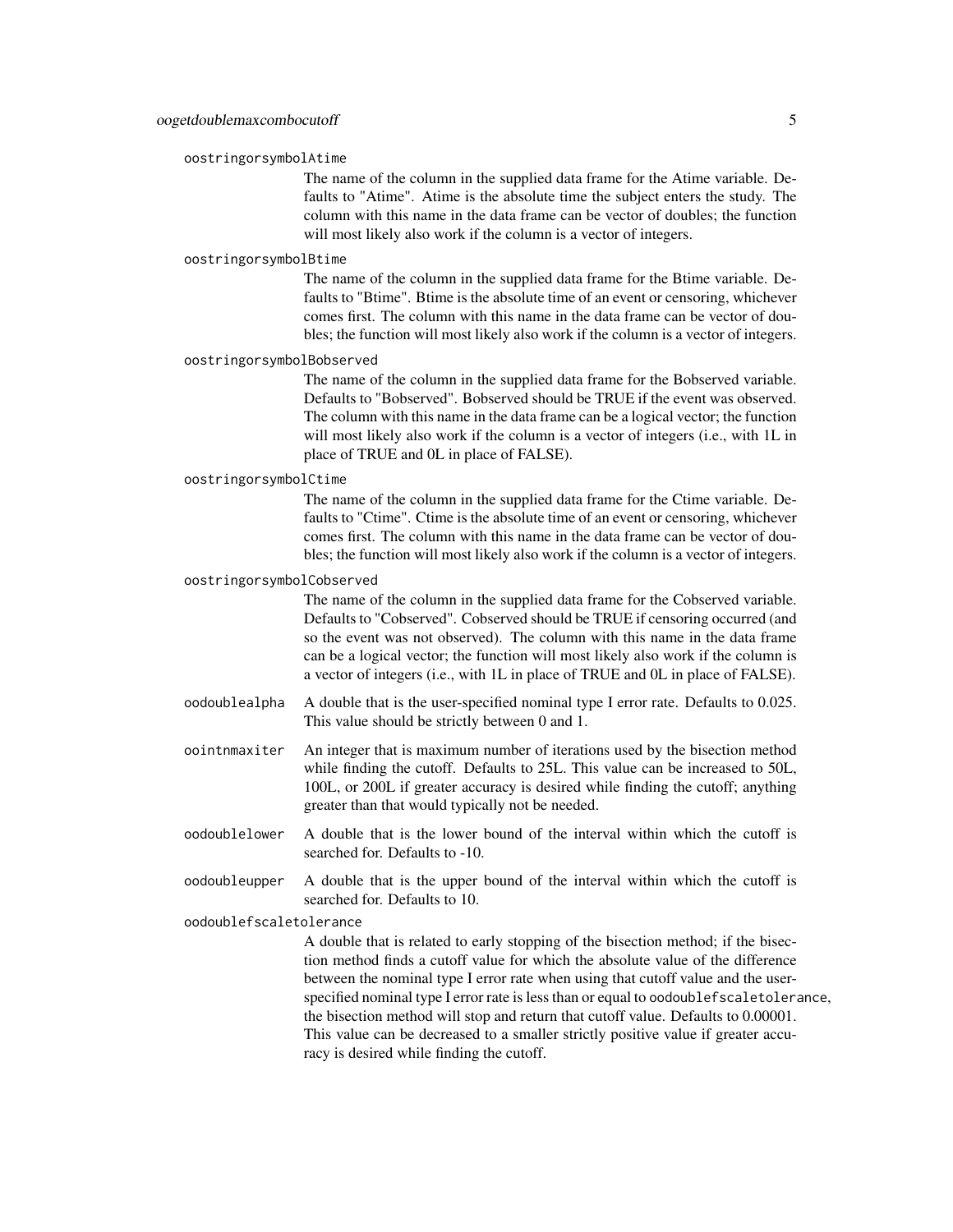#### Value

A double

## Examples

```
# -------------------------------------------------------------------------------
# Example 1: Usage on a single deterministic dataset in which the drug halves
# the hazard at all times (i.e., a proportional hazards situation)
# -------------------------------------------------------------------------------
oointnparticipants=100L
oointnparticipantsplacebo=oointnparticipants/2L
oointnparticipantsactive=oointnparticipants/2L
oodoublerateplacebo=0.250
oodoublerateactive=0.125
oovecinttreated=c(
 base::rep(0L,length.out=oointnparticipantsplacebo),
 base::rep(1L,length.out=oointnparticipantsactive)
\lambdaoovecdoubletAabsolute=c( #the start time, i.e., when the subject enters the study.
 base::seq(from=0.0,to=2.0,length.out=oointnparticipantsplacebo),
 base::seq(from=0.0,to=2.0,length.out=oointnparticipantsactive)
)
#the duration of time from when the subject enters the study until the subject experiences the event
oovecdoubletAtoB=c(
 stats::qexp(
   base::seq(from=0.0,to=0.98,length.out=oointnparticipantsplacebo),
   rate=oodoublerateplacebo
 ),
 stats::qexp(
   base::seq(from=0.0,to=0.98,length.out=oointnparticipantsactive),
    rate=oodoublerateactive
 )
)
oovecdoubletBabsolute=oovecdoubletAabsolute + oovecdoubletAtoB
#the analysis takes place at absolute time 6.0 months, and no other censoring (e.g., dropout) occurs
oovecdoubletCabsolute=6.0
oovecdoubletminBvsC=base::pmin(oovecdoubletBabsolute,oovecdoubletCabsolute)
oovecboolobservedB=(oovecdoubletBabsolute < oovecdoubletCabsolute)
oovecboolobservedC=(oovecdoubletCabsolute <= oovecdoubletBabsolute)
oodataframe=dplyr::tibble(id=1L:oointnparticipants,
                          treated=oovecinttreated,
                          Atime=oovecdoubletAabsolute,
                          Btime=oovecdoubletminBvsC,
                          Bobserved=oovecboolobservedB,
                          Ctime=oovecdoubletminBvsC,
                          Cobserved=oovecboolobservedC)
```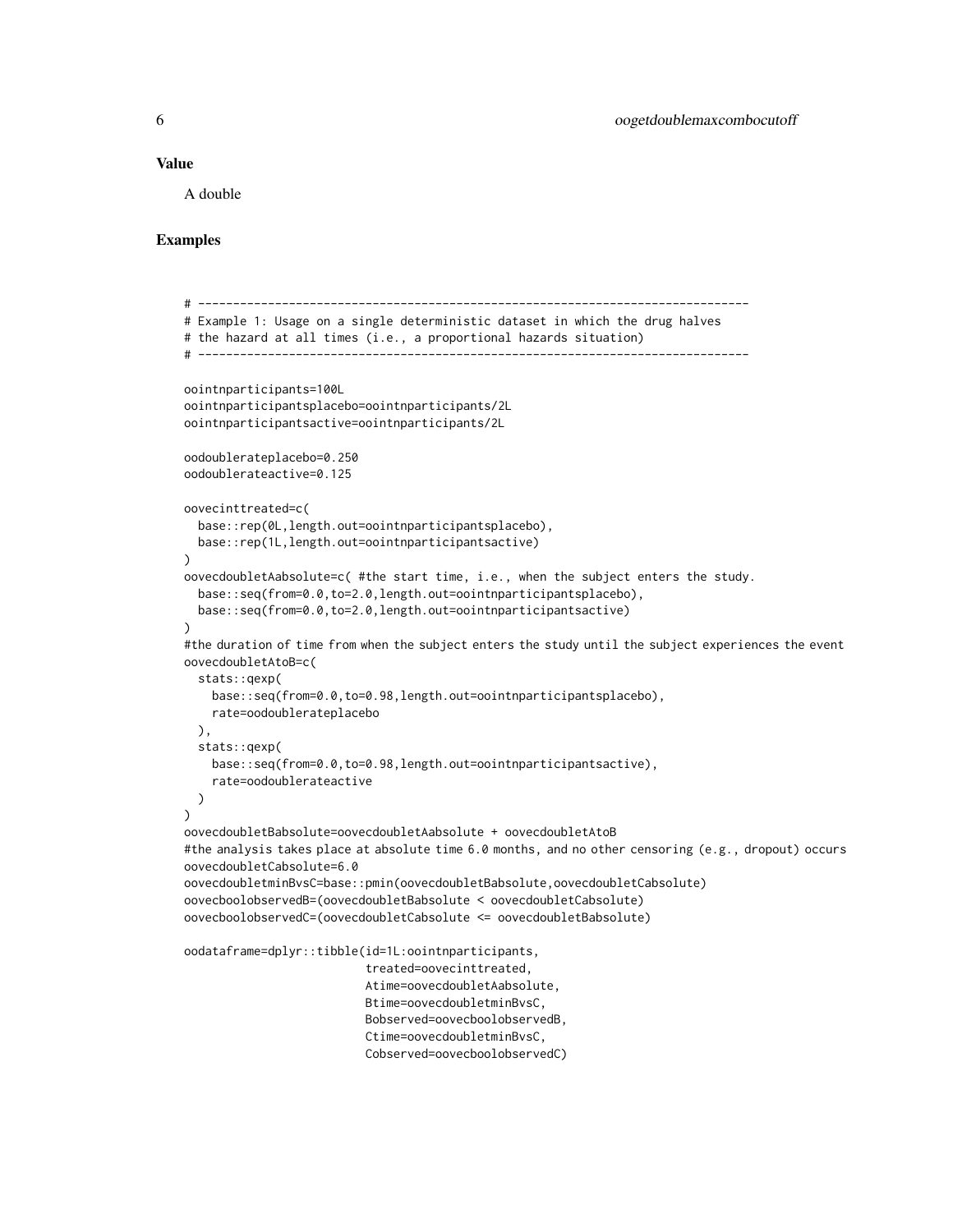```
#standardized log-rank test statistic
oolistweightingfunctionsJustLogrank=base::list(
 logrank=function(stminus){ base::return(1.0) }
)
maxcombo::oogetdoublemaxcomboteststatistic(
 oodataframe = oodataframe,
 oolistfunctionweightasafunctionofstminus = oolistweightingfunctionsJustLogrank
) #test statistic 2.92
maxcombo::oogetdoublemaxcombotestpvalue(
 oodataframe = oodataframe,
 oolistfunctionweightasafunctionofstminus = oolistweightingfunctionsJustLogrank
) #p-value 0.0017
maxcombo::oogetdoublemaxcombocutoff(
 oodataframe = oodataframe,
 oolistfunctionweightasafunctionofstminus = oolistweightingfunctionsJustLogrank,
 oodoublealpha = 0.025
) #cutoff of 1.96 for the max-combo test statistic
#the max-combo test statistic exceeds the cutoff (since 2.92 > 1.96), so you can declare that
#the survival curves in the two arms are statistically significantly different at the 0.025 level
#standardized weighted log-rank test statistic with Fleming-Harrington 0-1 weighting function,
#which places greater weight on later times
oolistweightingfunctionsJustFlemingHarrington01=base::list(
 flemingharrington01=function(stminus){ base::return(1.0 - stminus) }
)
maxcombo::oogetdoublemaxcomboteststatistic(
 oodataframe = oodataframe,
 oolistfunctionweightasafunctionofstminus = oolistweightingfunctionsJustFlemingHarrington01
) #test statistic 2.83
maxcombo::oogetdoublemaxcombotestpvalue(
 oodataframe = oodataframe,
 oolistfunctionweightasafunctionofstminus = oolistweightingfunctionsJustFlemingHarrington01
) #p-value 0.0023
maxcombo::oogetdoublemaxcombocutoff(
 oodataframe = oodataframe,
 oolistfunctionweightasafunctionofstminus = oolistweightingfunctionsJustFlemingHarrington01,
 oodoublealpha = 0.025
) #cutoff of 1.96 for the max-combo test statistic
#the max-combo test statistic exceeds the cutoff (since 2.83 > 1.96), so you can declare that
#the survival curves in the two arms are statistically significantly different at the 0.025 level
#standardized weighted log-rank test statistic with Fleming-Harrington 1-0 weighting function,
#which places greater weight on earlier times
oolistweightingfunctionsJustFlemingHarrington10=base::list(
  flemingharrington10=function(stminus){ base::return(stminus) }
)
maxcombo::oogetdoublemaxcomboteststatistic(
 oodataframe = oodataframe,
 oolistfunctionweightasafunctionofstminus = oolistweightingfunctionsJustFlemingHarrington10
) #test statistic 2.71
maxcombo::oogetdoublemaxcombotestpvalue(
 oodataframe = oodataframe,
```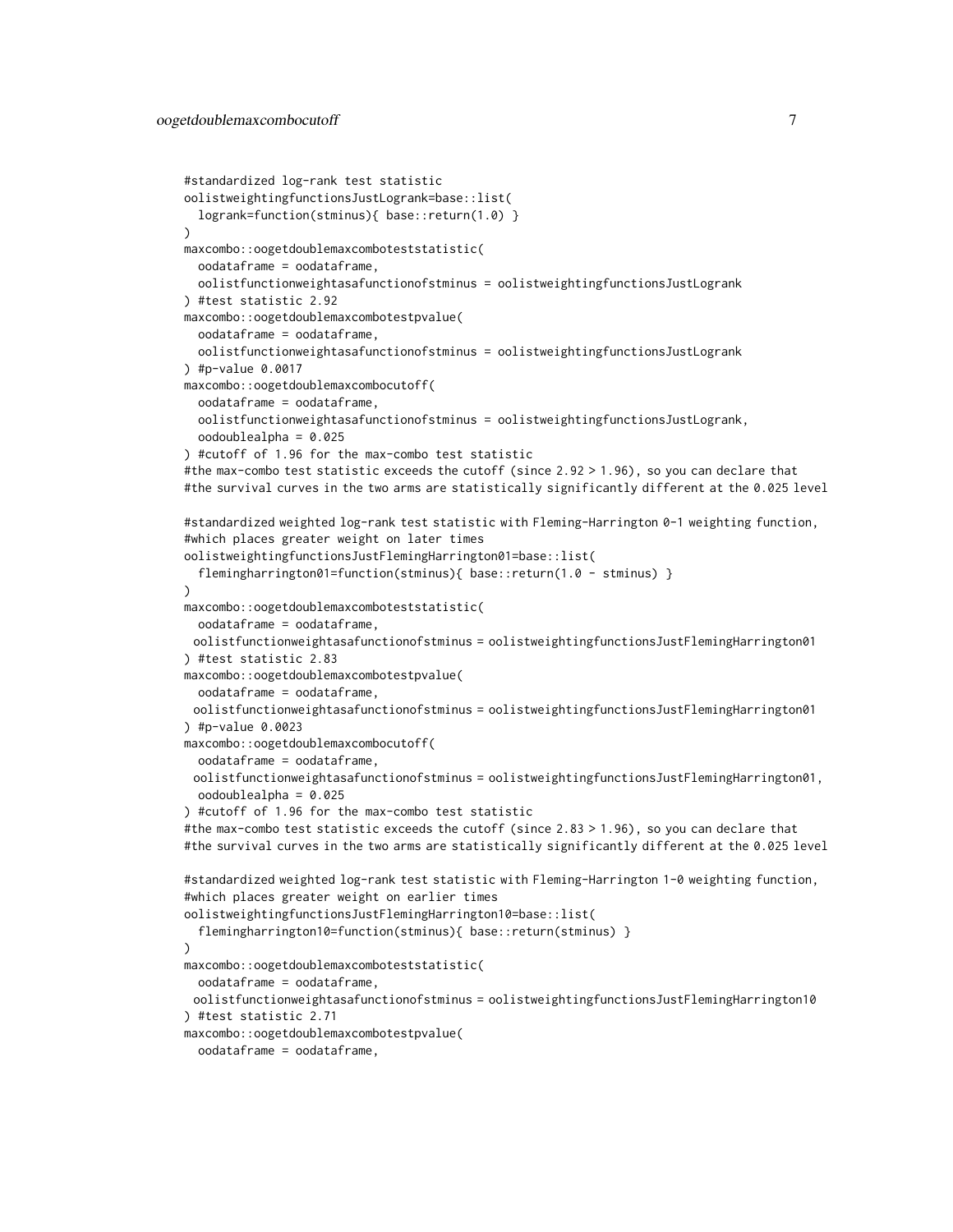oolistfunctionweightasafunctionofstminus = oolistweightingfunctionsJustFlemingHarrington10 ) #p-value 0.0033 maxcombo::oogetdoublemaxcombocutoff( oodataframe = oodataframe, oolistfunctionweightasafunctionofstminus = oolistweightingfunctionsJustFlemingHarrington10, oodoublealpha = 0.025 ) #cutoff of 1.96 for the max-combo test statistic #the max-combo test statistic exceeds the cutoff (since 2.71 > 1.96), so you can declare that #the survival curves in the two arms are statistically significantly different at the 0.025 level #the max-combo test statistic based on the first two of the above oolistweightingfunctionsLogrankAndFlemingHarrington01=base::list( logrank=function(stminus){ base::return(1.0) }, flemingharrington01=function(stminus){ base::return(1.0 - stminus) } ) maxcombo::oogetdoublemaxcomboteststatistic( oodataframe = oodataframe, oolistfunctionweightasafunctionofstminus = oolistweightingfunctionsLogrankAndFlemingHarrington01 ) #test statistic 2.92, i.e., just the maximum of 2.92 (from the log-rank test statistic) and 2.83 # (from the weighted log-rank test statistic with Fleming-Harrington 0-1 weighting function) maxcombo::oogetdoublemaxcombotestpvalue( oodataframe = oodataframe, oolistfunctionweightasafunctionofstminus = oolistweightingfunctionsLogrankAndFlemingHarrington01 ) #p-value 0.0028 maxcombo::oogetdoublemaxcombocutoff( oodataframe = oodataframe, oolistfunctionweightasafunctionofstminus = oolistweightingfunctionsLogrankAndFlemingHarrington01, oodoublealpha = 0.025 ) #cutoff of 2.13 for the max-combo test statistic #the max-combo test statistic exceeds the cutoff (since 2.92 > 2.13), so you can declare that #the survival curves in the two arms are statistically significantly different at the 0.025 level #the max-combo test statistic based on the first three of the above oolistweightingfunctionsLogrankAndFlemingHarrington01AndFlemingHarrington10=base::list( logrank=function(stminus){ base::return(1.0) }, flemingharrington01=function(stminus){ base::return(1.0 - stminus) }, flemingharrington10=function(stminus){ base::return(stminus) }  $\lambda$ maxcombo::oogetdoublemaxcomboteststatistic( oodataframe = oodataframe, oolistfunctionweightasafunctionofstminus = oolistweightingfunctionsLogrankAndFlemingHarrington01AndFlemingHarrington10 ) #test statistic 2.92, i.e., just the maximum of 2.92 (from the log-rank test statistic), 2.83 # (from the weighted log-rank test statistic with Fleming-Harrington 0-1 weighting function), and # 2.71 (from the weighted log-rank test statistic with Fleming-Harrington 1-0 weighting function) maxcombo::oogetdoublemaxcombotestpvalue( oodataframe = oodataframe, oolistfunctionweightasafunctionofstminus = oolistweightingfunctionsLogrankAndFlemingHarrington01AndFlemingHarrington10 ) #p-value 0.0032 maxcombo::oogetdoublemaxcombocutoff( oodataframe = oodataframe, oolistfunctionweightasafunctionofstminus =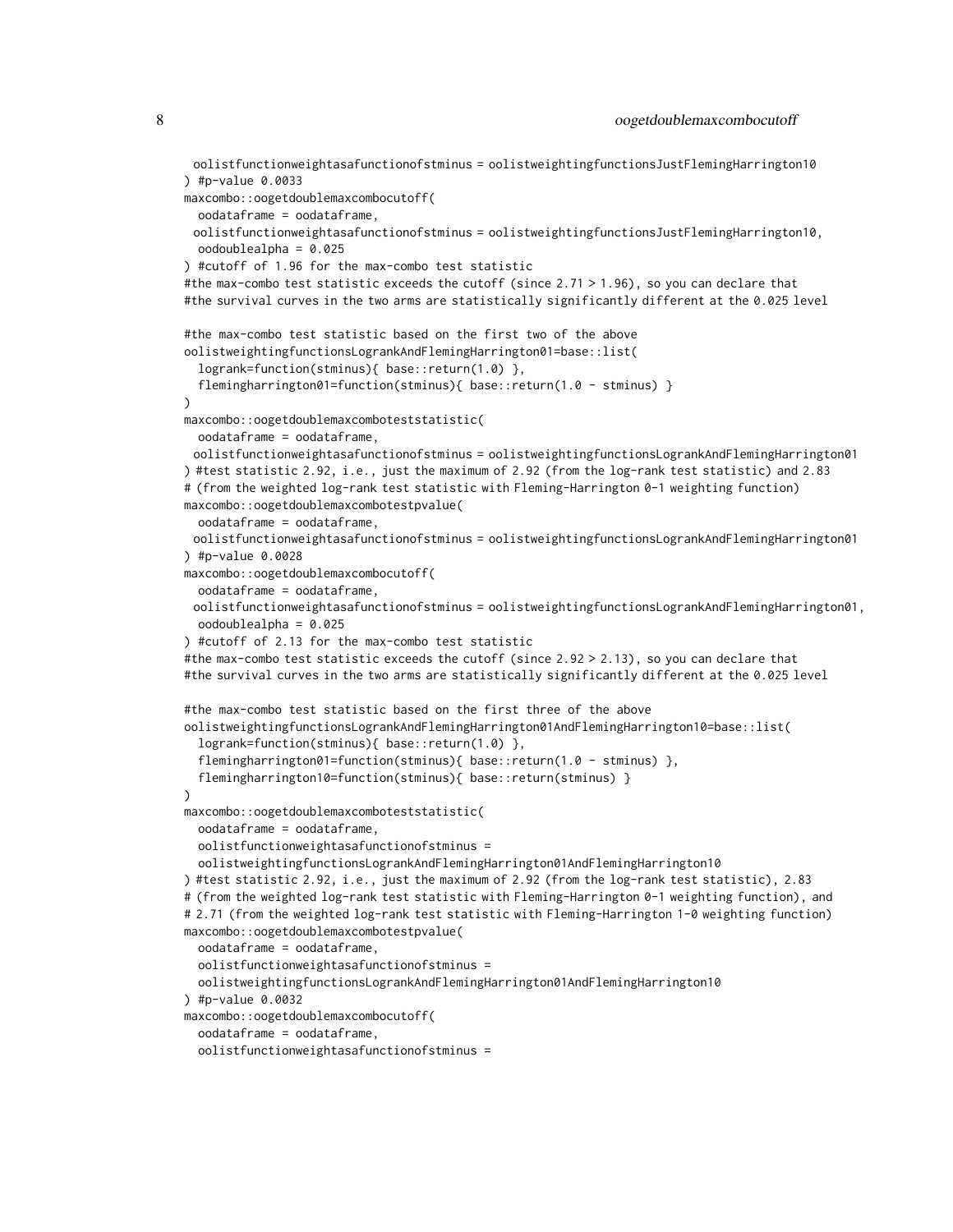```
oolistweightingfunctionsLogrankAndFlemingHarrington01AndFlemingHarrington10,
 oodoublealpha = 0.025,
 oointnmaxiter = 100L
) #cutoff of 2.19 for the max-combo test statistic
#the max-combo test statistic exceeds the cutoff (since 2.92 > 2.19), so you can declare that
#the survival curves in the two arms are statistically significantly different at the 0.025 level
# --------------------------------------------------------------------------------------------
# Example 2: Usage on a single deterministic dataset in which the drug delays
# the event by exactly one month for each subject (i.e., an early treatment effect situation)
# --------------------------------------------------------------------------------------------
oointnparticipants=100L
oointnparticipantsplacebo=oointnparticipants/2L
oointnparticipantsactive=oointnparticipants/2L
oodoublerateplacebo=0.250
oovecinttreated=c(
 base::rep(0L,length.out=oointnparticipantsplacebo),
 base::rep(1L,length.out=oointnparticipantsactive)
\lambdaoovecdoubletAabsolute=c( #the start time, i.e., when the subject enters the study.
 base::seq(from=0.0,to=2.0,length.out=oointnparticipantsplacebo),
 base::seq(from=0.0,to=2.0,length.out=oointnparticipantsactive)
)
#the duration of time from when the subject enters the study until the subject experiences the event
oovecdoubletAtoB=c(
 stats::qexp(
   base::seq(from=0.0,to=0.98,length.out=oointnparticipantsplacebo),
   rate=oodoublerateplacebo
 ),
 stats::qexp(
   base::seq(from=0.0,to=0.98,length.out=oointnparticipantsactive),
    rate=oodoublerateplacebo
 ) + 1.0 #note the addition of 1.0 month time to event here for the active arm
\lambdaoovecdoubletBabsolute=oovecdoubletAabsolute + oovecdoubletAtoB
#the analysis takes place at absolute time 6.0 months, and no other censoring (e.g., dropout) occurs
oovecdoubletCabsolute=6.0
oovecdoubletminBvsC=base::pmin(oovecdoubletBabsolute,oovecdoubletCabsolute)
oovecboolobservedB=(oovecdoubletBabsolute < oovecdoubletCabsolute)
oovecboolobservedC=(oovecdoubletCabsolute <= oovecdoubletBabsolute)
oodataframe=dplyr::tibble(id=1L:oointnparticipants,
                           treated=oovecinttreated,
                           Atime=oovecdoubletAabsolute,
                           Btime=oovecdoubletminBvsC,
                           Bobserved=oovecboolobservedB,
                           Ctime=oovecdoubletminBvsC,
```
Cobserved=oovecboolobservedC)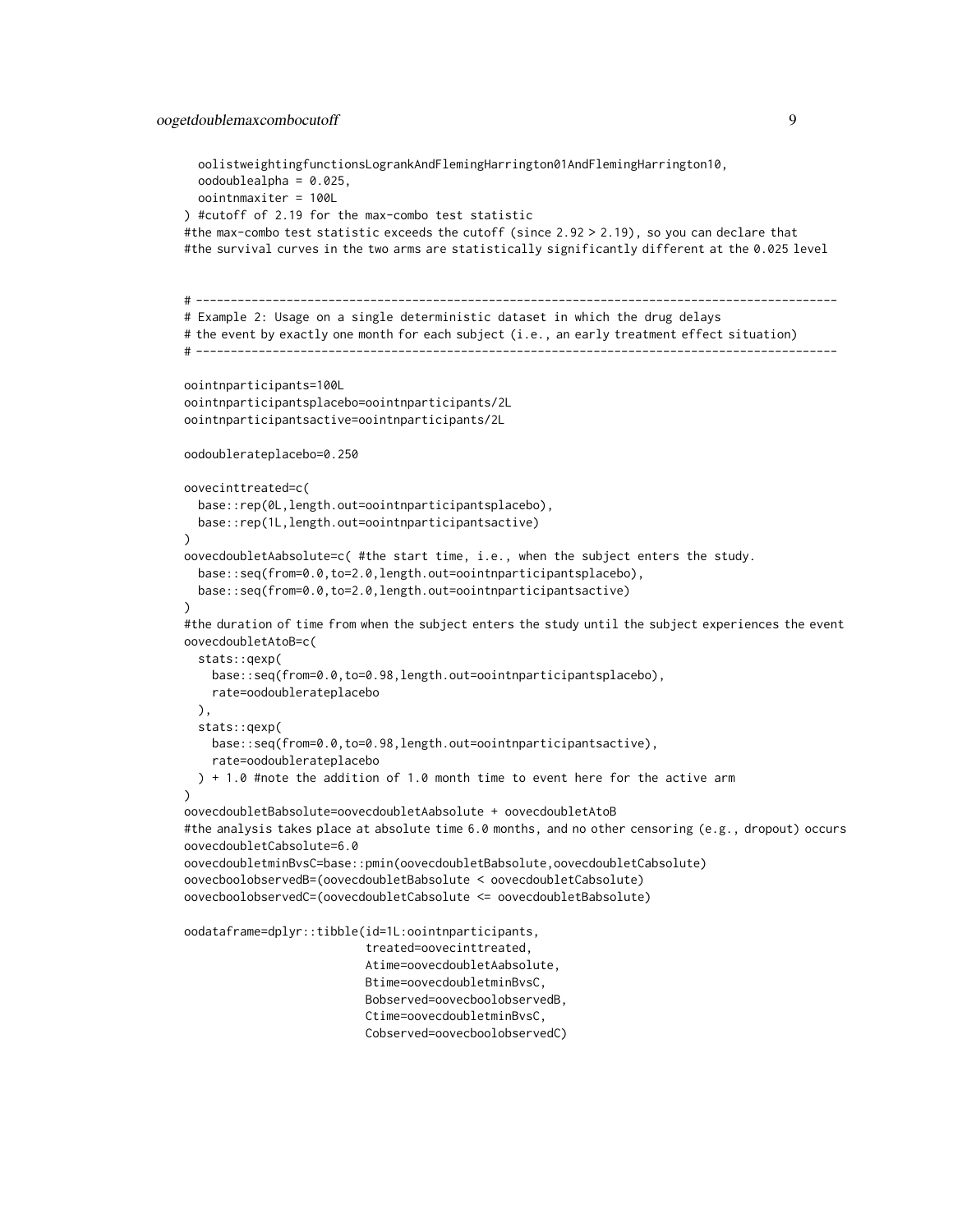```
#standardized log-rank test statistic
oolistweightingfunctionsJustLogrank=base::list(
 logrank=function(stminus){ base::return(1.0) }
\lambdamaxcombo::oogetdoublemaxcomboteststatistic(
 oodataframe = oodataframe,
 oolistfunctionweightasafunctionofstminus = oolistweightingfunctionsJustLogrank
) #test statistic 1.66
maxcombo::oogetdoublemaxcombotestpvalue(
 oodataframe = oodataframe,
 oolistfunctionweightasafunctionofstminus = oolistweightingfunctionsJustLogrank
) #p-value 0.05
maxcombo::oogetdoublemaxcombocutoff(
 oodataframe = oodataframe,
 oolistfunctionweightasafunctionofstminus = oolistweightingfunctionsJustLogrank,
 oodoublealpha = 0.025
) #cutoff of 1.96 for the max-combo test statistic
#the max-combo test statistic does not exceed the cutoff (since 1.66 < 1.96), so you fail to reject
#that the survival curves in the two arms are the same at the 0.025 level
#standardized weighted log-rank test statistic with Fleming-Harrington 0-1 weighting function,
#which places greater weight on later times
oolistweightingfunctionsJustFlemingHarrington01=base::list(
 flemingharrington01=function(stminus){ base::return(1.0 - stminus) }
)
maxcombo::oogetdoublemaxcomboteststatistic(
 oodataframe = oodataframe,
 oolistfunctionweightasafunctionofstminus = oolistweightingfunctionsJustFlemingHarrington01
) #test statistic 0.53
maxcombo::oogetdoublemaxcombotestpvalue(
 oodataframe = oodataframe,
 oolistfunctionweightasafunctionofstminus = oolistweightingfunctionsJustFlemingHarrington01
) #p-value 0.30maxcombo::oogetdoublemaxcombocutoff(
 oodataframe = oodataframe,
 oolistfunctionweightasafunctionofstminus = oolistweightingfunctionsJustFlemingHarrington01,
 oodoublealpha = 0.025
) #cutoff of 1.96 for the max-combo test statistic
#the max-combo test statistic does not exceed the cutoff (since 0.53 < 1.96), so you fail to reject
#that the survival curves in the two arms are the same at the 0.025 level
#standardized weighted log-rank test statistic with Fleming-Harrington 1-0 weighting function,
#which places greater weight on earlier times
oolistweightingfunctionsJustFlemingHarrington10=base::list(
  flemingharrington10=function(stminus){ base::return(stminus) }
)
maxcombo::oogetdoublemaxcomboteststatistic(
 oodataframe = oodataframe,
 oolistfunctionweightasafunctionofstminus = oolistweightingfunctionsJustFlemingHarrington10
) #test statistic 2.07
maxcombo::oogetdoublemaxcombotestpvalue(
 oodataframe = oodataframe,
```
oolistfunctionweightasafunctionofstminus = oolistweightingfunctionsJustFlemingHarrington10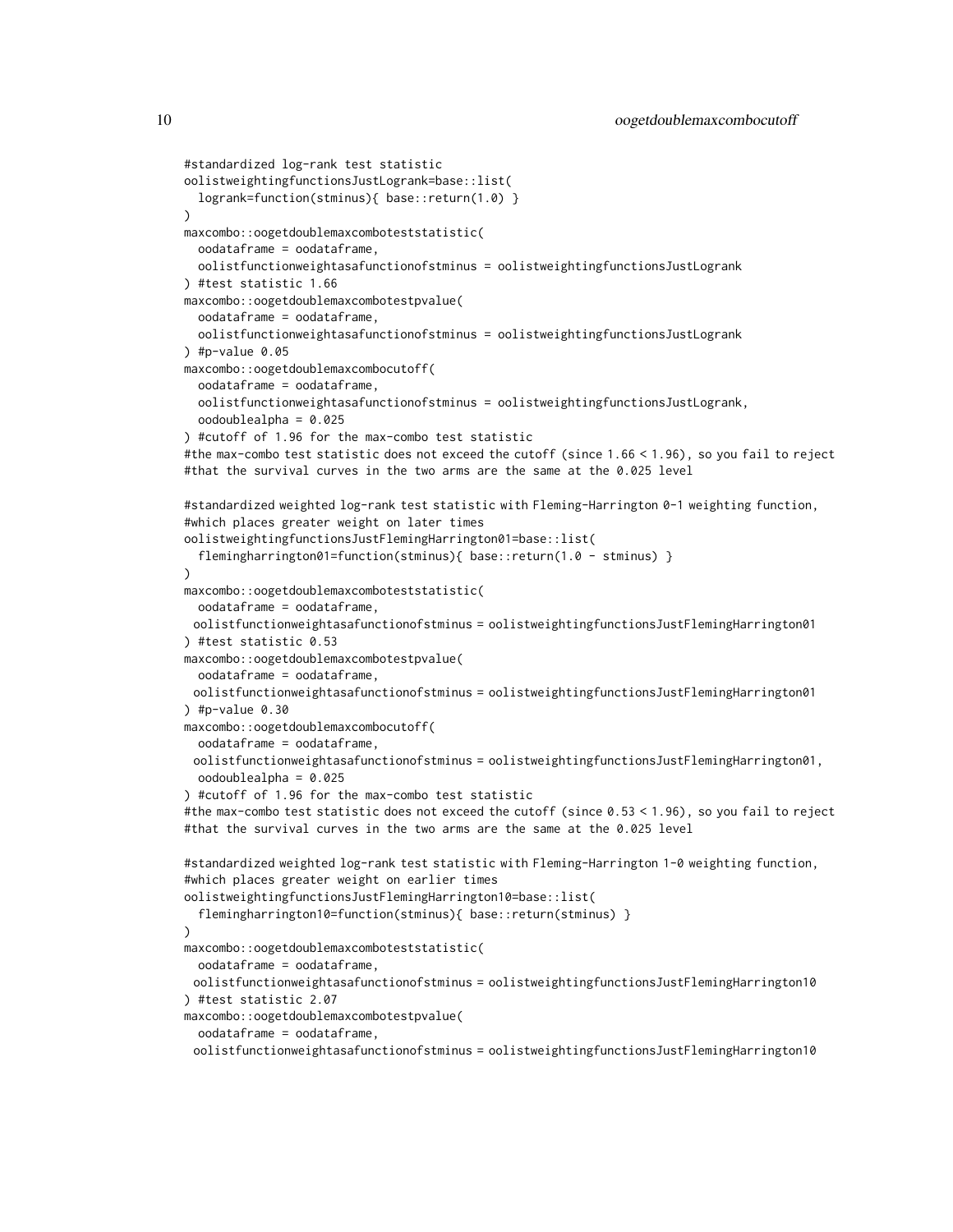```
) #p-value 0.02maxcombo::oogetdoublemaxcombocutoff(
 oodataframe = oodataframe,
 oolistfunctionweightasafunctionofstminus = oolistweightingfunctionsJustFlemingHarrington10,
 oodoublealpha = 0.025
) #cutoff of 1.96 for the max-combo test statistic
#the max-combo test statistic exceeds the cutoff (since 2.07 > 1.96), so you can declare that
#the survival curves in the two arms are statistically significantly different at the 0.025 level
#the max-combo test statistic based on the first two of the above
oolistweightingfunctionsLogrankAndFlemingHarrington01=base::list(
 logrank=function(stminus){ base::return(1.0) },
  flemingharrington01=function(stminus){ base::return(1.0 - stminus) }
)
maxcombo::oogetdoublemaxcomboteststatistic(
 oodataframe = oodataframe,
 oolistfunctionweightasafunctionofstminus = oolistweightingfunctionsLogrankAndFlemingHarrington01
) #test statistic 1.66, i.e., just the maximum of 1.66 (from the log-rank test statistic) and 0.53
# (from the weighted log-rank test statistic with Fleming-Harrington 0-1 weighting function)
maxcombo::oogetdoublemaxcombotestpvalue(
 oodataframe = oodataframe,
 oolistfunctionweightasafunctionofstminus = oolistweightingfunctionsLogrankAndFlemingHarrington01
) #p-value 0.07maxcombo::oogetdoublemaxcombocutoff(
 oodataframe = oodataframe,
 oolistfunctionweightasafunctionofstminus = oolistweightingfunctionsLogrankAndFlemingHarrington01,
 oodoublealpha = 0.025
) #cutoff of 2.13 for the max-combo test statistic
#the max-combo test statistic does not exceed the cutoff (since 1.66 < 2.13), so you fail to reject
#that the survival curves in the two arms are the same at the 0.025 level
#the max-combo test statistic based on the first three of the above
oolistweightingfunctionsLogrankAndFlemingHarrington01AndFlemingHarrington10=base::list(
 logrank=function(stminus){ base::return(1.0) },
  flemingharrington01=function(stminus){ base::return(1.0 - stminus) },
 flemingharrington10=function(stminus){ base::return(stminus) }
\lambdamaxcombo::oogetdoublemaxcomboteststatistic(
 oodataframe = oodataframe,
 oolistfunctionweightasafunctionofstminus =
 oolistweightingfunctionsLogrankAndFlemingHarrington01AndFlemingHarrington10
) #test statistic 2.07, i.e., just the maximum of 1.66 (from the log-rank test statistic), 0.53
# (from the weighted log-rank test statistic with Fleming-Harrington 0-1 weighting function), and
# 2.07 (from the weighted log-rank test statistic with Fleming-Harrington 1-0 weighting function)
maxcombo::oogetdoublemaxcombotestpvalue(
 oodataframe = oodataframe,
 oolistfunctionweightasafunctionofstminus =
 oolistweightingfunctionsLogrankAndFlemingHarrington01AndFlemingHarrington10
) #p-value 0.03maxcombo::oogetdoublemaxcombocutoff(
 oodataframe = oodataframe,
  oolistfunctionweightasafunctionofstminus =
  oolistweightingfunctionsLogrankAndFlemingHarrington01AndFlemingHarrington10,
```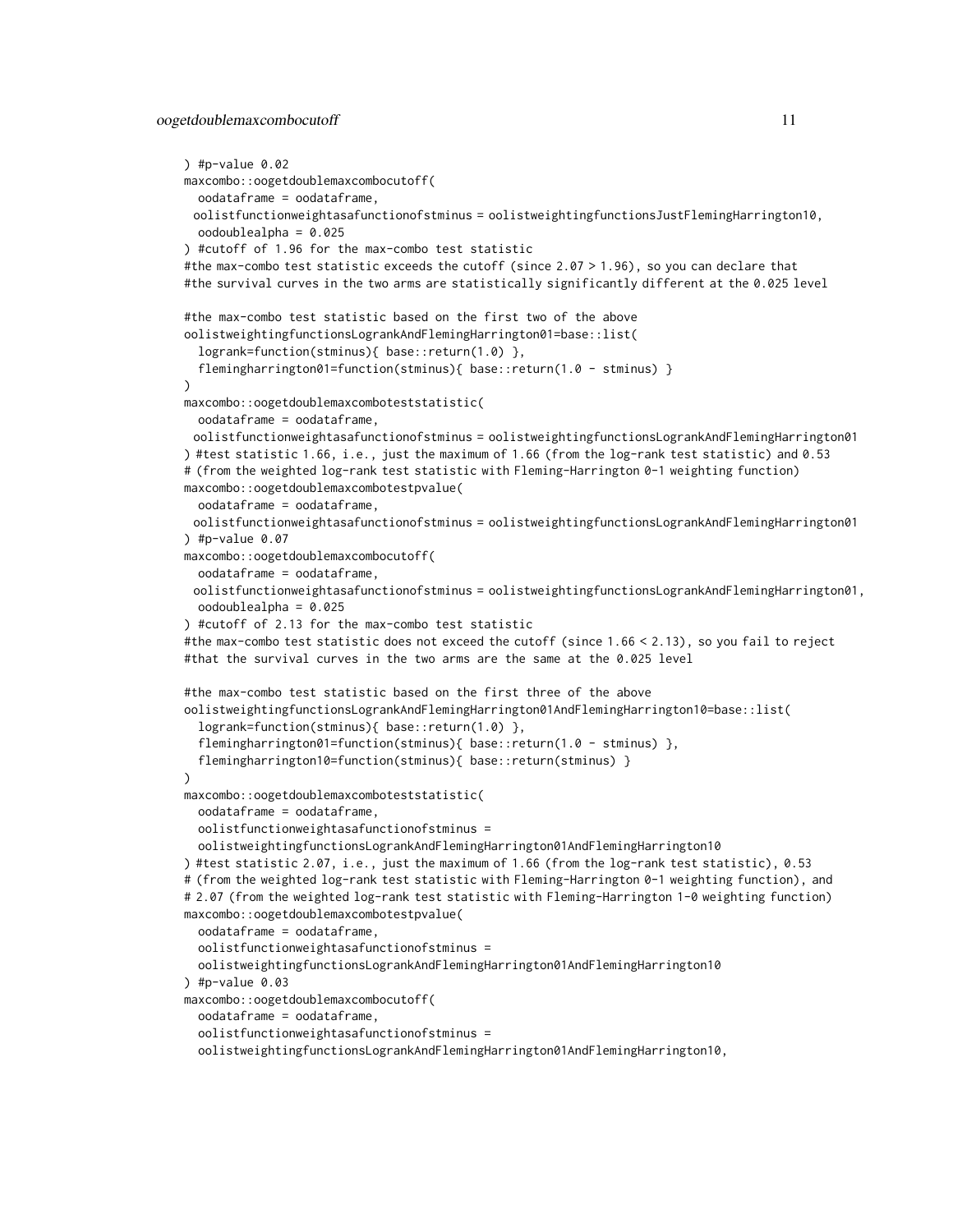```
oodoublealpha = 0.025,
 oointnmaxiter = 100L
) #cutoff of 2.20 for the max-combo test statistic
#the max-combo test statistic does not exceed the cutoff (since 2.06 < 2.20), so you fail to reject
#that the survival curves in the two arms are the same at the 0.025 level
# -------------------------------------------------------------------------------------------------
# Example 3: Usage on a single deterministic dataset in which subjects in the placebo arm all have
# the event after being on the study for 1.2 months (i.e., a delayed treatment effect situation)
# -------------------------------------------------------------------------------------------------
oointnparticipants=100L
oointnparticipantsplacebo=oointnparticipants/2L
oointnparticipantsactive=oointnparticipants/2L
oodoublerateactive=0.250
oovecinttreated=c(
 base::rep(0L,length.out=oointnparticipantsplacebo),
 base::rep(1L,length.out=oointnparticipantsactive)
)
oovecdoubletAabsolute=c( #the start time, i.e., when the subject enters the study.
 base::seq(from=0.0,to=2.0,length.out=oointnparticipantsplacebo),
 base::seq(from=0.0,to=2.0,length.out=oointnparticipantsactive)
)
#the duration of time from when the subject enters the study until the subject experiences the event
oovecdoubletAtoB=c(
 base::ifelse(
   stats::qexp(
      base::seq(from=0.0,to=0.98,length.out=oointnparticipantsplacebo),
      rate=oodoublerateactive
    ) \le 1.2stats::qexp(
      base::seq(from=0.0,to=0.98,length.out=oointnparticipantsplacebo),
      rate=oodoublerateactive
   ),
   1.2
 ),
  stats::qexp(
   base::seq(from=0.0,to=0.98,length.out=oointnparticipantsactive),
    rate=oodoublerateactive
 )
)
oovecdoubletBabsolute=oovecdoubletAabsolute + oovecdoubletAtoB
#the analysis takes place at absolute time 6.0 months, and no other censoring (e.g., dropout) occurs
oovecdoubletCabsolute=6.0
oovecdoubletminBvsC=base::pmin(oovecdoubletBabsolute,oovecdoubletCabsolute)
oovecboolobservedB=(oovecdoubletBabsolute < oovecdoubletCabsolute)
oovecboolobservedC=(oovecdoubletCabsolute <= oovecdoubletBabsolute)
```

```
oodataframe=dplyr::tibble(id=1L:oointnparticipants,
                         treated=oovecinttreated,
```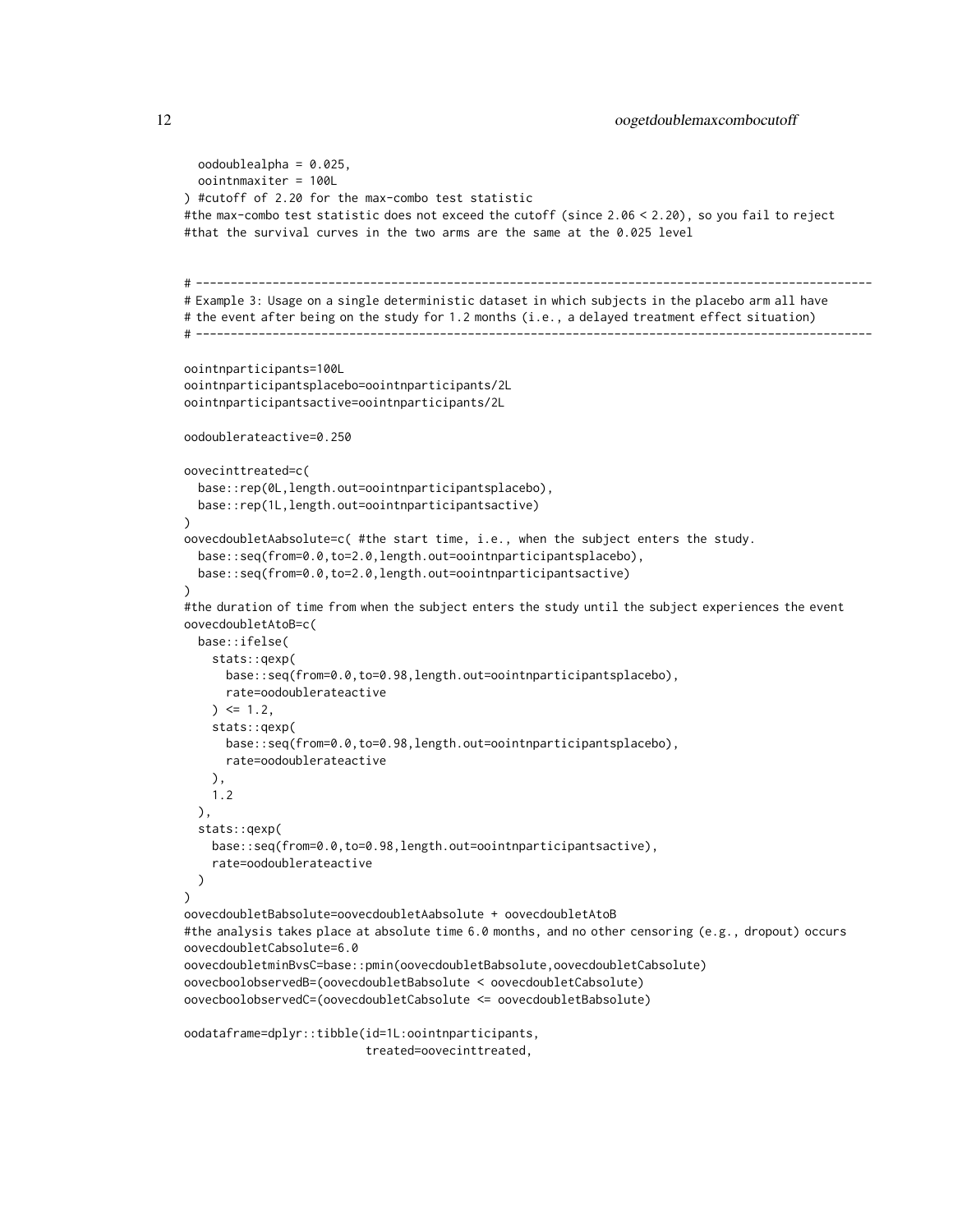```
Atime=oovecdoubletAabsolute,
                          Btime=oovecdoubletminBvsC,
                          Bobserved=oovecboolobservedB,
                          Ctime=oovecdoubletminBvsC,
                          Cobserved=oovecboolobservedC)
#standardized log-rank test statistic
oolistweightingfunctionsJustLogrank=base::list(
 logrank=function(stminus){ base::return(1.0) }
\lambdamaxcombo::oogetdoublemaxcomboteststatistic(
 oodataframe = oodataframe,
  oolistfunctionweightasafunctionofstminus = oolistweightingfunctionsJustLogrank
) #test statistic 1.55
maxcombo::oogetdoublemaxcombotestpvalue(
 oodataframe = oodataframe,
 oolistfunctionweightasafunctionofstminus = oolistweightingfunctionsJustLogrank
) #p-value 0.06
maxcombo::oogetdoublemaxcombocutoff(
 oodataframe = oodataframe,
 oolistfunctionweightasafunctionofstminus = oolistweightingfunctionsJustLogrank,
 oodoublealpha = 0.025
) #cutoff of 1.96 for the max-combo test statistic
#the max-combo test statistic does not exceed the cutoff (since 1.55 < 1.96), so you fail to reject
#that the survival curves in the two arms are the same at the 0.025 level
#standardized weighted log-rank test statistic with Fleming-Harrington 0-1 weighting function,
#which places greater weight on later times
oolistweightingfunctionsJustFlemingHarrington01=base::list(
 flemingharrington01=function(stminus){    base::return(1.0 - stminus)    }
)
maxcombo::oogetdoublemaxcomboteststatistic(
 oodataframe = oodataframe,
 oolistfunctionweightasafunctionofstminus = oolistweightingfunctionsJustFlemingHarrington01
) #test statistic 2.28
maxcombo::oogetdoublemaxcombotestpvalue(
 oodataframe = oodataframe,
 oolistfunctionweightasafunctionofstminus = oolistweightingfunctionsJustFlemingHarrington01
) #p-value 0.01maxcombo::oogetdoublemaxcombocutoff(
 oodataframe = oodataframe,
 oolistfunctionweightasafunctionofstminus = oolistweightingfunctionsJustFlemingHarrington01,
 oodoublealpha = 0.025
) #cutoff of 1.96 for the max-combo test statistic
#the max-combo test statistic exceeds the cutoff (since 2.28 > 1.96), so you can declare that
#the survival curves in the two arms are statistically significantly different at the 0.025 level
#standardized weighted log-rank test statistic with Fleming-Harrington 1-0 weighting function,
#which places greater weight on earlier times
oolistweightingfunctionsJustFlemingHarrington10=base::list(
 flemingharrington10=function(stminus){ base::return(stminus) }
)
```

```
maxcombo::oogetdoublemaxcomboteststatistic(
```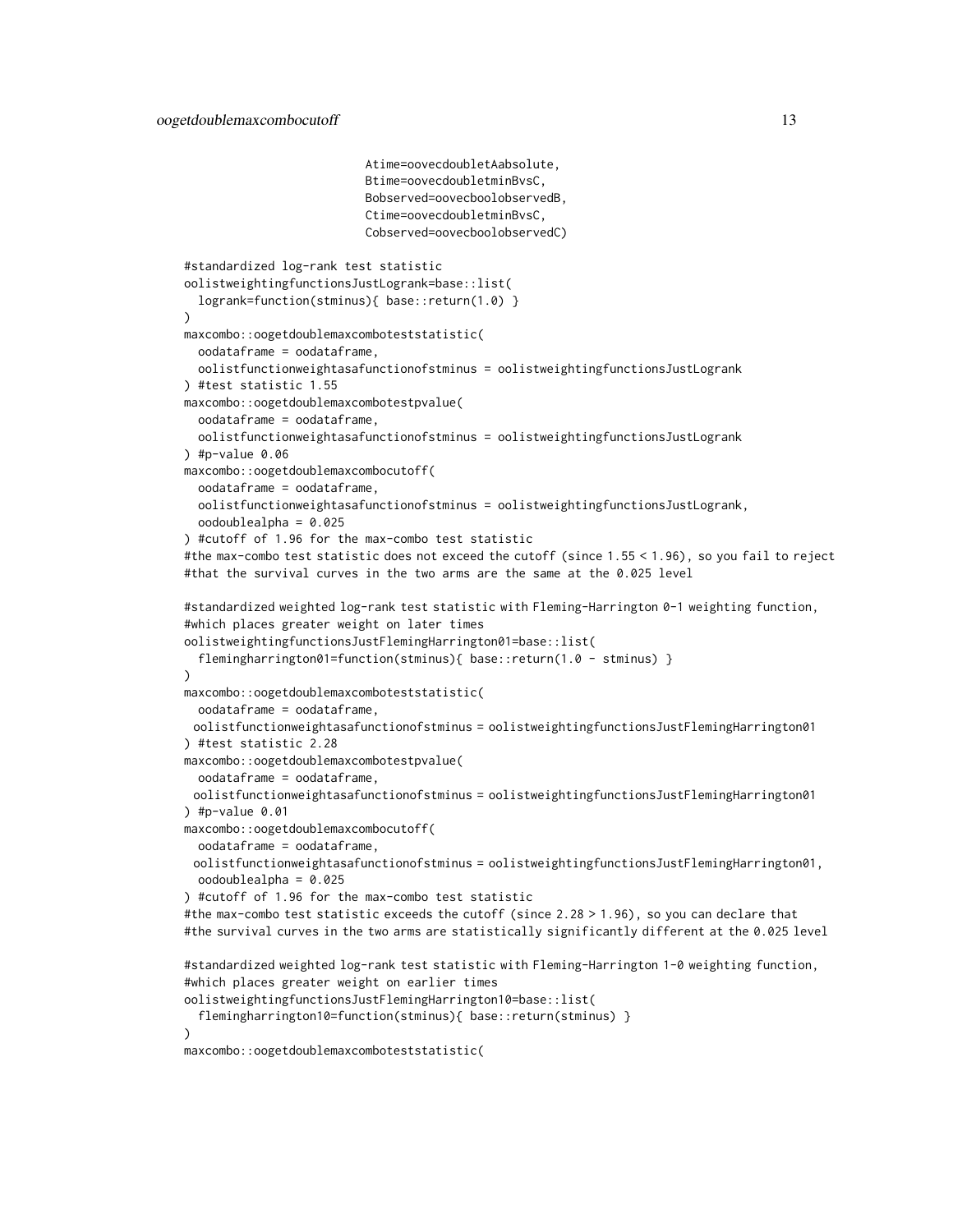```
oolistfunctionweightasafunctionofstminus = oolistweightingfunctionsJustFlemingHarrington10
) #test statistic 1.35
maxcombo::oogetdoublemaxcombotestpvalue(
 oodataframe = oodataframe,
 oolistfunctionweightasafunctionofstminus = oolistweightingfunctionsJustFlemingHarrington10
) #p-value 0.09
maxcombo::oogetdoublemaxcombocutoff(
 oodataframe = oodataframe,
 oolistfunctionweightasafunctionofstminus = oolistweightingfunctionsJustFlemingHarrington10,
 oodoublealpha = 0.025
) #cutoff of 1.96 for the max-combo test statistic
#the max-combo test statistic does not exceed the cutoff (since 1.35 < 1.96), so you fail to reject
#that the survival curves in the two arms are the same at the 0.025 level
#the max-combo test statistic based on the first two of the above
oolistweightingfunctionsLogrankAndFlemingHarrington01=base::list(
 logrank=function(stminus){ base::return(1.0) },
  flemingharrington01=function(stminus){ base::return(1.0 - stminus) }
)
maxcombo::oogetdoublemaxcomboteststatistic(
 oodataframe = oodataframe,
 oolistfunctionweightasafunctionofstminus = oolistweightingfunctionsLogrankAndFlemingHarrington01
) #test statistic 2.28, i.e., just the maximum of 1.55 (from the log-rank test statistic) and 2.28
# (from the weighted log-rank test statistic with Fleming-Harrington 0-1 weighting function)
maxcombo::oogetdoublemaxcombotestpvalue(
  oodataframe = oodataframe,
 oolistfunctionweightasafunctionofstminus = oolistweightingfunctionsLogrankAndFlemingHarrington01
) #p-value 0.02
maxcombo::oogetdoublemaxcombocutoff(
 oodataframe = oodataframe,
 oolistfunctionweightasafunctionofstminus = oolistweightingfunctionsLogrankAndFlemingHarrington01,
 oodoublealpha = 0.025
) #cutoff of 2.13 for the max-combo test statistic
#the max-combo test statistic exceeds the cutoff (since 2.28 > 2.13), so you can declare that
#the survival curves in the two arms are statistically significantly different at the 0.025 level
#the max-combo test statistic based on the first three of the above
oolistweightingfunctionsLogrankAndFlemingHarrington01AndFlemingHarrington10=base::list(
  logrank=function(stminus){ base::return(1.0) },
  flemingharrington01=function(stminus){ base::return(1.0 - stminus) },
  flemingharrington10=function(stminus){ base::return(stminus) }
)
maxcombo::oogetdoublemaxcomboteststatistic(
 oodataframe = oodataframe,
 oolistfunctionweightasafunctionofstminus =
 oolistweightingfunctionsLogrankAndFlemingHarrington01AndFlemingHarrington10
) #test statistic 2.28, i.e., just the maximum of 1.55 (from the log-rank test statistic), 2.28
# (from the weighted log-rank test statistic with Fleming-Harrington 0-1 weighting function), and
# 1.35 (from the weighted log-rank test statistic with Fleming-Harrington 1-0 weighting function)
maxcombo::oogetdoublemaxcombotestpvalue(
  oodataframe = oodataframe,
```

```
oolistfunctionweightasafunctionofstminus =
```
oodataframe = oodataframe,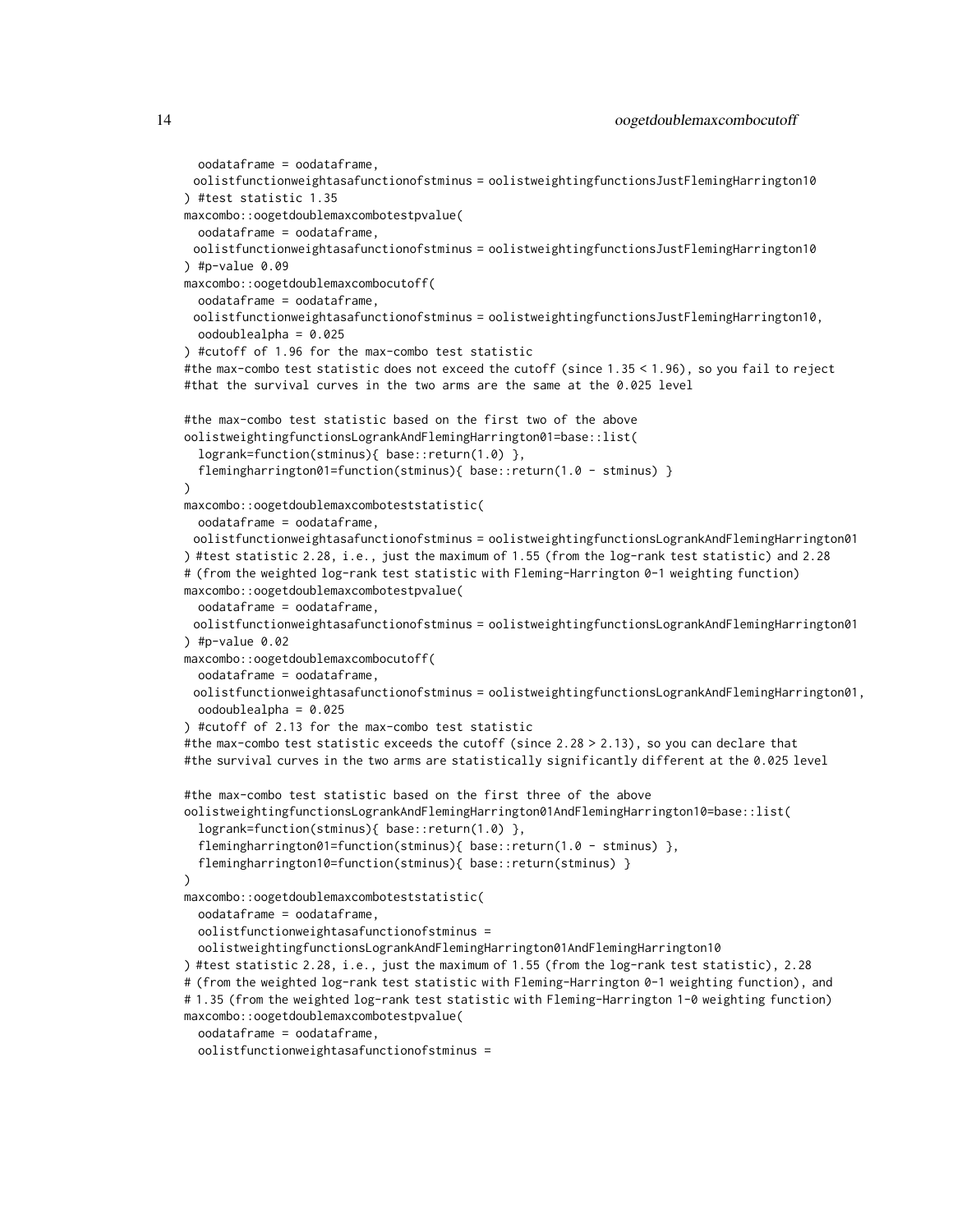<span id="page-14-0"></span>oolistweightingfunctionsLogrankAndFlemingHarrington01AndFlemingHarrington10 ) #p-value  $0.02$ maxcombo::oogetdoublemaxcombocutoff( oodataframe = oodataframe, oolistfunctionweightasafunctionofstminus = oolistweightingfunctionsLogrankAndFlemingHarrington01AndFlemingHarrington10, oodoublealpha = 0.025, oointnmaxiter = 200L ) #cutoff of 2.15 for the max-combo test statistic #the max-combo test statistic exceeds the cutoff (since 2.28 > 2.15), so you can declare that #the survival curves in the two arms are statistically significantly different at the 0.025 level

<span id="page-14-1"></span>oogetdoublemaxcombocutoffgroupsequential

*Compute a cutoff value for a max-combo test statistic in a group sequential setting*

#### **Description**

This function computes a cutoff value for a max-combo test statistic that is used in a group sequential setting. For example, consider the situation of a clinical trial with a planned interim analysis 2 years after the start of the clinical trial and a planned final analysis 4 years after the start of the clinical trial that plans to control the type I error rate across the interim and final analyses at the 0.025 level. Suppose the interim analysis took place 2 years after a clinical trial began, and at the time of that interim analysis, equality of the true survival curves for the two arms was tested using a max-combo test statistic based on the log-rank test statistic and the weighted log-rank test statistic with Fleming-Harrington 1-0 weighting function using a nominal type I error rate of  $0.06 \times 0.025 =$ 0.0015, which is what might be done in a study using the typical and conservative O'Brien-Fleminglike type I error spending, and further suppose that that max-combo test failed to reject equality of the survival curves for the two arms. Suppose that now 4 years have elapsed since the start of the study, so the final analysis is now taking place. Suppose that, as per the study protocol, the final analysis uses a max-combo test statistic based on the log-rank test statistic, the weighted log-rank test statistic with Fleming-Harrington 1-0 weighting function, *and* the weighted log-rank test statistic with Fleming-Harrington 0-1 weighting function. This is a scenario in which this function might be used, e.g., to compute a cutoff value for the max-combo test statistic for the final analysis; if the max-combo test statistic for the final analysis exceeds the cutoff returned by this function, then the study can declare that the survival curves in the two arms are statistically significantly different according to its planned analysis (note that in this case, the oodoublealphaincrement argument should be specified to be  $0.94 \times 0.025 = 0.0235$ .

Please note that this function allows for the possibility that zero, one, two, or more interim analyses have occurred. Please also note that the arguments to this function expect only data and information related to the current analysis and previous analyses; this function does not expect any information in its arguments related to future planned analyses or planned future type I error spending. Also please note that, in a real clinical study, the timing of the analyses would most likely be based on the number of events that have occurred, possibly in addition to considerations related to elapsed time since the beginning of the study (e.g., "the interim analysis will take place after 50 events have occurred, and the final analysis will take place after 100 events have occurred or 4 years have elapsed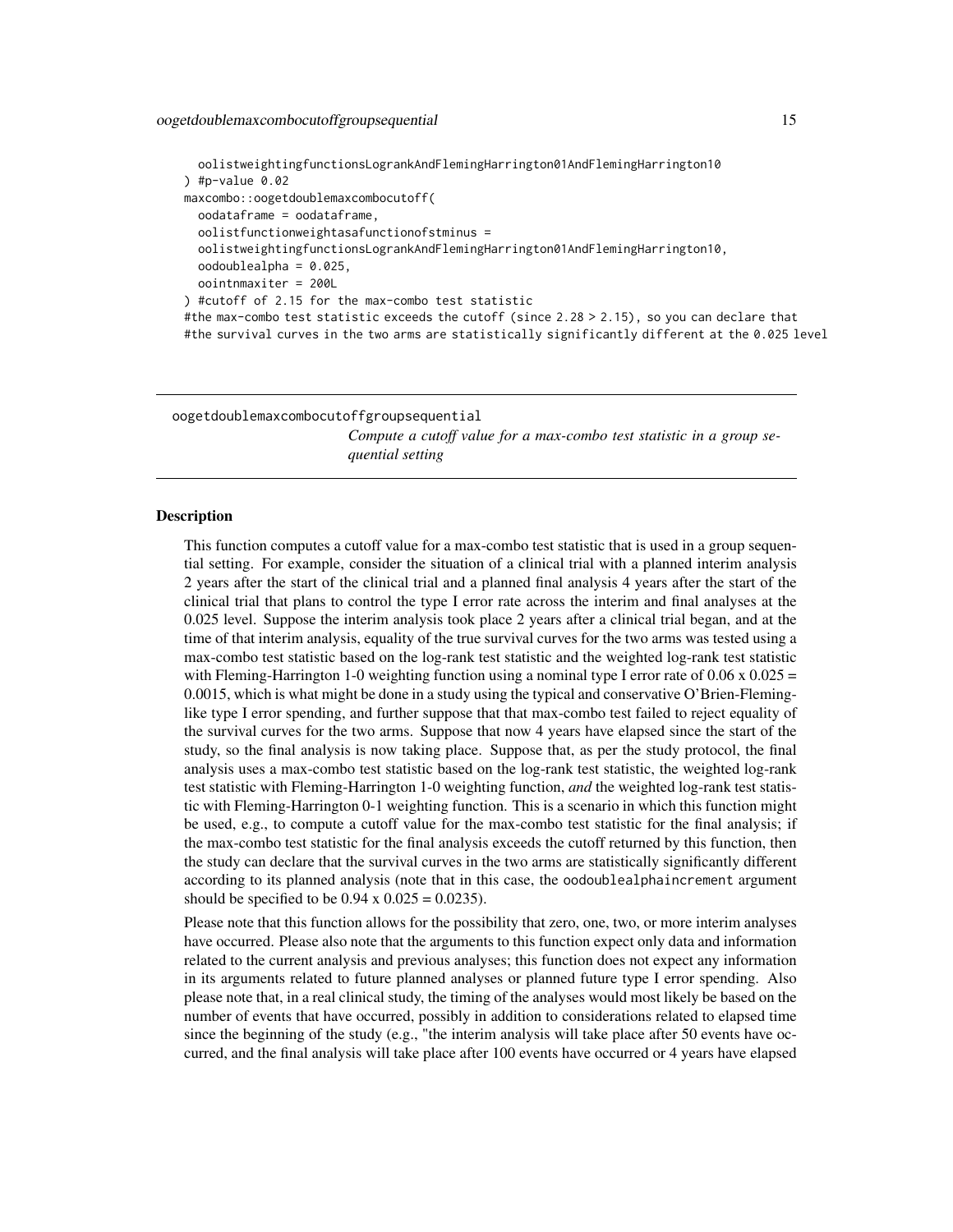since the start of the study, whichever occurs first"); this function is compatible with such scenarios. If the true survival curves from the two arms are not at all different, then the probability, before performing the experiment, that at least one of the multiple max-combo statistics at the respective multiple analysis timepoints will be greater than its respective cutoff value for that timepoint returned by this function, is less than or approximately equal to (but typically approximately equal to) the nominal type I error rate for the group sequential experiment (e.g., 0.025 for a confirmatory clinical trial).

A max-combo test statistic is the maximum of multiple standardized weighted log-rank test statistics. The user of the function is expected to provide the function with a *list* of data frames containing the time-to-event data for the two arms; this list should contain one data frame for each previous analysis that has occurred and one data frame for the current analysis, in order, from earliest analysis timepoint up to the current analysis timepoint. Each such data frame is expected to be in a particular format (see more details below). Additionally, the user of the function is expected to provide a *list* of lists of one or more weighting functions to use for the respective one or more weighted log-rank tests for each analysis timepoint; in particular this function only allows the user to specify a weighting function that takes as input the Kaplan-Meier estimate for the survival curve obtained by pooling both of the two arms (a double that is between 0 and 1, inclusive) and provides as output a weight (a double that is typically greater than or equal to zero); note that the Fleming-Harrington class of weighting functions falls within what can be specified in this way. For each list of weighting functions for a previous analysis timepoint, the list should contain the actual weighting functions that were used at that analysis timepoint. The list of weighting functions for the current analysis timepoint should contain the weighting functions that were planned to be used at the current analysis timepoint.

Each supplied data frame is expected to have one row for each subject. Each data frame should have the following columns:

- id a variable that takes a unique value for each subject
- treated should be 0 for subjects in the control arm and 1 for subjects in the experimental arm.
- Atime the absolute time the subject enters the study
- Btime the absolute time of an event or censoring, whichever comes first
- Bobserved should be TRUE if the event was observed
- Ctime the absolute time of an event or censoring, whichever comes first
- Cobserved should be TRUE if censoring occurred (and so the event was not observed)

The columns in the data frame do not have to be named exactly as above; however, if different names are used, those names must be specified as arguments to the function, and those names should be the same for each supplied data frame in the list of data frames supplied to the function. Please see below for more detail regarding how to specify those names and for more detail regarding the expectations of the function regarding the columns in the data frames.

#### Usage

oogetdoublemaxcombocutoffgroupsequential( oolistdataframesbytimepoint, oolistlistweightingfunctionsbytimepoint, oovecdoublecutoffsUsedInEachPreviousTimepoint,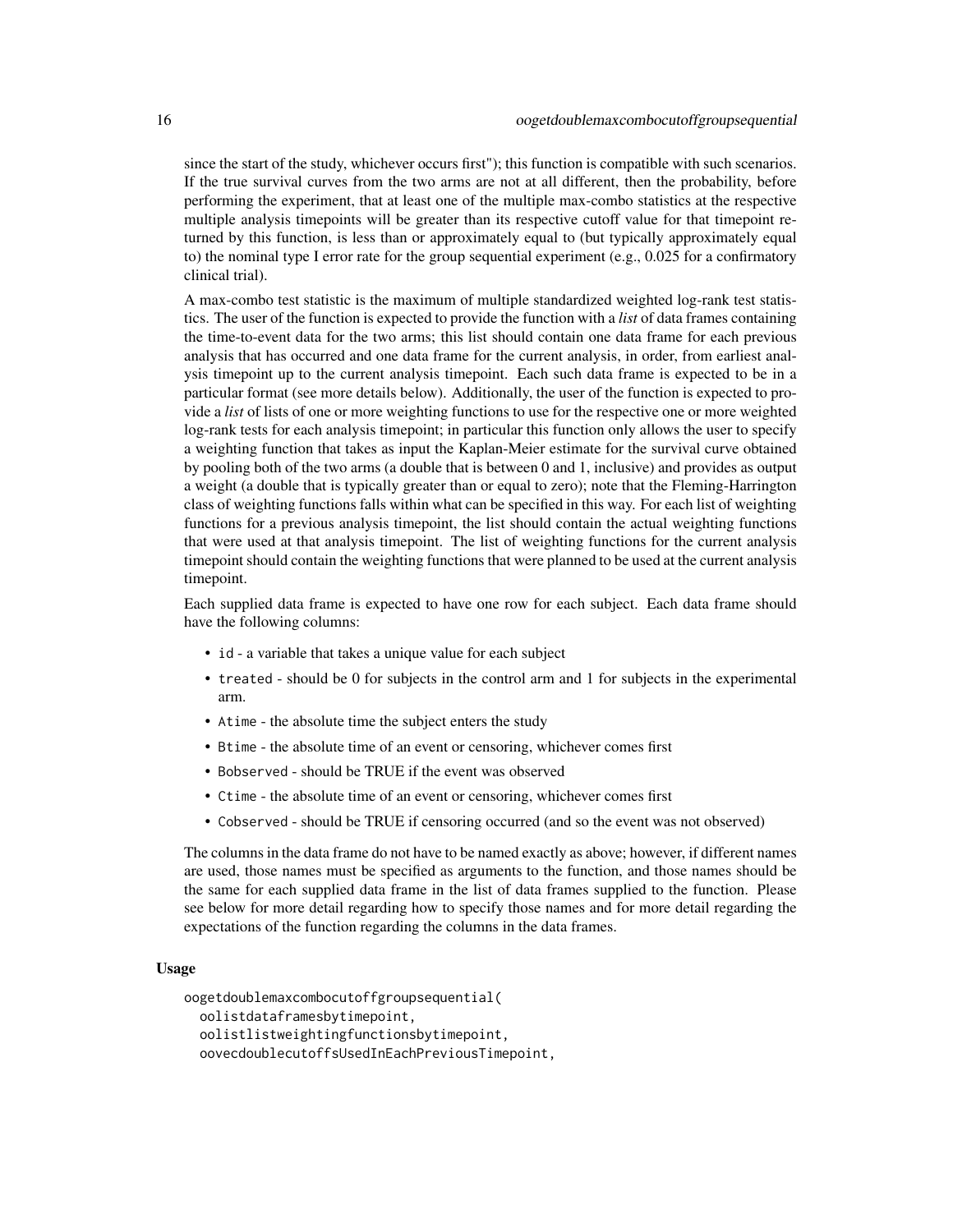```
oodoublealphaincrement,
oostringorsymbolid = "id",
oostringorsymboltreated = "treated",
oostringorsymbolAtime = "Atime",
oostringorsymbolBtime = "Btime",
oostringorsymbolBobserved = "Bobserved",
oostringorsymbolCtime = "Ctime",
oostringorsymbolCobserved = "Cobserved",
oointnmaxiter = 25L,
oodoublelower = -10,
oodoubleupper = 10,
oodoublefscaletolerance = 1e-05,
oointnrep = 100000L
```
## Arguments

)

oolistdataframesbytimepoint

A list of one or more data frames containing time-to-event data from two different arms. This list should have one data frame for each analysis timepoint, in order from the earliest analysis timepoint up to the current analysis timepoint. Each such supplied data frame for an analysis timepoint previous to the current analysis timepoint should contain the actual data that was used at that previous analysis timepoint.

oolistlistweightingfunctionsbytimepoint

A list with one element for each analysis timepoint, in order from the earliest analysis timepoint up to the current analysis timepoint. Each element should be itself a list of one or more weighting functions. Each such element for an analysis timepoint previous to the current analysis timepoint should contain the actual weighting functions that were used at that previous analysis timepoint. Each weighting function should take as input the pooled Kaplan-Meier estimate of survival across the two arms (i.e., a double between 0 and 1, inclusive) and output a single weight (i.e., a double, typically greater than or equal to zero).

oovecdoublecutoffsUsedInEachPreviousTimepoint

A vector of doubles with one element for each *previous* analysis timepoint. Each such element should contain the actual cutoff value (e.g., as was returned by a previous invocation of this function) that was used at that previous analysis timepoint. Please note that the length of this argument should be exactly 1 less than the length of oolistdataframesbytimepoint and oolistlistweightingfunctionsbytimepoint, which should have exactly the same length. If there were no previous analysis timepoints (e.g., the current analysis timepoint is the first planned interim analysis timepoint), then this argument should be specified to be base::vector(mode="double", length=0L).

oodoublealphaincrement

A double that is the user-specified nominal type I error rate for the *current* analysis timepoint. In a group sequential experiment, the nominal type I error of the experiment is the *sum* of the nominal type I error rates for each respective analysis timepoint. This value should be strictly greater than 0, and the sum of this value for the current analysis timepoint and any previous analysis timepoints should be strictly less than 1.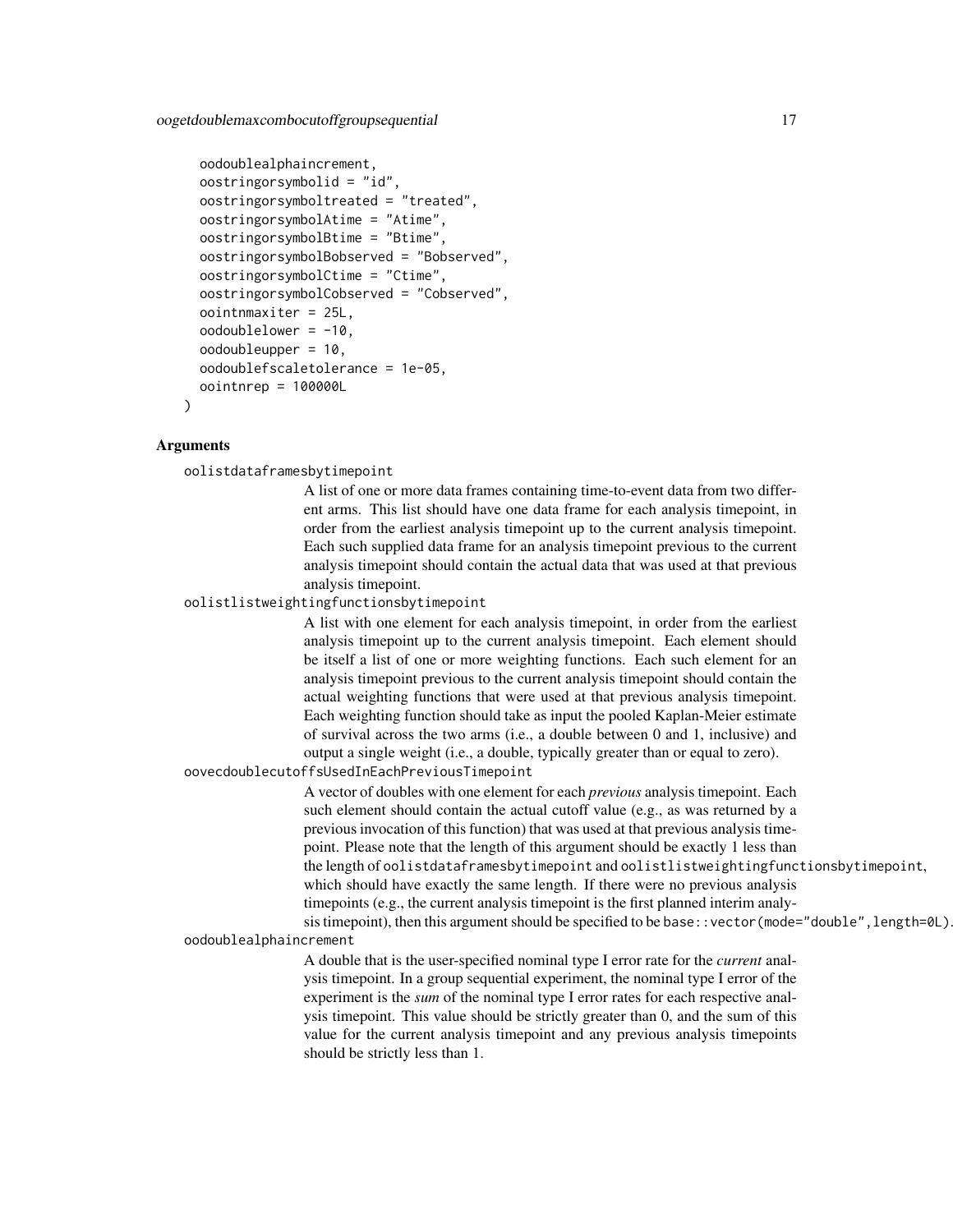#### oostringorsymbolid

The name of the column in the supplied data frames for the id variable. Defaults to "id". The id variable should take a unique value for each subject. The column with this name in the data frames can be an integer vector with a different integer for each subject; the function will most likely also work if the column is a character vector with a different value for each subject.

#### oostringorsymboltreated

The name of the column in the supplied data frames for a treatment indicator variable. Defaults to "treated". The treatment indicator variable is a variable indicating which of the two arms the subject is in. The column with this name in the data frames should be an integer vector that takes only the value 0L (e.g., for placebo) or the value 1L (e.g., for a new drug or therapy). The test statistic that is returned by this function will generally be for a test that the arm represented by subjects with treatment indicator 1L is superior to the arm represented by subjects with treatment indicator 0L (i.e., a one-sided test of superiority of arm 1 over arm 0).

#### oostringorsymbolAtime

The name of the column in the supplied data frames for the Atime variable. Defaults to "Atime". Atime is the absolute time the subject enters the study. The column with this name in the data frames can be vector of doubles; the function will most likely also work if the column is a vector of integers.

#### oostringorsymbolBtime

The name of the column in the supplied data frames for the Btime variable. Defaults to "Btime". Btime is the absolute time of an event or censoring, whichever comes first. The column with this name in the data frames can be vector of doubles; the function will most likely also work if the column is a vector of integers.

## oostringorsymbolBobserved

The name of the column in the supplied data frames for the Bobserved variable. Defaults to "Bobserved". Bobserved should be TRUE if the event was observed. The column with this name in the data frames can be a logical vector; the function will most likely also work if the column is a vector of integers (i.e., with 1L in place of TRUE and 0L in place of FALSE).

## oostringorsymbolCtime

The name of the column in the supplied data frames for the Ctime variable. Defaults to "Ctime". Ctime is the absolute time of an event or censoring, whichever comes first. The column with this name in the data frames can be vector of doubles; the function will most likely also work if the column is a vector of integers.

#### oostringorsymbolCobserved

The name of the column in the supplied data frames for the Cobserved variable. Defaults to "Cobserved". Cobserved should be TRUE if censoring occurred (and so the event was not observed). The column with this name in the data frame can be a logical vector; the function will most likely also work if the column is a vector of integers (i.e., with 1L in place of TRUE and 0L in place of FALSE).

oointnmaxiter An integer that is maximum number of iterations used by the bisection method while finding the cutoff. Defaults to 25L. This value can be increased to 50L, 100L, or 200L if greater accuracy is desired while finding the cutoff; anything greater than that would typically not be needed.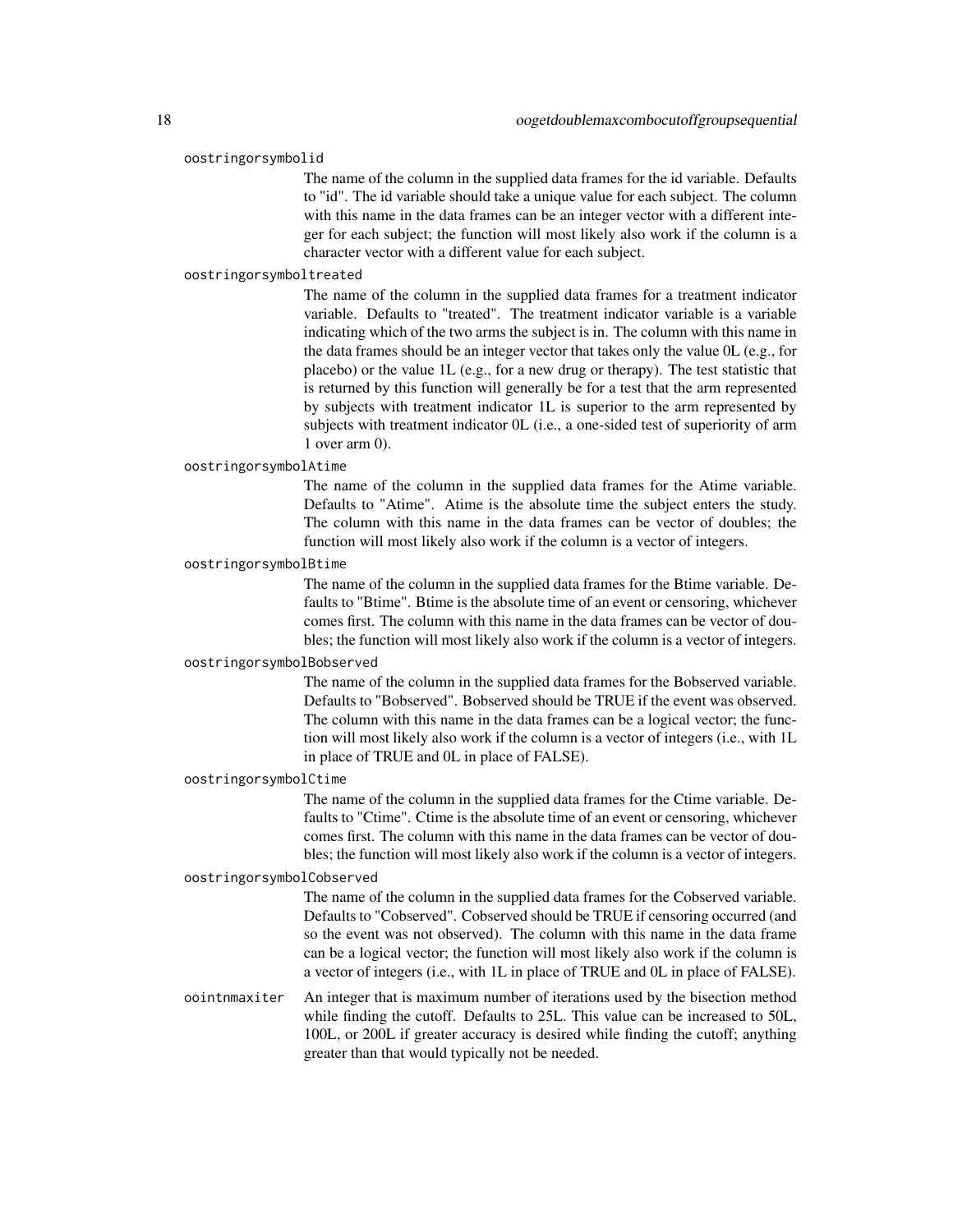| oodoublelower           | A double that is the lower bound of the interval within which the cutoff is<br>searched for. Defaults to -10. |  |  |
|-------------------------|---------------------------------------------------------------------------------------------------------------|--|--|
| oodoubleupper           | A double that is the upper bound of the interval within which the cutoff is<br>searched for. Defaults to 10.  |  |  |
| oodoublefscaletolerance |                                                                                                               |  |  |
|                         | A double that is related to early stopping of the bisection method; if the bisec-                             |  |  |
|                         | tion method finds a cutoff value for which the absolute value of the difference                               |  |  |
|                         | between the nominal type I error rate when using that cutoff value and the user-                              |  |  |
|                         | specified nominal type I error rate is less than or equal to oodoublef scale tolerance,                       |  |  |
|                         | the bisection method will stop and return that cutoff value. Defaults to 0.00001.                             |  |  |
|                         | This value can be decreased to a smaller strictly positive value if greater accu-                             |  |  |
|                         | racy is desired while finding the cutoff.                                                                     |  |  |

oointnrep This function may use repeated simulations to estimate the type I error rate; this argument controls how many simulations are used to do this. Defaults to 100000L. There is typically not much need to change this argument from its default value.

## Value

A double

## Examples

```
#this function is used in the examples below to create synthetic earlier looks
#at the simulated datasets.
oogetdataframeearlierlookattime=function(oodataframe,oodoubletime)
{
 dplyr::mutate(
    dplyr::filter(oodataframe,Atime <= oodoubletime),
   Bobserved = base::ifelse(Btime <= oodoubletime,Bobserved,FALSE),
   Cobserved = base::ifelse(Ctime <= oodoubletime,Cobserved,FALSE),
   Btime = base::pmin(Btime,oodoubletime),
    Ctime = base::pmin(Ctime,oodoubletime)
 )
}
# -------------------------------------------------------------------------------
# Example 1: Usage on a single deterministic dataset in which the drug halves
# the hazard at all times (i.e., a proportional hazards situation)
# -------------------------------------------------------------------------------
oointnparticipants=100L
oointnparticipantsplacebo=oointnparticipants/2L
oointnparticipantsactive=oointnparticipants/2L
oodoublerateplacebo=0.250
oodoublerateactive=0.125
oovecinttreated=c(
```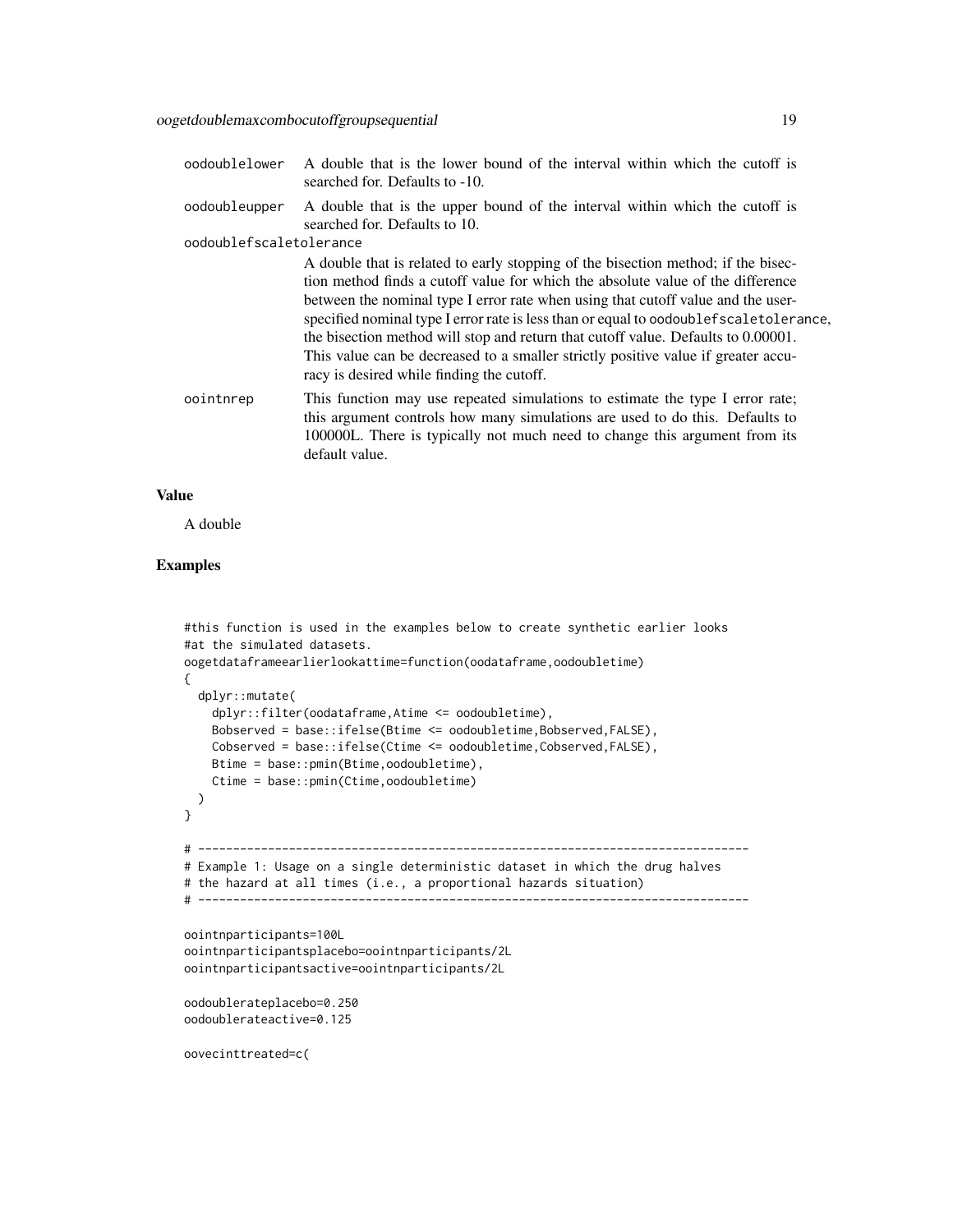```
base::rep(0L,length.out=oointnparticipantsplacebo),
 base::rep(1L,length.out=oointnparticipantsactive)
)
oovecdoubletAabsolute=c( #the start time, i.e., when the subject enters the study.
 base::seq(from=0.0,to=2.0,length.out=oointnparticipantsplacebo),
 base::seq(from=0.0,to=2.0,length.out=oointnparticipantsactive)
)
#the duration of time from when the subject enters the study until the subject experiences the event
oovecdoubletAtoB=c(
 stats::qexp(
    base::seq(from=0.0,to=0.98,length.out=oointnparticipantsplacebo),
   rate=oodoublerateplacebo
 ),
 stats::qexp(
    base::seq(from=0.0,to=0.98,length.out=oointnparticipantsactive),
    rate=oodoublerateactive
 )
)
oovecdoubletBabsolute=oovecdoubletAabsolute + oovecdoubletAtoB
#the final analysis takes place at absolute time 6.0 months, and no other
#censoring (e.g., dropout) occurs
oovecdoubletCabsolute=6.0
oovecdoubletminBvsC=base::pmin(oovecdoubletBabsolute,oovecdoubletCabsolute)
oovecboolobservedB=(oovecdoubletBabsolute < oovecdoubletCabsolute)
oovecboolobservedC=(oovecdoubletCabsolute <= oovecdoubletBabsolute)
oodataframe=dplyr::tibble(id=1L:oointnparticipants,
                          treated=oovecinttreated,
                          Atime=oovecdoubletAabsolute,
                          Btime=oovecdoubletminBvsC,
                          Bobserved=oovecboolobservedB,
                          Ctime=oovecdoubletminBvsC,
                          Cobserved=oovecboolobservedC)
oodataframeinterimanalysis=oogetdataframeearlierlookattime(
 oodataframe = oodataframe,
 oodoubletime = 3.0 #the interim analysis takes place at absolute time 3.0 months
\lambdaoodataframefinalanalysis=oodataframe #the final analysis takes place at absolute time 6.0 months
#plan to use the standardized log-rank test statistic at both the interim and the final analysis
oolistlistweightingfunctionsbytimepoint=base::list(
 interim=base::list(
```

```
logrank=function(stminus){ base::return(1.0) }
 ),
 final=base::list(
    logrank=function(stminus){ base::return(1.0) }
 \lambda\lambdamaxcombo::oogetdoublemaxcomboteststatistic(
```

```
oodataframe = oodataframeinterimanalysis,
```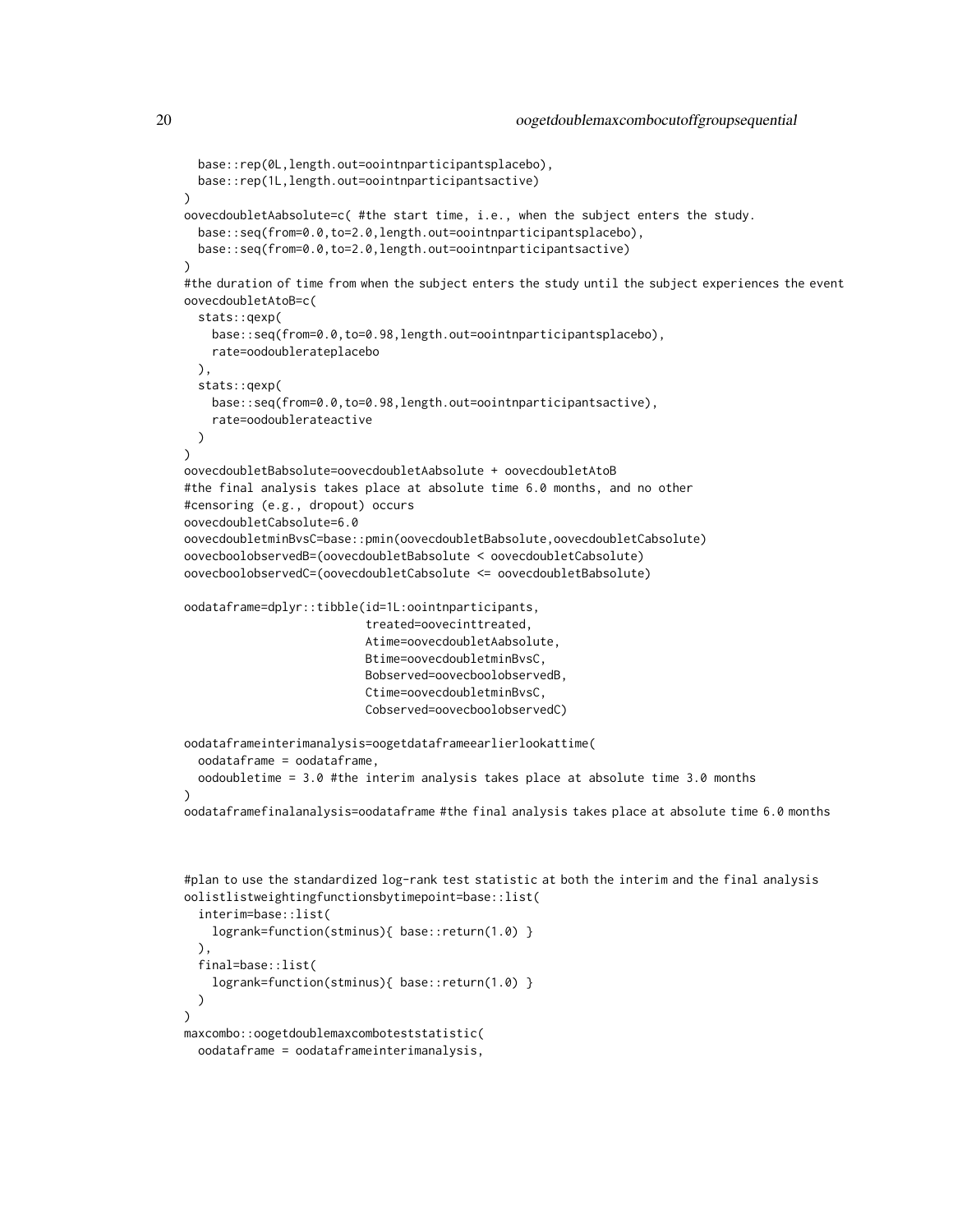oolistfunctionweightasafunctionofstminus = oolistlistweightingfunctionsbytimepoint[[1L]] ) #max-combo test statistic 2.36 at the interim analysis

oodoublecutoffforinterimanalysis=maxcombo::oogetdoublemaxcombocutoffgroupsequential( oolistdataframesbytimepoint = base::list(oodataframeinterimanalysis),

oolistlistweightingfunctionsbytimepoint = oolistlistweightingfunctionsbytimepoint[1L:1L], oovecdoublecutoffsUsedInEachPreviousTimepoint = base::vector(mode="double",length=0L), oodoublealphaincrement = 0.06\*0.025

)

```
oodoublecutoffforinterimanalysis #cutoff of 2.97 for the max-combo test statistic at
#the interim analysis
```
#the max-combo test statistic at the interim analysis does not exceed the cutoff (since 2.36 < 2.97) #so the experiment continues until the final analysis.

```
maxcombo::oogetdoublemaxcomboteststatistic(
```
oodataframe = oodataframefinalanalysis,

```
oolistfunctionweightasafunctionofstminus = oolistlistweightingfunctionsbytimepoint[[2L]]
) #max-combo test statistic 2.92 at the final analysis
```

```
oodoublecutoffforfinalanalysis=maxcombo::oogetdoublemaxcombocutoffgroupsequential(
 oolistdataframesbytimepoint = base::list(oodataframeinterimanalysis,oodataframefinalanalysis),
 oolistlistweightingfunctionsbytimepoint = oolistlistweightingfunctionsbytimepoint[1L:2L],
 oovecdoublecutoffsUsedInEachPreviousTimepoint = c(oodoublecutoffforinterimanalysis),
 oodoublealphaincrement = 0.025 - 0.06*0.025
```

```
)
```

```
oodoublecutoffforfinalanalysis #cutoff of 1.96 for the max-combo test statistic at
#the final analysis
```

```
#the max-combo test statistic at the final analysis exceeds the cutoff (since 2.92 > 1.96),
#so you can declare that the survival curves in the two arms are statistically significantly
#different at the 0.025 level
```

```
#plan to use the standardized log-rank test statistic at the interim analysis and to use the
#max-combo test statistic based on the standardized log-rank test statistic and the weighted
#log-rank test statistic with Fleming-Harrington 0-1 weighting function, which places greater
#weight on later times, at the final analysis
```

```
oolistlistweightingfunctionsbytimepoint=base::list(
  interim=base::list(
    logrank=function(stminus){ base::return(1.0) }
 ),
  final=base::list(
    logrank=function(stminus){ base::return(1.0) },
    flemingharrington01=function(stminus){ base::return(1.0 - stminus) }
 )
)
maxcombo::oogetdoublemaxcomboteststatistic(
 oodataframe = oodataframeinterimanalysis,
 oolistfunctionweightasafunctionofstminus = oolistlistweightingfunctionsbytimepoint[[1L]]
) #max-combo test statistic 2.36 at the interim analysis
oodoublecutoffforinterimanalysis=maxcombo::oogetdoublemaxcombocutoffgroupsequential(
```

```
oolistdataframesbytimepoint = base::list(oodataframeinterimanalysis),
```

```
oolistlistweightingfunctionsbytimepoint = oolistlistweightingfunctionsbytimepoint[1L:1L],
oovecdoublecutoffsUsedInEachPreviousTimepoint = base::vector(mode="double",length=0L),
oodoublealphaincrement = 0.06*0.025
```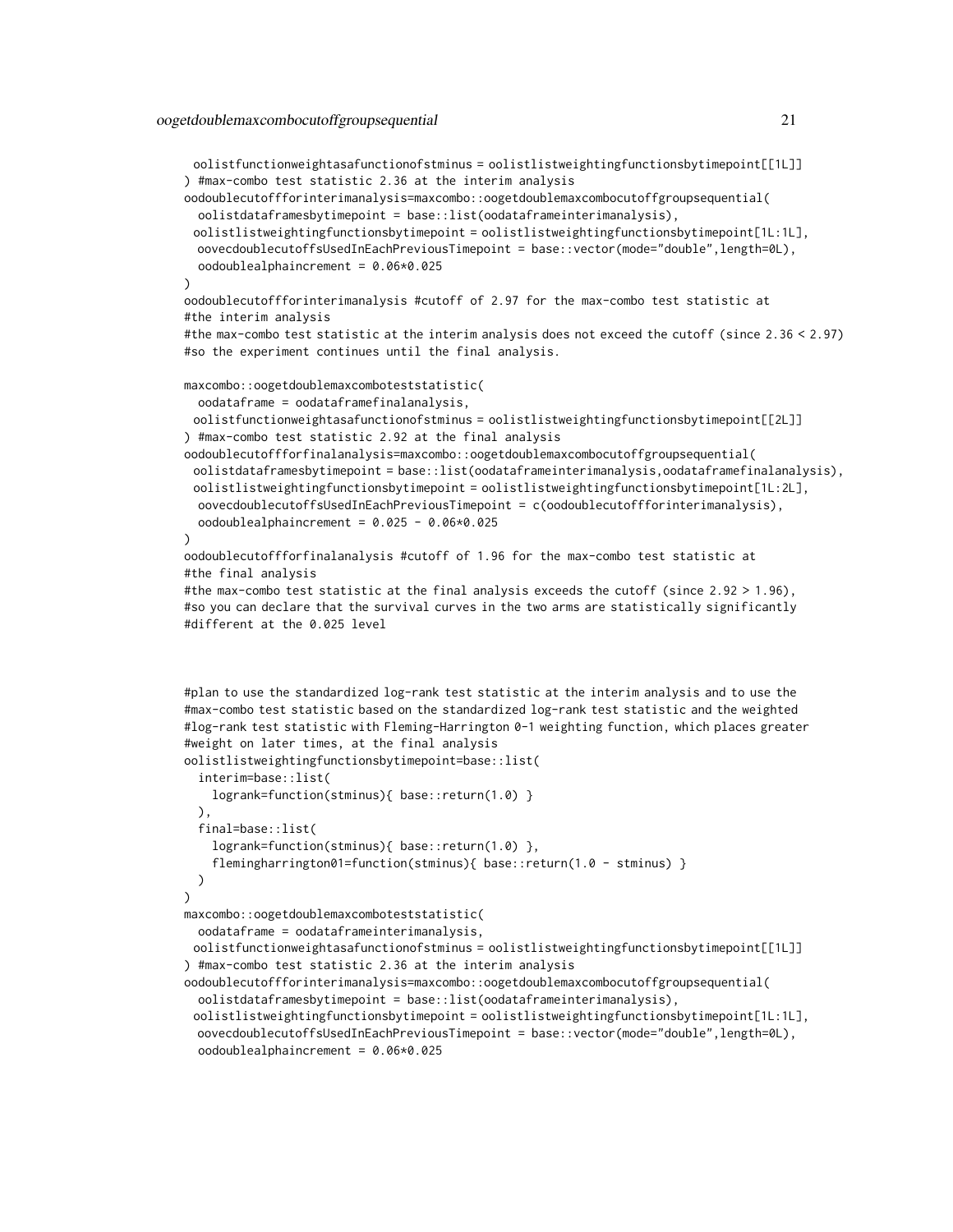```
oodoublecutoffforinterimanalysis #cutoff of 2.97 for the max-combo test statistic at
#the interim analysis
#the max-combo test statistic at the interim analysis does not exceed the cutoff (since 2.36 < 2.97)
#so the experiment continues until the final analysis.
maxcombo::oogetdoublemaxcomboteststatistic(
 oodataframe = oodataframefinalanalysis,
 oolistfunctionweightasafunctionofstminus = oolistlistweightingfunctionsbytimepoint[[2L]]
```
) #max-combo test statistic 2.92 at the final analysis

```
oodoublecutoffforfinalanalysis=maxcombo::oogetdoublemaxcombocutoffgroupsequential(
 oolistdataframesbytimepoint = base::list(oodataframeinterimanalysis,oodataframefinalanalysis),
 oolistlistweightingfunctionsbytimepoint = oolistlistweightingfunctionsbytimepoint[1L:2L],
 oovecdoublecutoffsUsedInEachPreviousTimepoint = c(oodoublecutoffforinterimanalysis),
 oodoublealphaincrement = 0.025 - 0.06*0.025
```
)

```
oodoublecutoffforfinalanalysis #cutoff of 2.12 for the max-combo test statistic at
#the final analysis
```

```
#the max-combo test statistic at the final analysis exceeds the cutoff (since 2.92 > 2.12),
#so you can declare that the survival curves in the two arms are statistically significantly
#different at the 0.025 level
```
#plan to use the standardized log-rank test statistic at the interim analysis and to use the #max-combo test statistic based on the standardized log-rank test statistic, the weighted #log-rank test statistic with Fleming-Harrington 0-1 weighting function, which places greater #weight on later times, and the weighted log-rank test statistic with Fleming-Harrington 1-0 #weighting function, which places greater weight on earlier times, at the final analysis oolistlistweightingfunctionsbytimepoint=base::list(

```
interim=base::list(
   logrank=function(stminus){ base::return(1.0) }
 ),
  final=base::list(
    logrank=function(stminus){ base::return(1.0) },
    flemingharrington01=function(stminus){ base::return(1.0 - stminus) },
    flemingharrington10=function(stminus){ base::return(stminus) }
 )
)
maxcombo::oogetdoublemaxcomboteststatistic(
 oodataframe = oodataframeinterimanalysis,
 oolistfunctionweightasafunctionofstminus = oolistlistweightingfunctionsbytimepoint[[1L]]
) #max-combo test statistic 2.36 at the interim analysis
oodoublecutoffforinterimanalysis=maxcombo::oogetdoublemaxcombocutoffgroupsequential(
 oolistdataframesbytimepoint = base::list(oodataframeinterimanalysis),
 oolistlistweightingfunctionsbytimepoint = oolistlistweightingfunctionsbytimepoint[1L:1L],
 oovecdoublecutoffsUsedInEachPreviousTimepoint = base::vector(mode="double",length=0L),
 oodoublealphaincrement = 0.06*0.025
\lambdaoodoublecutoffforinterimanalysis #cutoff of 2.97 for the max-combo test statistic at
#the interim analysis
```

```
#the max-combo test statistic at the interim analysis does not exceed the cutoff (since 2.36 < 2.97)
#so the experiment continues until the final analysis.
```
)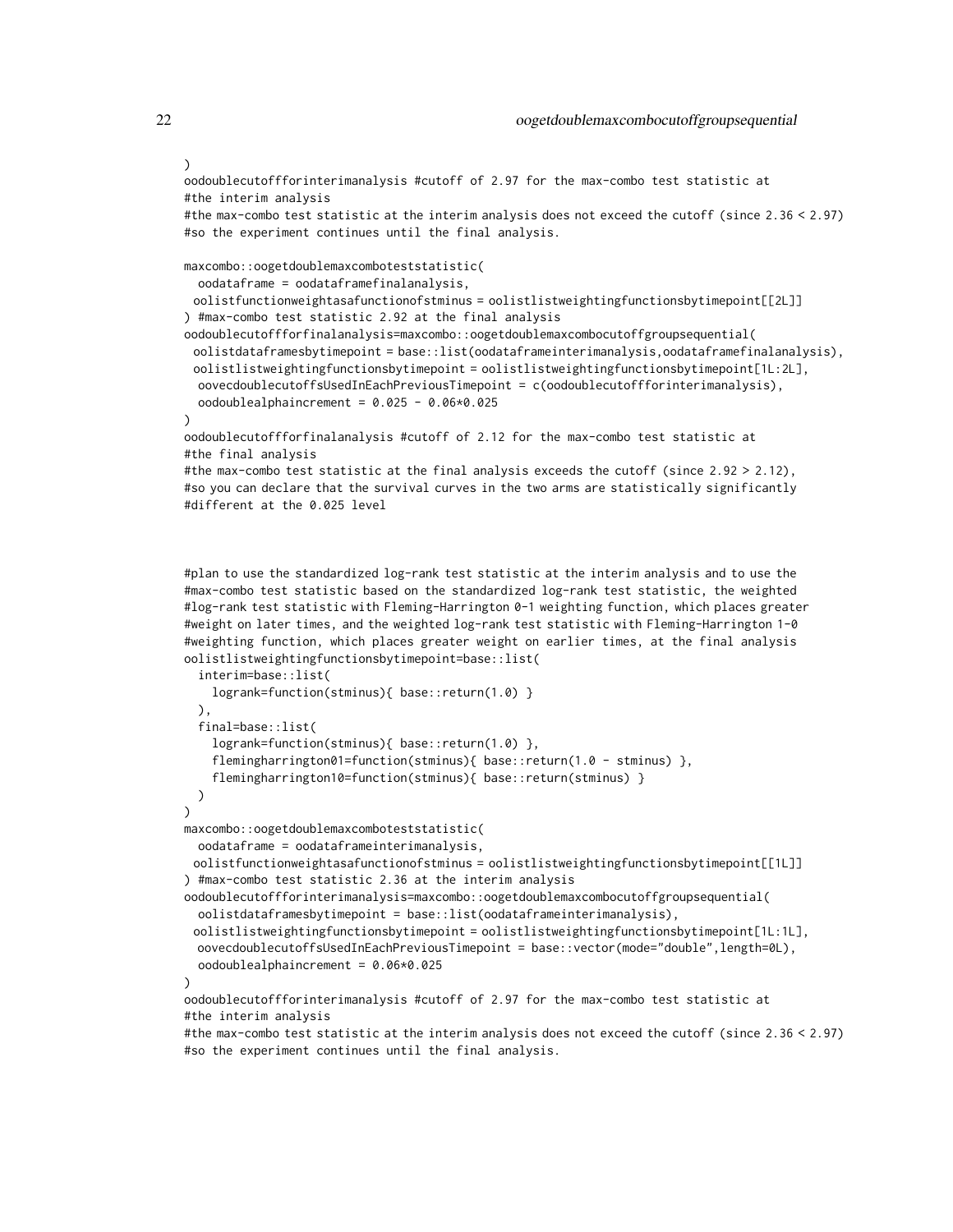```
maxcombo::oogetdoublemaxcomboteststatistic(
 oodataframe = oodataframefinalanalysis,
 oolistfunctionweightasafunctionofstminus = oolistlistweightingfunctionsbytimepoint[[2L]]
) #max-combo test statistic 2.92 at the final analysis
oodoublecutoffforfinalanalysis=maxcombo::oogetdoublemaxcombocutoffgroupsequential(
 oolistdataframesbytimepoint = base::list(oodataframeinterimanalysis,oodataframefinalanalysis),
 oolistlistweightingfunctionsbytimepoint = oolistlistweightingfunctionsbytimepoint[1L:2L],
 oovecdoublecutoffsUsedInEachPreviousTimepoint = c(oodoublecutoffforinterimanalysis),
 oodoublealphaincrement = 0.025 - 0.06*0.025
)
oodoublecutoffforfinalanalysis #cutoff of 2.19 for the max-combo test statistic at
#the final analysis
#the max-combo test statistic at the final analysis exceeds the cutoff (since 2.92 > 2.19),
#so you can declare that the survival curves in the two arms are statistically significantly
#different at the 0.025 level
#plan to use the standardized log-rank test statistic and the weighted log-rank test
```
#statistic with Fleming-Harrington 0-1 weighting function at the interim analysis and to use #the max-combo test statistic based on the standardized log-rank test statistic, the weighted #log-rank test statistic with Fleming-Harrington 0-1 weighting function, which places greater weight #on later times, and the weighted log-rank test statistic with Fleming-Harrington 1-0 weighting #function, which places greater weight on earlier times, at the final analysis oolistlistweightingfunctionsbytimepoint=base::list( interim=base::list(

```
logrank=function(stminus){ base::return(1.0) },
    flemingharrington01=function(stminus){    base::return(1.0 - stminus)    }
 ),
 final=base::list(
    logrank=function(stminus){ base::return(1.0) },
    flemingharrington01=function(stminus){ base::return(1.0 - stminus) },
    flemingharrington10=function(stminus){ base::return(stminus) }
 )
\lambdamaxcombo::oogetdoublemaxcomboteststatistic(
 oodataframe = oodataframeinterimanalysis,
 oolistfunctionweightasafunctionofstminus = oolistlistweightingfunctionsbytimepoint[[1L]]
) #max-combo test statistic 2.56 at the interim analysis
oodoublecutoffforinterimanalysis=maxcombo::oogetdoublemaxcombocutoffgroupsequential(
 oolistdataframesbytimepoint = base::list(oodataframeinterimanalysis),
 oolistlistweightingfunctionsbytimepoint = oolistlistweightingfunctionsbytimepoint[1L:1L],
 oovecdoublecutoffsUsedInEachPreviousTimepoint = base::vector(mode="double",length=0L),
 oodoublealphaincrement = 0.06*0.025
)
oodoublecutoffforinterimanalysis #cutoff of 3.13 for the max-combo test statistic at
#the interim analysis
#the max-combo test statistic at the interim analysis does not exceed the cutoff (since 2.56 < 3.13)
#so the experiment continues until the final analysis.
```

```
maxcombo::oogetdoublemaxcomboteststatistic(
 oodataframe = oodataframefinalanalysis,
```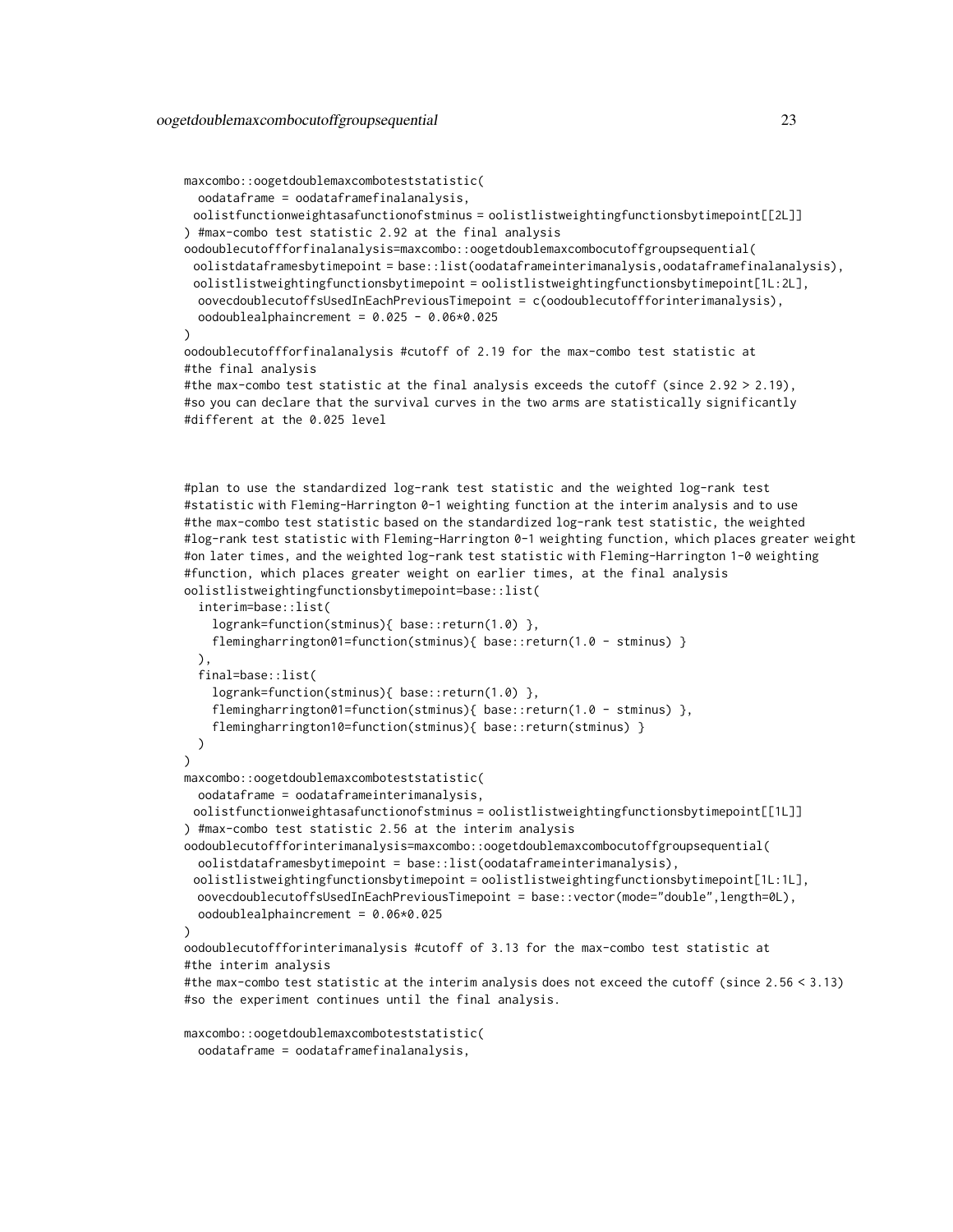```
oolistfunctionweightasafunctionofstminus = oolistlistweightingfunctionsbytimepoint[[2L]]
) #max-combo test statistic 2.92 at the final analysis
oodoublecutoffforfinalanalysis=maxcombo::oogetdoublemaxcombocutoffgroupsequential(
 oolistdataframesbytimepoint = base::list(oodataframeinterimanalysis,oodataframefinalanalysis),
 oolistlistweightingfunctionsbytimepoint = oolistlistweightingfunctionsbytimepoint[1L:2L],
 oovecdoublecutoffsUsedInEachPreviousTimepoint = c(oodoublecutoffforinterimanalysis),
 oodoublealphaincrement = 0.025 - 0.06*0.025
)
oodoublecutoffforfinalanalysis #cutoff of 2.20 for the max-combo test statistic at
#the final analysis
#the max-combo test statistic at the final analysis exceeds the cutoff (since 2.92 > 2.20),
#so you can declare that the survival curves in the two arms are statistically significantly
#different at the 0.025 level
# --------------------------------------------------------------------------------------------
# Example 2: Usage on a single deterministic dataset in which the drug delays
# the event by exactly one month for each subject (i.e., an early treatment effect situation)
# --------------------------------------------------------------------------------------------
oointnparticipants=100L
oointnparticipantsplacebo=oointnparticipants/2L
oointnparticipantsactive=oointnparticipants/2L
oodoublerateplacebo=0.250
oovecinttreated=c(
 base::rep(0L,length.out=oointnparticipantsplacebo),
 base::rep(1L,length.out=oointnparticipantsactive)
)
oovecdoubletAabsolute=c( #the start time, i.e., when the subject enters the study.
 base::seq(from=0.0,to=2.0,length.out=oointnparticipantsplacebo),
 base::seq(from=0.0,to=2.0,length.out=oointnparticipantsactive)
\lambda#the duration of time from when the subject enters the study until the subject experiences the event
oovecdoubletAtoB=c(
 stats::qexp(
    base::seq(from=0.0,to=0.98,length.out=oointnparticipantsplacebo),
    rate=oodoublerateplacebo
 \lambda.
 stats::qexp(
    base::seq(from=0.0,to=0.98,length.out=oointnparticipantsactive),
    rate=oodoublerateplacebo
 ) + 1.0 #note the addition of 1.0 month time to event here for the active arm
)
oovecdoubletBabsolute=oovecdoubletAabsolute + oovecdoubletAtoB
#the analysis takes place at absolute time 6.0 months, and no other censoring (e.g., dropout) occurs
oovecdoubletCabsolute=6.0
oovecdoubletminBvsC=base::pmin(oovecdoubletBabsolute,oovecdoubletCabsolute)
oovecboolobservedB=(oovecdoubletBabsolute < oovecdoubletCabsolute)
oovecboolobservedC=(oovecdoubletCabsolute <= oovecdoubletBabsolute)
```
oodataframe=dplyr::tibble(id=1L:oointnparticipants,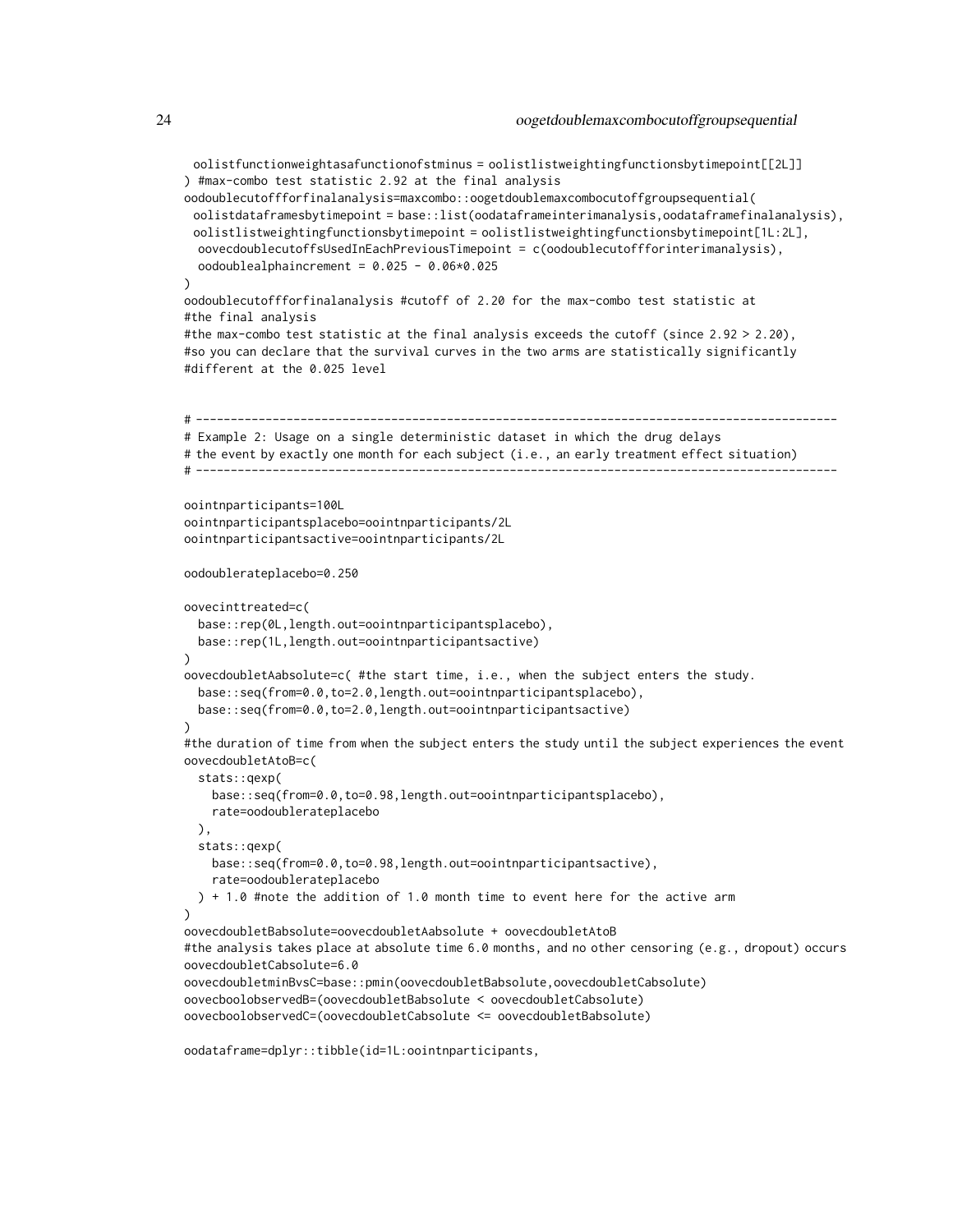```
treated=oovecinttreated,
                          Atime=oovecdoubletAabsolute,
                          Btime=oovecdoubletminBvsC,
                          Bobserved=oovecboolobservedB,
                          Ctime=oovecdoubletminBvsC,
                          Cobserved=oovecboolobservedC)
oodataframeinterimanalysis=oogetdataframeearlierlookattime(
 oodataframe = oodataframe,
 oodoubletime = 3.0 #the interim analysis takes place at absolute time 3.0 months
)
oodataframefinalanalysis=oodataframe #the final analysis takes place at absolute time 6.0 months
#plan to use the standardized log-rank test statistic at both the interim and the final analysis
oolistlistweightingfunctionsbytimepoint=base::list(
  interim=base::list(
    logrank=function(stminus){ base::return(1.0) }
 ),
 final=base::list(
    logrank=function(stminus){ base::return(1.0) }
 )
)
maxcombo::oogetdoublemaxcomboteststatistic(
 oodataframe = oodataframeinterimanalysis,
 oolistfunctionweightasafunctionofstminus = oolistlistweightingfunctionsbytimepoint[[1L]]
) #max-combo test statistic 2.51 at the interim analysis
oodoublecutoffforinterimanalysis=maxcombo::oogetdoublemaxcombocutoffgroupsequential(
 oolistdataframesbytimepoint = base::list(oodataframeinterimanalysis),
 oolistlistweightingfunctionsbytimepoint = oolistlistweightingfunctionsbytimepoint[1L:1L],
 oovecdoublecutoffsUsedInEachPreviousTimepoint = base::vector(mode="double",length=0L),
 oodoublealphaincrement = 0.06*0.025
)
oodoublecutoffforinterimanalysis #cutoff of 2.97 for the max-combo test statistic at
#the interim analysis
#the max-combo test statistic at the interim analysis does not exceed the cutoff (since 2.51 < 2.97)
#so the experiment continues until the final analysis.
maxcombo::oogetdoublemaxcomboteststatistic(
 oodataframe = oodataframefinalanalysis,
 oolistfunctionweightasafunctionofstminus = oolistlistweightingfunctionsbytimepoint[[2L]]
) #max-combo test statistic 1.66 at the final analysis
oodoublecutoffforfinalanalysis=maxcombo::oogetdoublemaxcombocutoffgroupsequential(
 oolistdataframesbytimepoint = base::list(oodataframeinterimanalysis,oodataframefinalanalysis),
 oolistlistweightingfunctionsbytimepoint = oolistlistweightingfunctionsbytimepoint[1L:2L],
 oovecdoublecutoffsUsedInEachPreviousTimepoint = c(oodoublecutoffforinterimanalysis),
 oodoublealphaincrement = 0.025 - 0.06*0.025
\lambdaoodoublecutoffforfinalanalysis #cutoff of 1.96 for the max-combo test statistic at
#the final analysis
```

```
#the max-combo test statistic at the final analysis does not exceed the cutoff
#(since 1.66 < 1.96), so you fail to reject that the survival curves in the two arms are
```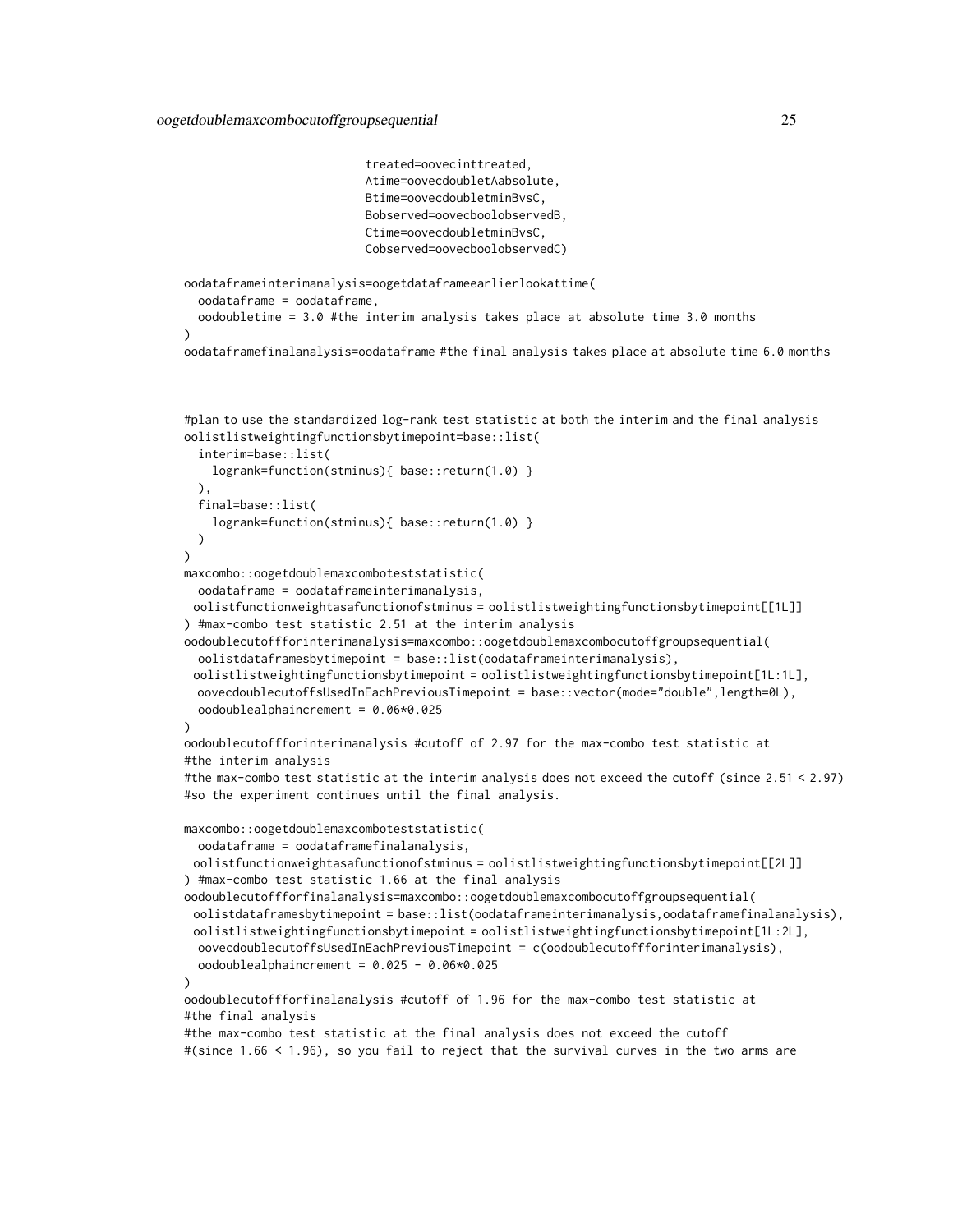#the same at the 0.025 level

```
#plan to use the standardized log-rank test statistic at the interim analysis and to use the
#max-combo test statistic based on the standardized log-rank test statistic and the weighted
#log-rank test statistic with Fleming-Harrington 0-1 weighting function, which places greater
#weight on later times, at the final analysis
oolistlistweightingfunctionsbytimepoint=base::list(
  interim=base::list(
    logrank=function(stminus){ base::return(1.0) }
 ),
  final=base::list(
    logrank=function(stminus){ base::return(1.0) },
    flemingharrington01=function(stminus){ base::return(1.0 - stminus) }
 )
)
maxcombo::oogetdoublemaxcomboteststatistic(
 oodataframe = oodataframeinterimanalysis,
 oolistfunctionweightasafunctionofstminus = oolistlistweightingfunctionsbytimepoint[[1L]]
) #max-combo test statistic 2.51 at the interim analysis
oodoublecutoffforinterimanalysis=maxcombo::oogetdoublemaxcombocutoffgroupsequential(
 oolistdataframesbytimepoint = base::list(oodataframeinterimanalysis),
 oolistlistweightingfunctionsbytimepoint = oolistlistweightingfunctionsbytimepoint[1L:1L],
 oovecdoublecutoffsUsedInEachPreviousTimepoint = base::vector(mode="double",length=0L),
 oodoublealphaincrement = 0.06*0.025
\lambdaoodoublecutoffforinterimanalysis #cutoff of 2.97 for the max-combo test statistic at
#the interim analysis
#the max-combo test statistic at the interim analysis does not exceed the cutoff (since 2.51 < 2.97)
#so the experiment continues until the final analysis.
maxcombo::oogetdoublemaxcomboteststatistic(
 oodataframe = oodataframefinalanalysis,
 oolistfunctionweightasafunctionofstminus = oolistlistweightingfunctionsbytimepoint[[2L]]
) #max-combo test statistic 1.66 at the final analysis
oodoublecutoffforfinalanalysis=maxcombo::oogetdoublemaxcombocutoffgroupsequential(
 oolistdataframesbytimepoint = base::list(oodataframeinterimanalysis,oodataframefinalanalysis),
 oolistlistweightingfunctionsbytimepoint = oolistlistweightingfunctionsbytimepoint[1L:2L],
 oovecdoublecutoffsUsedInEachPreviousTimepoint = c(oodoublecutoffforinterimanalysis),
 oodoublealphaincrement = 0.025 - 0.06*0.025)
oodoublecutoffforfinalanalysis #cutoff of 2.12 for the max-combo test statistic at
#the final analysis
#the max-combo test statistic at the final analysis does not exceed the cutoff
#(since 1.66 < 2.12), so you fail to reject that the survival curves in the two arms are
#the same at the 0.025 level
```
#plan to use the standardized log-rank test statistic at the interim analysis and to use the #max-combo test statistic based on the standardized log-rank test statistic, the weighted #log-rank test statistic with Fleming-Harrington 0-1 weighting function, which places greater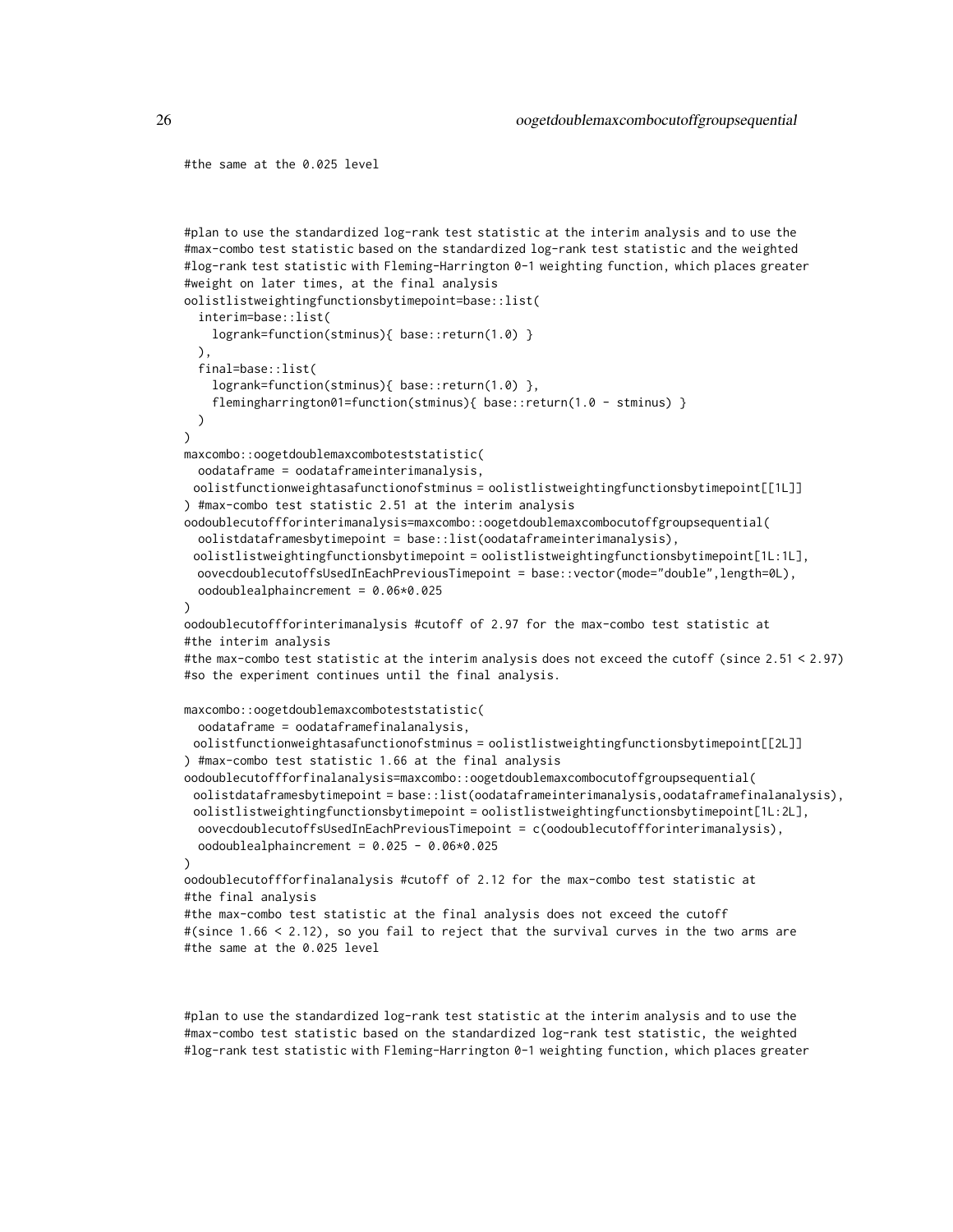```
#weight on later times, and the weighted log-rank test statistic with Fleming-Harrington 1-0
#weighting function, which places greater weight on earlier times, at the final analysis
oolistlistweightingfunctionsbytimepoint=base::list(
 interim=base::list(
   logrank=function(stminus){ base::return(1.0) }
 ),
 final=base::list(
    logrank=function(stminus){ base::return(1.0) },
    flemingharrington01=function(stminus){ base::return(1.0 - stminus) },
    flemingharrington10=function(stminus){ base::return(stminus) }
 )
\mathcal{L}maxcombo::oogetdoublemaxcomboteststatistic(
 oodataframe = oodataframeinterimanalysis,
 oolistfunctionweightasafunctionofstminus = oolistlistweightingfunctionsbytimepoint[[1L]]
) #max-combo test statistic 2.51 at the interim analysis
oodoublecutoffforinterimanalysis=maxcombo::oogetdoublemaxcombocutoffgroupsequential(
 oolistdataframesbytimepoint = base::list(oodataframeinterimanalysis),
 oolistlistweightingfunctionsbytimepoint = oolistlistweightingfunctionsbytimepoint[1L:1L],
 oovecdoublecutoffsUsedInEachPreviousTimepoint = base::vector(mode="double",length=0L),
 oodoublealphaincrement = 0.06*0.025
)
oodoublecutoffforinterimanalysis #cutoff of 2.97 for the max-combo test statistic at
#the interim analysis
#the max-combo test statistic at the interim analysis does not exceed the cutoff (since 2.51 < 2.97)
#so the experiment continues until the final analysis.
maxcombo::oogetdoublemaxcomboteststatistic(
 oodataframe = oodataframefinalanalysis,
 oolistfunctionweightasafunctionofstminus = oolistlistweightingfunctionsbytimepoint[[2L]]
) #max-combo test statistic 2.07 at the final analysis
oodoublecutoffforfinalanalysis=maxcombo::oogetdoublemaxcombocutoffgroupsequential(
 oolistdataframesbytimepoint = base::list(oodataframeinterimanalysis,oodataframefinalanalysis),
 oolistlistweightingfunctionsbytimepoint = oolistlistweightingfunctionsbytimepoint[1L:2L],
 oovecdoublecutoffsUsedInEachPreviousTimepoint = c(oodoublecutoffforinterimanalysis),
 oodoublealphaincrement = 0.025 - 0.06*0.025
\lambdaoodoublecutoffforfinalanalysis #cutoff of 2.19 for the max-combo test statistic at
#the final analysis
#the max-combo test statistic at the final analysis does not exceed the cutoff
#(since 2.07 < 2.19), so you fail to reject that the survival curves in the two arms are
#the same at the 0.025 level
```
#plan to use the standardized log-rank test statistic and the weighted log-rank test #statistic with Fleming-Harrington 0-1 weighting function, which places greater weight on #later times, at the interim analysis and to use the max-combo test statistic based on #the standardized log-rank test statistic, the weighted log-rank test statistic with #Fleming-Harrington 0-1 weighting function, which places greater weight on later times, #and the weighted log-rank test statistic with Fleming-Harrington 1-0 weighting #function, which places greater weight on earlier times, at the final analysis oolistlistweightingfunctionsbytimepoint=base::list(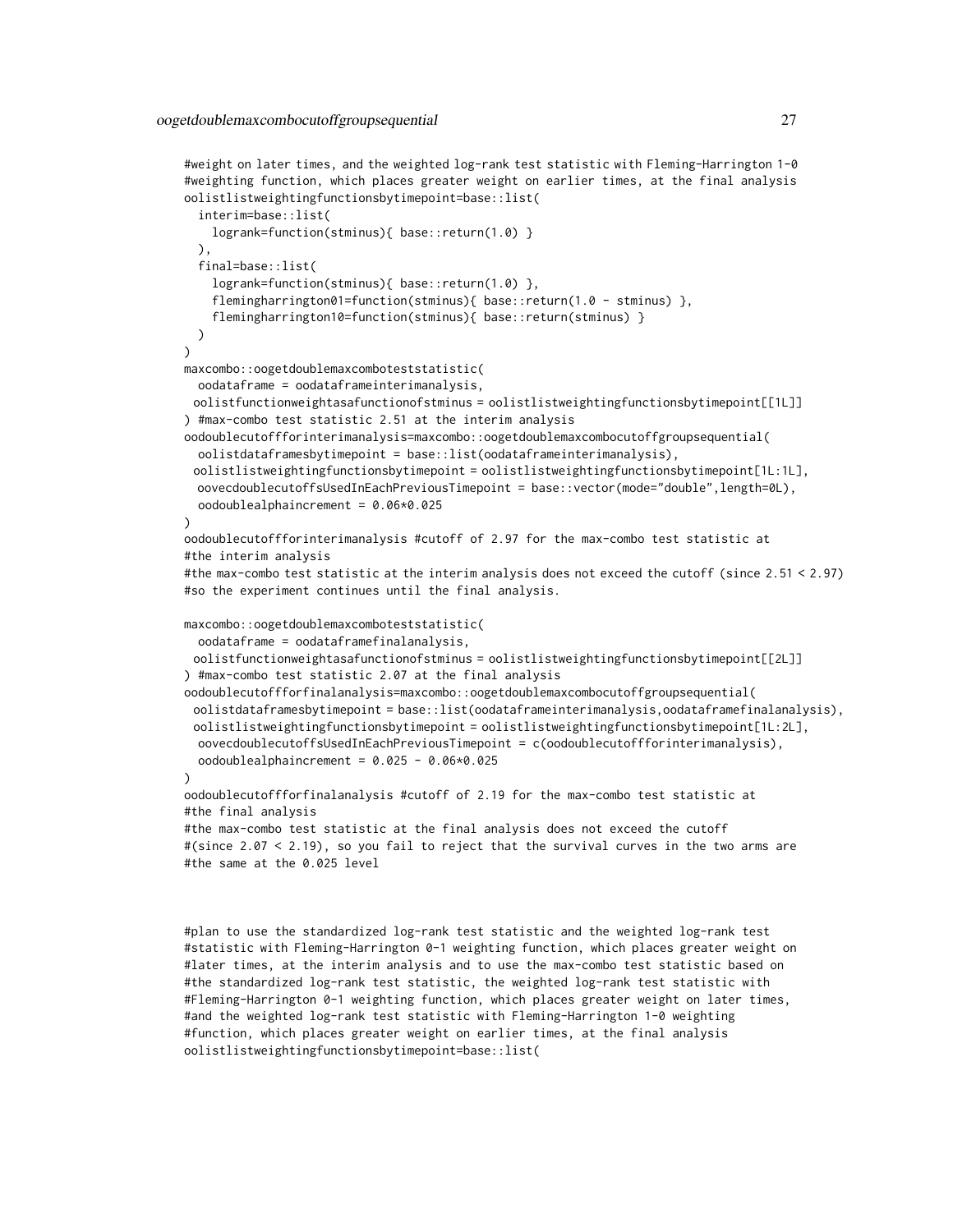```
interim=base::list(
    logrank=function(stminus){ base::return(1.0) },
    flemingharrington01=function(stminus){ base::return(1.0 - stminus) }
 ),
 final=base::list(
    logrank=function(stminus){ base::return(1.0) },
    flemingharrington01=function(stminus){ base::return(1.0 - stminus) },
    flemingharrington10=function(stminus){ base::return(stminus) }
 )
\lambdamaxcombo::oogetdoublemaxcomboteststatistic(
 oodataframe = oodataframeinterimanalysis,
 oolistfunctionweightasafunctionofstminus = oolistlistweightingfunctionsbytimepoint[[1L]]
) #max-combo test statistic 2.51 at the interim analysis
oodoublecutoffforinterimanalysis=maxcombo::oogetdoublemaxcombocutoffgroupsequential(
  oolistdataframesbytimepoint = base::list(oodataframeinterimanalysis),
 oolistlistweightingfunctionsbytimepoint = oolistlistweightingfunctionsbytimepoint[1L:1L],
 oovecdoublecutoffsUsedInEachPreviousTimepoint = base::vector(mode="double",length=0L),
 oodoublealphaincrement = 0.06*0.025
)
oodoublecutoffforinterimanalysis #cutoff of 3.13 for the max-combo test statistic at
#the interim analysis
#the max-combo test statistic at the interim analysis does not exceed the cutoff (since 2.51 < 3.13)
#so the experiment continues until the final analysis.
maxcombo::oogetdoublemaxcomboteststatistic(
  oodataframe = oodataframefinalanalysis,
 oolistfunctionweightasafunctionofstminus = oolistlistweightingfunctionsbytimepoint[[2L]]
) #max-combo test statistic 2.07 at the final analysis
oodoublecutoffforfinalanalysis=maxcombo::oogetdoublemaxcombocutoffgroupsequential(
 oolistdataframesbytimepoint = base::list(oodataframeinterimanalysis,oodataframefinalanalysis),
 oolistlistweightingfunctionsbytimepoint = oolistlistweightingfunctionsbytimepoint[1L:2L],
 oovecdoublecutoffsUsedInEachPreviousTimepoint = c(oodoublecutoffforinterimanalysis),
 oodoublealphaincrement = 0.025 - 0.06*0.025
\lambdaoodoublecutoffforfinalanalysis #cutoff of 2.20 for the max-combo test statistic at
#the final analysis
#the max-combo test statistic at the final analysis does not exceed the cutoff
#(since 2.07 < 2.20), so you fail to reject that the survival curves in the two arms are
#the same at the 0.025 level
#plan to use the standardized log-rank test statistic and the weighted log-rank test
#statistic with Fleming-Harrington 1-0 weighting function, which places greater weight on
#earlier times, at the interim analysis and to use the max-combo test statistic based on
#the standardized log-rank test statistic, the weighted log-rank test statistic with
#Fleming-Harrington 1-0 weighting function, which places greater weight on earlier times,
#at the final analysis
oolistlistweightingfunctionsbytimepoint=base::list(
 interim=base::list(
```

```
logrank=function(stminus){ base::return(1.0) },
```
flemingharrington10=function(stminus){ base::return(stminus) }

),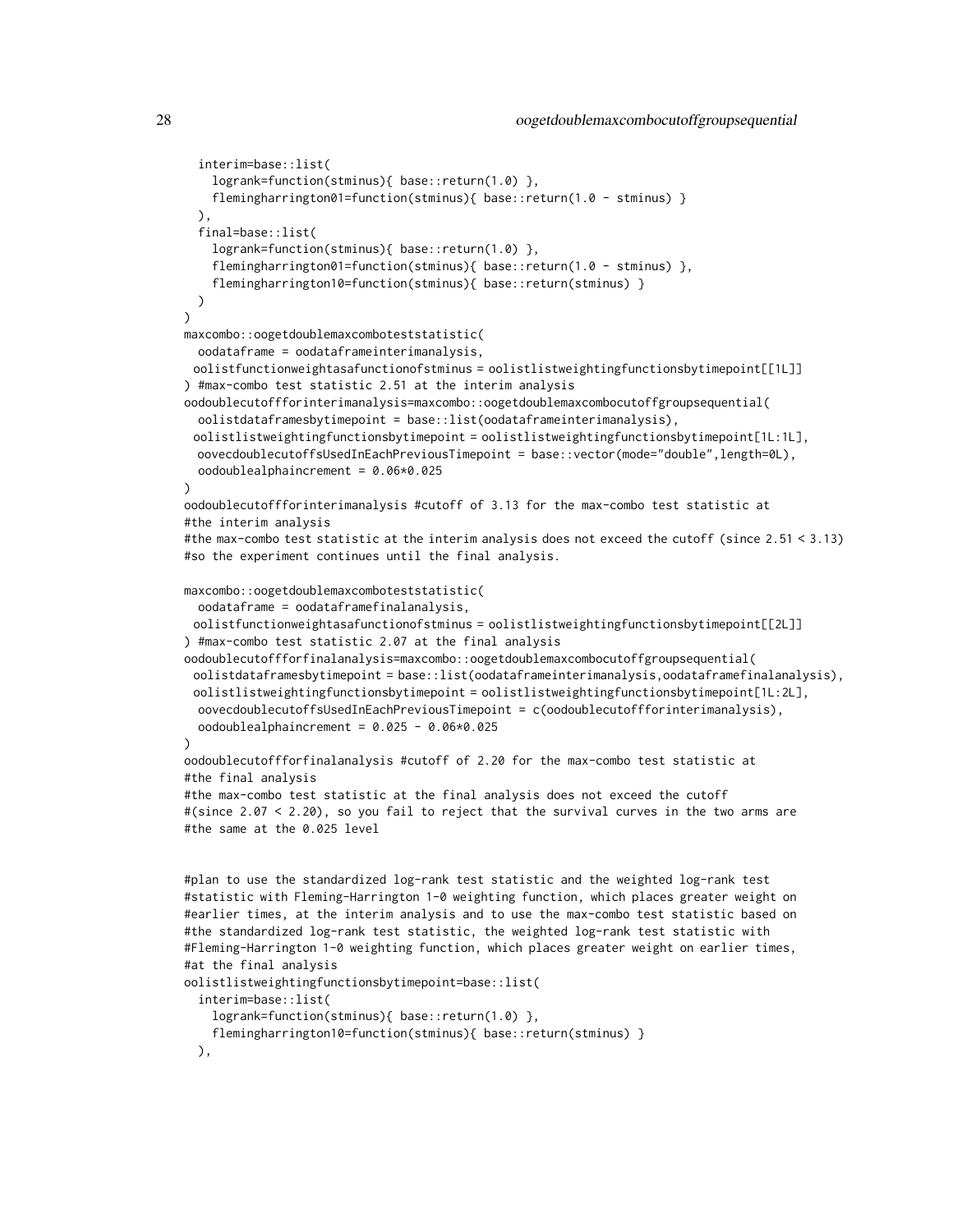```
final=base::list(
    logrank=function(stminus){ base::return(1.0) },
    flemingharrington10=function(stminus){ base::return(stminus) }
 )
)
maxcombo::oogetdoublemaxcomboteststatistic(
 oodataframe = oodataframeinterimanalysis,
 oolistfunctionweightasafunctionofstminus = oolistlistweightingfunctionsbytimepoint[[1L]]
) #max-combo test statistic 2.71 at the interim analysis
oodoublecutoffforinterimanalysis=maxcombo::oogetdoublemaxcombocutoffgroupsequential(
 oolistdataframesbytimepoint = base::list(oodataframeinterimanalysis),
 oolistlistweightingfunctionsbytimepoint = oolistlistweightingfunctionsbytimepoint[1L:1L],
 oovecdoublecutoffsUsedInEachPreviousTimepoint = base::vector(mode="double",length=0L),
 oodoublealphaincrement = 0.06*0.025
)
oodoublecutoffforinterimanalysis #cutoff of 3.02 for the max-combo test statistic at
#the interim analysis
#the max-combo test statistic at the interim analysis does not exceed the cutoff (since 2.71 < 3.02)
#so the experiment continues until the final analysis.
maxcombo::oogetdoublemaxcomboteststatistic(
 oodataframe = oodataframefinalanalysis,
 oolistfunctionweightasafunctionofstminus = oolistlistweightingfunctionsbytimepoint[[2L]]
) #max-combo test statistic 2.07 at the final analysis
oodoublecutoffforfinalanalysis=maxcombo::oogetdoublemaxcombocutoffgroupsequential(
 oolistdataframesbytimepoint = base::list(oodataframeinterimanalysis,oodataframefinalanalysis),
 oolistlistweightingfunctionsbytimepoint = oolistlistweightingfunctionsbytimepoint[1L:2L],
 oovecdoublecutoffsUsedInEachPreviousTimepoint = c(oodoublecutoffforinterimanalysis),
 oodoublealphaincrement = 0.025 - 0.06*0.025
)
oodoublecutoffforfinalanalysis #cutoff of 2.06 for the max-combo test statistic at
#the final analysis
#the max-combo test statistic at the final analysis exceeds the cutoff (since 2.07 > 2.06),
#so you can declare that the survival curves in the two arms are statistically significantly
#different at the 0.025 level
# -------------------------------------------------------------------------------------------------
# Example 3: Usage on a single deterministic dataset in which subjects in the placebo arm all have
# the event after being on the study for 1.2 months (i.e., a delayed treatment effect situation)
# -------------------------------------------------------------------------------------------------
oointnparticipants=100L
oointnparticipantsplacebo=oointnparticipants/2L
oointnparticipantsactive=oointnparticipants/2L
oodoublerateactive=0.250
oovecinttreated=c(
 base::rep(0L,length.out=oointnparticipantsplacebo),
 base::rep(1L,length.out=oointnparticipantsactive)
)
```
oovecdoubletAabsolute=c( #the start time, i.e., when the subject enters the study.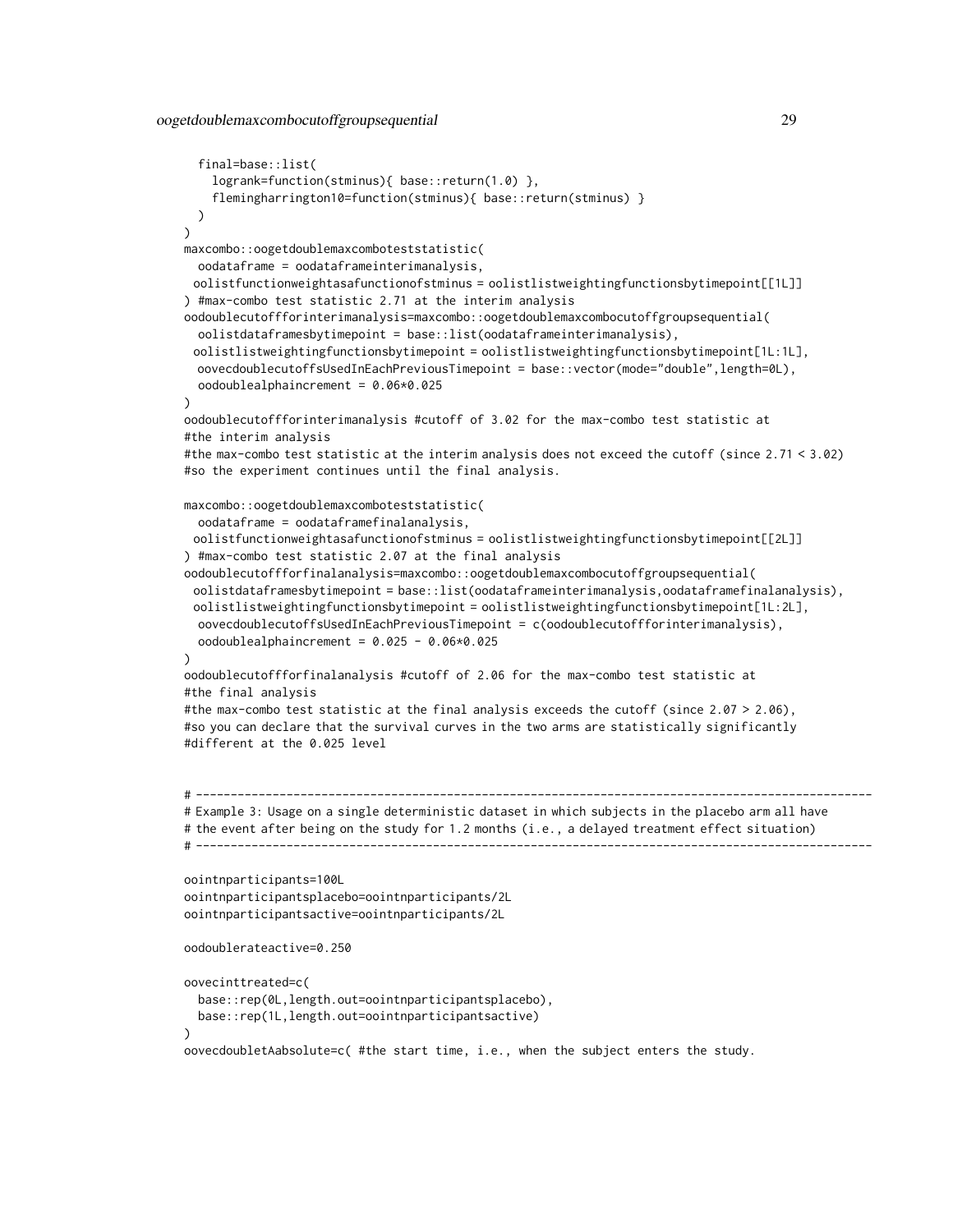```
base::seq(from=0.0,to=2.0,length.out=oointnparticipantsplacebo),
 base::seq(from=0.0,to=2.0,length.out=oointnparticipantsactive)
)
#the duration of time from when the subject enters the study until the subject experiences the event
oovecdoubletAtoB=c(
 base::ifelse(
   stats::qexp(
      base::seq(from=0.0,to=0.98,length.out=oointnparticipantsplacebo),
      rate=oodoublerateactive
   ) \le 1.2stats::qexp(
      base::seq(from=0.0,to=0.98,length.out=oointnparticipantsplacebo),
      rate=oodoublerateactive
   ),
   1.2
 ),
 stats::qexp(
   base::seq(from=0.0,to=0.98,length.out=oointnparticipantsactive),
    rate=oodoublerateactive
 )
)
oovecdoubletBabsolute=oovecdoubletAabsolute + oovecdoubletAtoB
#the analysis takes place at absolute time 6.0 months, and no other censoring (e.g., dropout) occurs
oovecdoubletCabsolute=6.0
oovecdoubletminBvsC=base::pmin(oovecdoubletBabsolute,oovecdoubletCabsolute)
oovecboolobservedB=(oovecdoubletBabsolute < oovecdoubletCabsolute)
oovecboolobservedC=(oovecdoubletCabsolute <= oovecdoubletBabsolute)
oodataframe=dplyr::tibble(id=1L:oointnparticipants,
                          treated=oovecinttreated,
                          Atime=oovecdoubletAabsolute,
                          Btime=oovecdoubletminBvsC,
                          Bobserved=oovecboolobservedB,
                          Ctime=oovecdoubletminBvsC,
                          Cobserved=oovecboolobservedC)
oodataframeinterimanalysis=oogetdataframeearlierlookattime(
 oodataframe = oodataframe,
 oodoubletime = 3.0 #the interim analysis takes place at absolute time 3.0 months
\lambdaoodataframefinalanalysis=oodataframe #the final analysis takes place at absolute time 6.0 months
```

```
#plan to use the standardized log-rank test statistic at both the interim and the final analysis
oolistlistweightingfunctionsbytimepoint=base::list(
  interim=base::list(
   logrank=function(stminus){ base::return(1.0) }
 ),
 final=base::list(
    logrank=function(stminus){ base::return(1.0) }
 )
)
```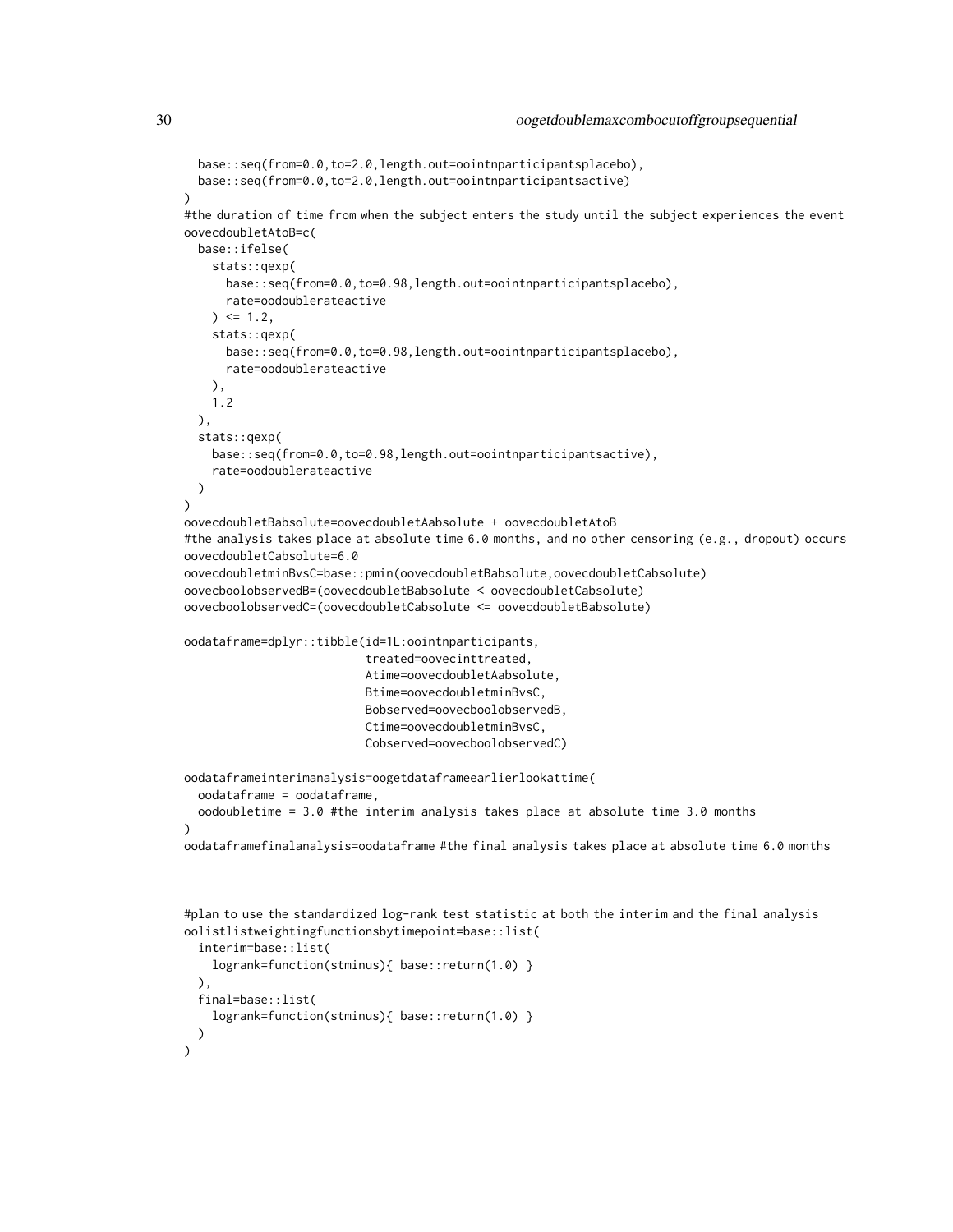```
maxcombo::oogetdoublemaxcomboteststatistic(
 oodataframe = oodataframeinterimanalysis,
 oolistfunctionweightasafunctionofstminus = oolistlistweightingfunctionsbytimepoint[[1L]]
) #max-combo test statistic 1.24 at the interim analysis
oodoublecutoffforinterimanalysis=maxcombo::oogetdoublemaxcombocutoffgroupsequential(
 oolistdataframesbytimepoint = base::list(oodataframeinterimanalysis),
 oolistlistweightingfunctionsbytimepoint = oolistlistweightingfunctionsbytimepoint[1L:1L],
 oovecdoublecutoffsUsedInEachPreviousTimepoint = base::vector(mode="double",length=0L),
 oodoublealphaincrement = 0.06*0.025
\lambdaoodoublecutoffforinterimanalysis #cutoff of 2.97 for the max-combo test statistic at
#the interim analysis
#the max-combo test statistic at the interim analysis does not exceed the cutoff (since 1.24 < 2.97)
#so the experiment continues until the final analysis.
maxcombo::oogetdoublemaxcomboteststatistic(
 oodataframe = oodataframefinalanalysis,
 oolistfunctionweightasafunctionofstminus = oolistlistweightingfunctionsbytimepoint[[2L]]
) #max-combo test statistic 1.55 at the final analysis
oodoublecutoffforfinalanalysis=maxcombo::oogetdoublemaxcombocutoffgroupsequential(
 oolistdataframesbytimepoint = base::list(oodataframeinterimanalysis,oodataframefinalanalysis),
 oolistlistweightingfunctionsbytimepoint = oolistlistweightingfunctionsbytimepoint[1L:2L],
 oovecdoublecutoffsUsedInEachPreviousTimepoint = c(oodoublecutoffforinterimanalysis),
 oodoublealphaincrement = 0.025 - 0.06*0.025
)
oodoublecutoffforfinalanalysis #cutoff of 1.96 for the max-combo test statistic at
#the final analysis
#the max-combo test statistic at the final analysis does not exceed the cutoff
#(since 1.55 < 1.96), so you fail to reject that the survival curves in the two arms are
#the same at the 0.025 level
#plan to use the standardized log-rank test statistic at the interim analysis and to use the
#max-combo test statistic based on the standardized log-rank test statistic and the weighted
#log-rank test statistic with Fleming-Harrington 0-1 weighting function, which places greater
#weight on later times, at the final analysis
oolistlistweightingfunctionsbytimepoint=base::list(
  interim=base::list(
    logrank=function(stminus){ base::return(1.0) }
 ),
 final=base::list(
    logrank=function(stminus){ base::return(1.0) },
    flemingharrington01=function(stminus){ base::return(1.0 - stminus) }
 \lambda)
maxcombo::oogetdoublemaxcomboteststatistic(
 oodataframe = oodataframeinterimanalysis,
 oolistfunctionweightasafunctionofstminus = oolistlistweightingfunctionsbytimepoint[[1L]]
```
) #max-combo test statistic 1.24 at the interim analysis

oodoublecutoffforinterimanalysis=maxcombo::oogetdoublemaxcombocutoffgroupsequential( oolistdataframesbytimepoint = base::list(oodataframeinterimanalysis),

oolistlistweightingfunctionsbytimepoint = oolistlistweightingfunctionsbytimepoint[1L:1L],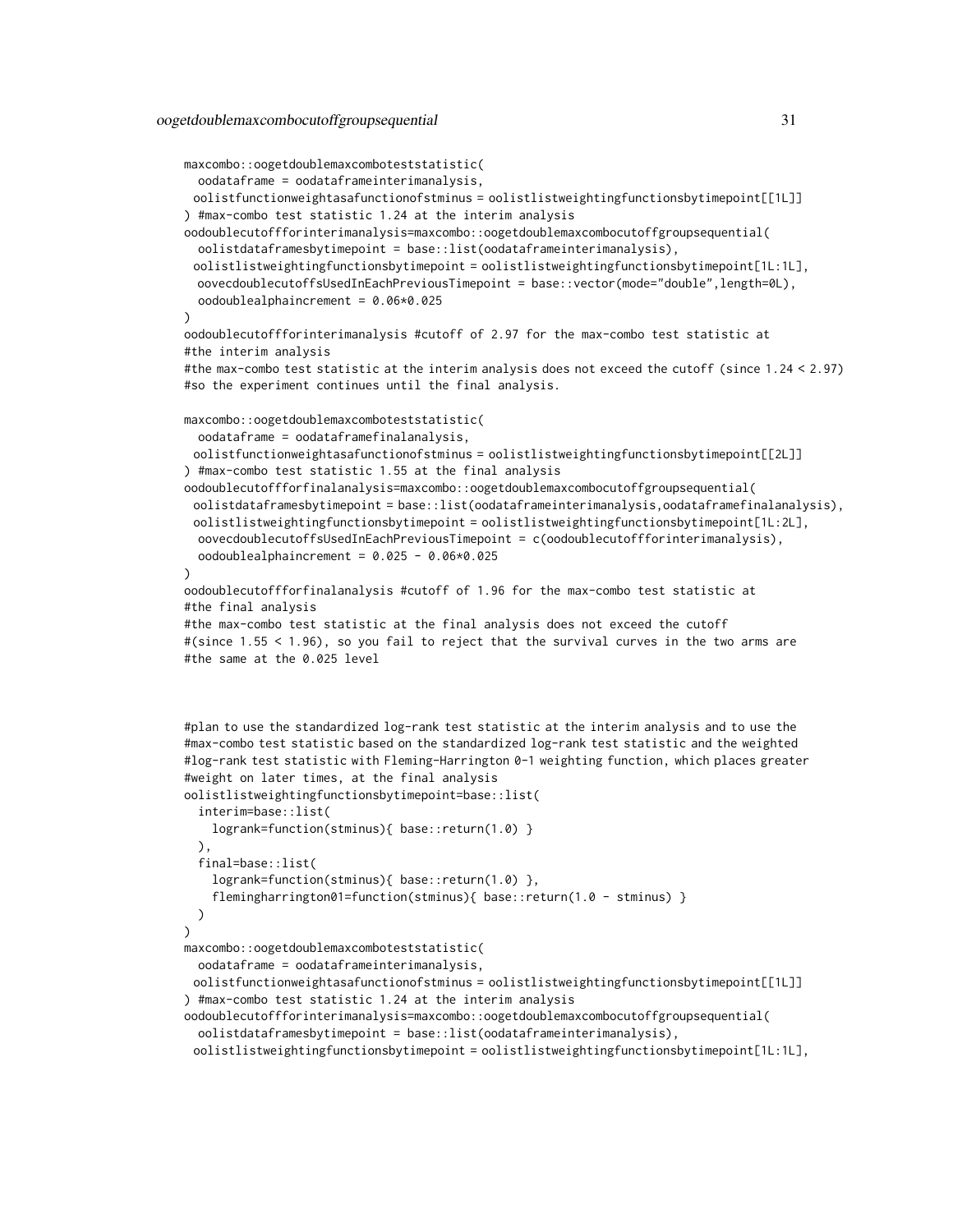oovecdoublecutoffsUsedInEachPreviousTimepoint = base::vector(mode="double",length=0L), oodoublealphaincrement = 0.06\*0.025

)

oodoublecutoffforinterimanalysis #cutoff of 2.97 for the max-combo test statistic at #the interim analysis

#the max-combo test statistic at the interim analysis does not exceed the cutoff (since 1.24 < 2.97) #so the experiment continues until the final analysis.

```
maxcombo::oogetdoublemaxcomboteststatistic(
```
oodataframe = oodataframefinalanalysis,

oolistfunctionweightasafunctionofstminus = oolistlistweightingfunctionsbytimepoint[[2L]] ) #max-combo test statistic 2.28 at the final analysis

```
oodoublecutoffforfinalanalysis=maxcombo::oogetdoublemaxcombocutoffgroupsequential(
 oolistdataframesbytimepoint = base::list(oodataframeinterimanalysis,oodataframefinalanalysis),
 oolistlistweightingfunctionsbytimepoint = oolistlistweightingfunctionsbytimepoint[1L:2L],
 oovecdoublecutoffsUsedInEachPreviousTimepoint = c(oodoublecutoffforinterimanalysis),
 oodoublealphaincrement = 0.025 - 0.06*0.025
```
#### )

oodoublecutoffforfinalanalysis #cutoff of 2.12 for the max-combo test statistic at #the final analysis

#the max-combo test statistic at the final analysis exceeds the cutoff (since  $2.28 > 2.12$ ), #so you can declare that the survival curves in the two arms are statistically significantly #different at the 0.025 level

#plan to use the standardized log-rank test statistic at the interim analysis and to use the #max-combo test statistic based on the standardized log-rank test statistic, the weighted #log-rank test statistic with Fleming-Harrington 0-1 weighting function, which places greater #weight on later times, and the weighted log-rank test statistic with Fleming-Harrington 1-0 #weighting function, which places greater weight on earlier times, at the final analysis oolistlistweightingfunctionsbytimepoint=base::list(

```
interim=base::list(
   logrank=function(stminus){ base::return(1.0) }
 ),
 final=base::list(
    logrank=function(stminus){ base::return(1.0) },
    flemingharrington01=function(stminus){ base::return(1.0 - stminus) },
    flemingharrington10=function(stminus){ base::return(stminus) }
 \lambda)
maxcombo::oogetdoublemaxcomboteststatistic(
 oodataframe = oodataframeinterimanalysis,
 oolistfunctionweightasafunctionofstminus = oolistlistweightingfunctionsbytimepoint[[1L]]
) #max-combo test statistic 1.24 at the interim analysis
oodoublecutoffforinterimanalysis=maxcombo::oogetdoublemaxcombocutoffgroupsequential(
 oolistdataframesbytimepoint = base::list(oodataframeinterimanalysis),
 oolistlistweightingfunctionsbytimepoint = oolistlistweightingfunctionsbytimepoint[1L:1L],
 oovecdoublecutoffsUsedInEachPreviousTimepoint = base::vector(mode="double",length=0L),
 oodoublealphaincrement = 0.06*0.025
)
```
oodoublecutoffforinterimanalysis #cutoff of 2.97 for the max-combo test statistic at #the interim analysis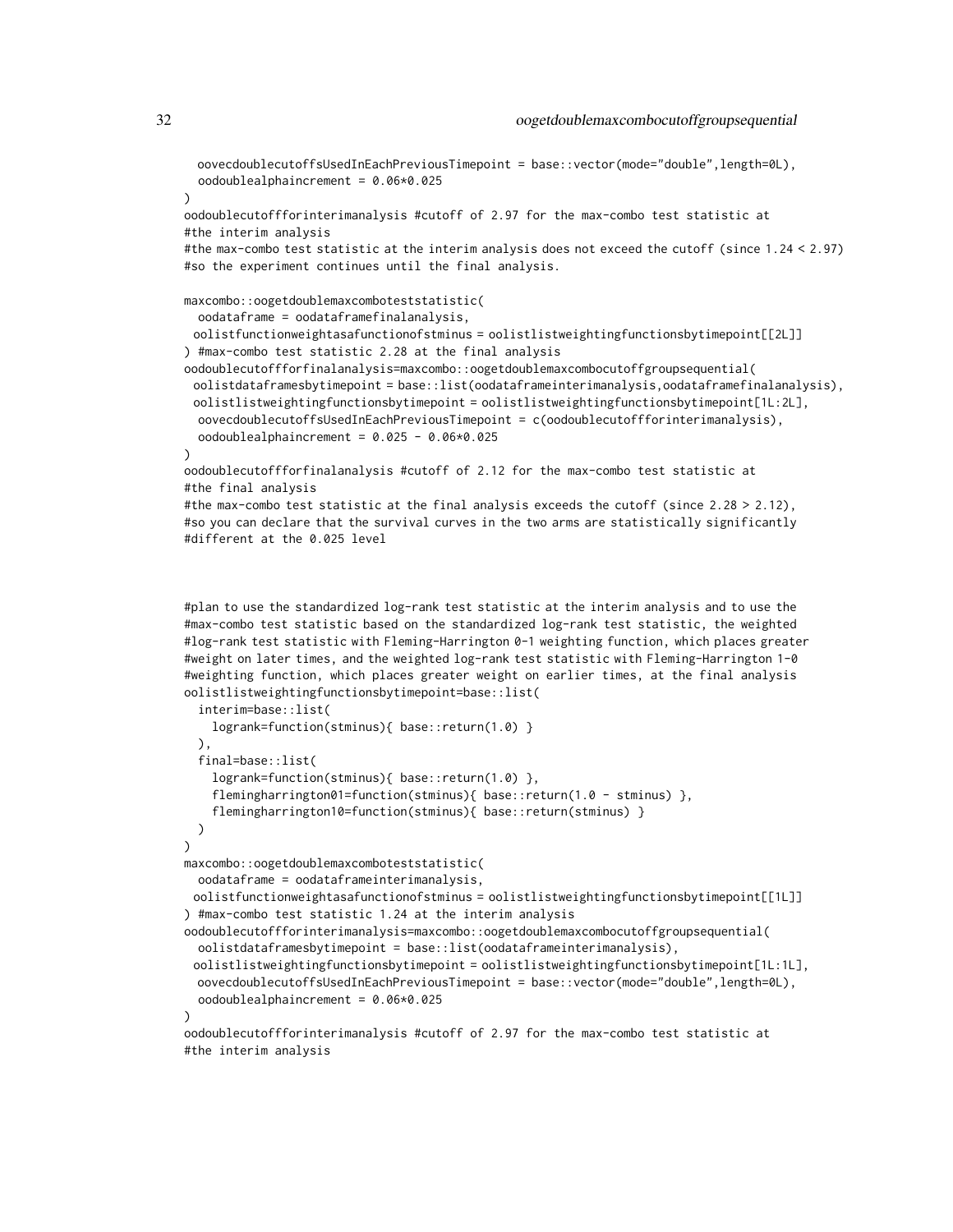#the max-combo test statistic at the interim analysis does not exceed the cutoff (since 1.24 < 2.97) #so the experiment continues until the final analysis.

```
maxcombo::oogetdoublemaxcomboteststatistic(
```
oodataframe = oodataframefinalanalysis,

oolistfunctionweightasafunctionofstminus = oolistlistweightingfunctionsbytimepoint[[2L]] ) #max-combo test statistic 2.28 at the final analysis

oodoublecutoffforfinalanalysis=maxcombo::oogetdoublemaxcombocutoffgroupsequential( oolistdataframesbytimepoint = base::list(oodataframeinterimanalysis,oodataframefinalanalysis), oolistlistweightingfunctionsbytimepoint = oolistlistweightingfunctionsbytimepoint[1L:2L], oovecdoublecutoffsUsedInEachPreviousTimepoint = c(oodoublecutoffforinterimanalysis), oodoublealphaincrement = 0.025 - 0.06\*0.025

```
)
```
oodoublecutoffforfinalanalysis #cutoff of 2.16 for the max-combo test statistic at #the final analysis

```
#the max-combo test statistic at the final analysis exceeds the cutoff (since 2.28 > 2.16),
#so you can declare that the survival curves in the two arms are statistically significantly
#different at the 0.025 level
```
#plan to use the standardized log-rank test statistic and the weighted log-rank test #statistic with Fleming-Harrington 0-1 weighting function, which places greater weight on #later times, at the interim analysis and to use the max-combo test statistic based on #the standardized log-rank test statistic, the weighted log-rank test statistic with #Fleming-Harrington 0-1 weighting function, which places greater weight on later times, #and the weighted log-rank test statistic with Fleming-Harrington 1-0 weighting #function, which places greater weight on earlier times, at the final analysis oolistlistweightingfunctionsbytimepoint=base::list(

```
interim=base::list(
    logrank=function(stminus){ base::return(1.0) },
    flemingharrington01=function(stminus){    base::return(1.0 - stminus)    }
 ),
  final=base::list(
    logrank=function(stminus){ base::return(1.0) },
    flemingharrington01=function(stminus){    base::return(1.0 - stminus)    },
    flemingharrington10=function(stminus){ base::return(stminus) }
 )
)
maxcombo::oogetdoublemaxcomboteststatistic(
 oodataframe = oodataframeinterimanalysis,
 oolistfunctionweightasafunctionofstminus = oolistlistweightingfunctionsbytimepoint[[1L]]
) #max-combo test statistic 1.88 at the interim analysis
oodoublecutoffforinterimanalysis=maxcombo::oogetdoublemaxcombocutoffgroupsequential(
 oolistdataframesbytimepoint = base::list(oodataframeinterimanalysis),
 oolistlistweightingfunctionsbytimepoint = oolistlistweightingfunctionsbytimepoint[1L:1L],
 oovecdoublecutoffsUsedInEachPreviousTimepoint = base::vector(mode="double",length=0L),
 oodoublealphaincrement = 0.06*0.025
\lambdaoodoublecutoffforinterimanalysis #cutoff of 3.12 for the max-combo test statistic at
```

```
#the interim analysis
```
#the max-combo test statistic at the interim analysis does not exceed the cutoff (since 1.88 < 3.12) #so the experiment continues until the final analysis.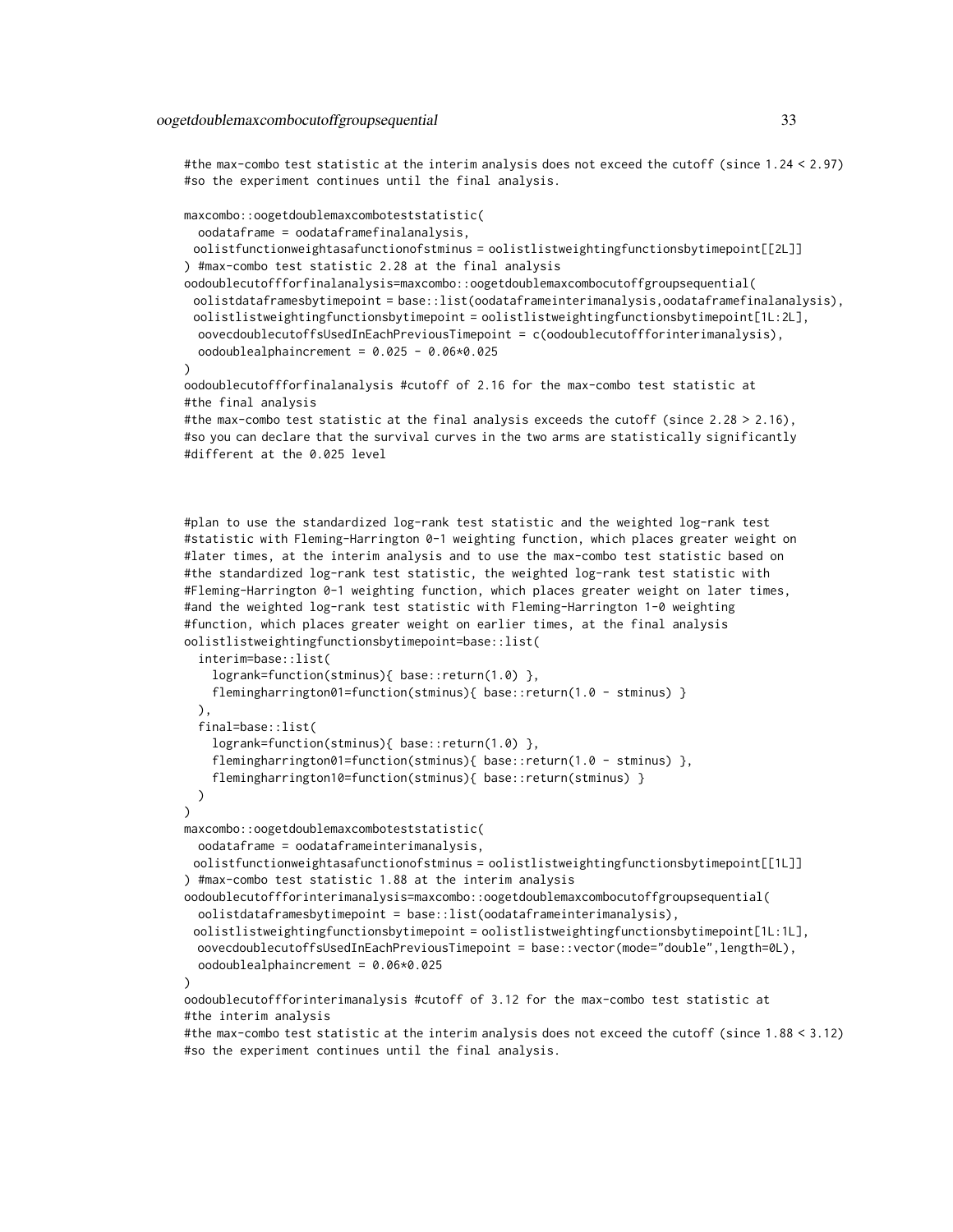```
maxcombo::oogetdoublemaxcomboteststatistic(
 oodataframe = oodataframefinalanalysis,
 oolistfunctionweightasafunctionofstminus = oolistlistweightingfunctionsbytimepoint[[2L]]
) #max-combo test statistic 2.28 at the final analysis
oodoublecutoffforfinalanalysis=maxcombo::oogetdoublemaxcombocutoffgroupsequential(
 oolistdataframesbytimepoint = base::list(oodataframeinterimanalysis,oodataframefinalanalysis),
 oolistlistweightingfunctionsbytimepoint = oolistlistweightingfunctionsbytimepoint[1L:2L],
 oovecdoublecutoffsUsedInEachPreviousTimepoint = c(oodoublecutoffforinterimanalysis),
 oodoublealphaincrement = 0.025 - 0.06*0.025
)
oodoublecutoffforfinalanalysis #cutoff of 2.16 for the max-combo test statistic at
#the final analysis
#the max-combo test statistic at the final analysis exceeds the cutoff (since 2.28 > 2.16),
#so you can declare that the survival curves in the two arms are statistically significantly
#different at the 0.025 level
```

```
oogetdoublemaxcombotestpvalue
```
*Compute the p-value for the max-combo test statistic at a single timepoint*

#### Description

This function computes the p-value for the max-combo test statistic for comparing times to an event from two different arms at a single timepoint; please note that this is *not* a p-value for a group sequential test procedure involving two or more timepoints, but rather a p-value for a scenario in which there is only one planned analysis timepoint. The max-combo test statistic is the maximum of multiple standardized weighted log-rank test statistics. The user of the function is expected to provide the function with a data frame containing the time-to-event data for the two arms; additionally, this data frame is expected to be in a particular format (see more details below). Additionally, the user of the function is expected to provide a list of one or more weighting functions to use for the respective one or more weighted log-rank tests; in particular this function only allows the user to specify a weighting function that takes as input the Kaplan-Meier estimate for the survival curve obtained by pooling both of the two arms (a double that is between 0 and 1, inclusive) and provides as output a weight (a double that is typically greater than or equal to zero); note that the Fleming-Harrington class of weighting functions falls within what can be specified in this way. If no list of weighting functions is provided, a single weighting function that is identically 1 is used, which means that the test statistic that is used is exactly equal to the usual standardized log-rank test statistic.

The supplied data frame is expected to have one row for each subject. The data frame should have the following columns:

- id a variable that takes a unique value for each subject
- treated should be 0 for subjects in the control arm and 1 for subjects in the experimental arm.
- Atime the absolute time the subject enters the study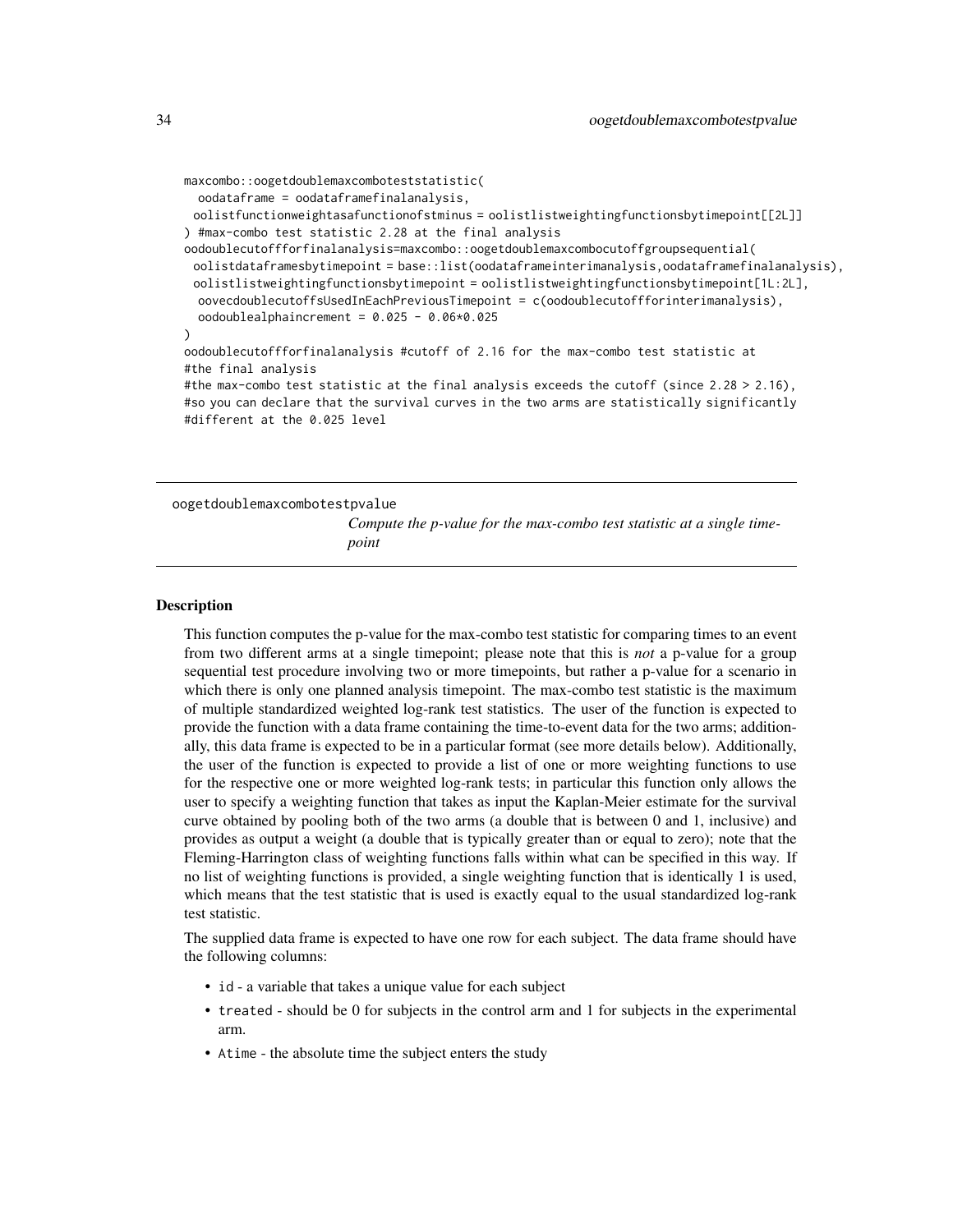- Btime the absolute time of an event or censoring, whichever comes first
- Bobserved should be TRUE if the event was observed
- Ctime the absolute time of an event or censoring, whichever comes first
- Cobserved should be TRUE if censoring occurred (and so the event was not observed)

The columns in the data frame do not have to be named exactly as above; however, if different names are used, those names must be specified as arguments to the function. Please see below for more detail regarding how to specify those names and for more detail regarding the expectations of the function regarding the columns in the data frame.

#### Usage

```
oogetdoublemaxcombotestpvalue(
  oodataframe,
 oolistfunctionweightasafunctionofstminus = base::list(function(oodoublestminus) {
    base::return(1) }),
  oostringorsymbolid = "id",
  oostringorsymboltreated = "treated",
  oostringorsymbolAtime = "Atime",
  oostringorsymbolBtime = "Btime",
  oostringorsymbolBobserved = "Bobserved",
  oostringorsymbolCtime = "Ctime",
  oostringorsymbolCobserved = "Cobserved",
  ooodoublemaxcomboteststatistic = NULL
)
```
## Arguments

oodataframe A data frame containing time-to-event data from two different arms.

oolistfunctionweightasafunctionofstminus

A list of one or more weighting functions. Each weighting function should take as input the pooled Kaplan-Meier estimate of survival across the two arms (i.e., a double between 0 and 1, inclusive) and output a single weight (i.e., a double, typically greater than or equal to zero). Defaults to the following list of a single weighting function that is identically 1, which results in the usual standardized log-rank test statistic: base::list(function(oodoublestminus){ base:: $return(1)$  } )

oostringorsymbolid

The name of the column in the supplied data frame for the id variable. Defaults to "id". The id variable should take a unique value for each subject. The column with this name in the data frame can be an integer vector with a different integer for each subject; the function will most likely also work if the column is a character vector with a different value for each subject.

#### oostringorsymboltreated

The name of the column in the supplied data frame for a treatment indicator variable. Defaults to "treated". The treatment indicator variable is a variable indicating which of the two arms the subject is in. The column with this name in the data frame should be an integer vector that takes only the value 0L (e.g.,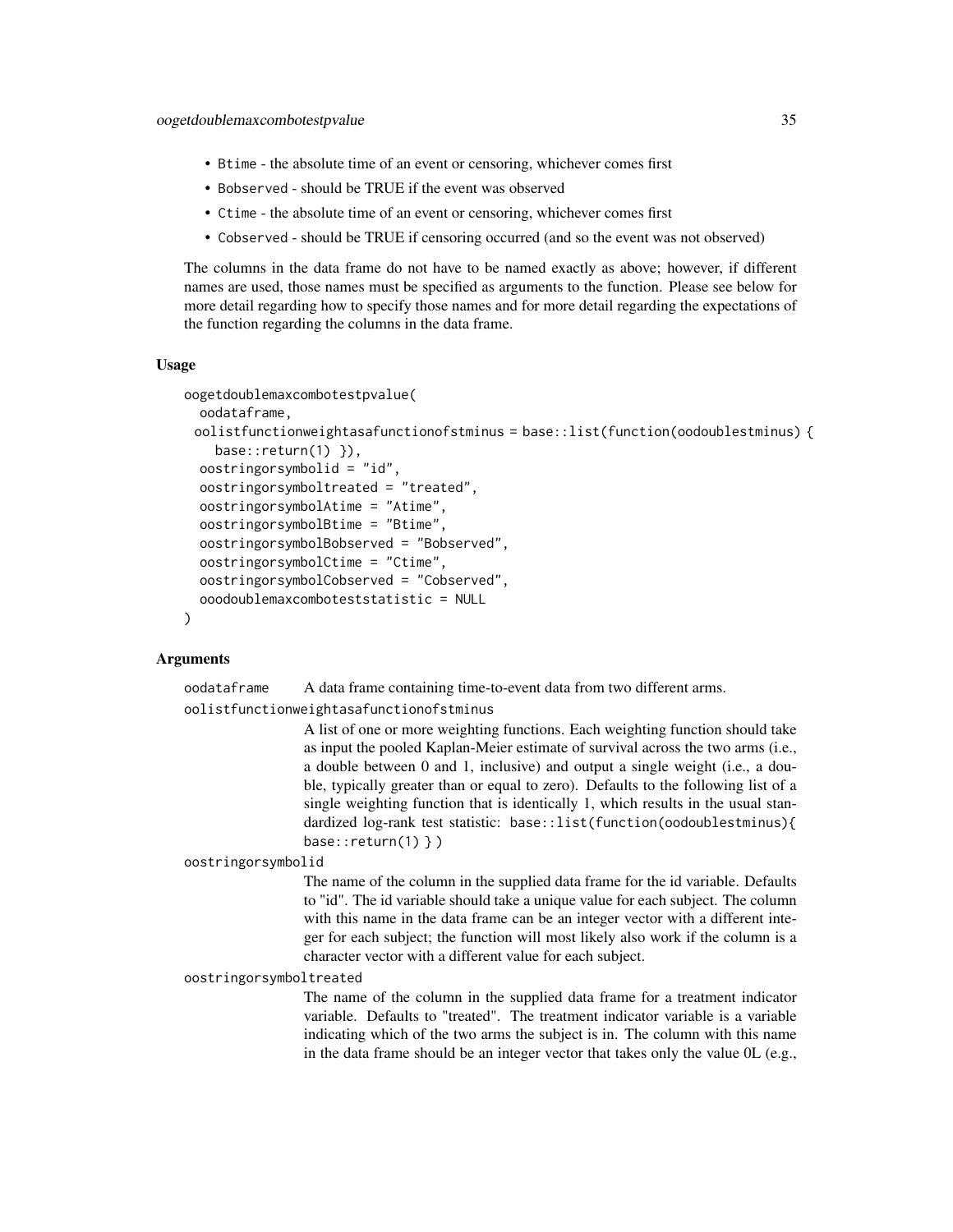for placebo) or the value 1L (e.g., for a new drug or therapy). The test statistic that is used by this function will generally be for a test that the arm represented by subjects with treatment indicator 1L is superior to the arm represented by subjects with treatment indicator 0L (i.e., a one-sided test of superiority of arm 1 over arm 0).

## oostringorsymbolAtime

The name of the column in the supplied data frame for the Atime variable. Defaults to "Atime". Atime is the absolute time the subject enters the study. The column with this name in the data frame can be vector of doubles; the function will most likely also work if the column is a vector of integers.

#### oostringorsymbolBtime

The name of the column in the supplied data frame for the Btime variable. Defaults to "Btime". Btime is the absolute time of an event or censoring, whichever comes first. The column with this name in the data frame can be vector of doubles; the function will most likely also work if the column is a vector of integers.

## oostringorsymbolBobserved

The name of the column in the supplied data frame for the Bobserved variable. Defaults to "Bobserved". Bobserved should be TRUE if the event was observed. The column with this name in the data frame can be a logical vector; the function will most likely also work if the column is a vector of integers (i.e., with 1L in place of TRUE and 0L in place of FALSE).

#### oostringorsymbolCtime

The name of the column in the supplied data frame for the Ctime variable. Defaults to "Ctime". Ctime is the absolute time of an event or censoring, whichever comes first. The column with this name in the data frame can be vector of doubles; the function will most likely also work if the column is a vector of integers.

## oostringorsymbolCobserved

The name of the column in the supplied data frame for the Cobserved variable. Defaults to "Cobserved". Cobserved should be TRUE if censoring occurred (and so the event was not observed). The column with this name in the data frame can be a logical vector; the function will most likely also work if the column is a vector of integers (i.e., with 1L in place of TRUE and 0L in place of FALSE).

#### ooodoublemaxcomboteststatistic

A value for a hypothetical max-combo test statistic that could have been observed (but was not) can be provided to this argument, in which case the p-value for that hypothetical statistic that could have been observed (but was not) is what is provided. If NULL is provided, a p-value for the max-combo test statistic that was actually observed is provided. Defaults to NULL.

## Value

A double

## Examples

# -------------------------------------------------------------------------------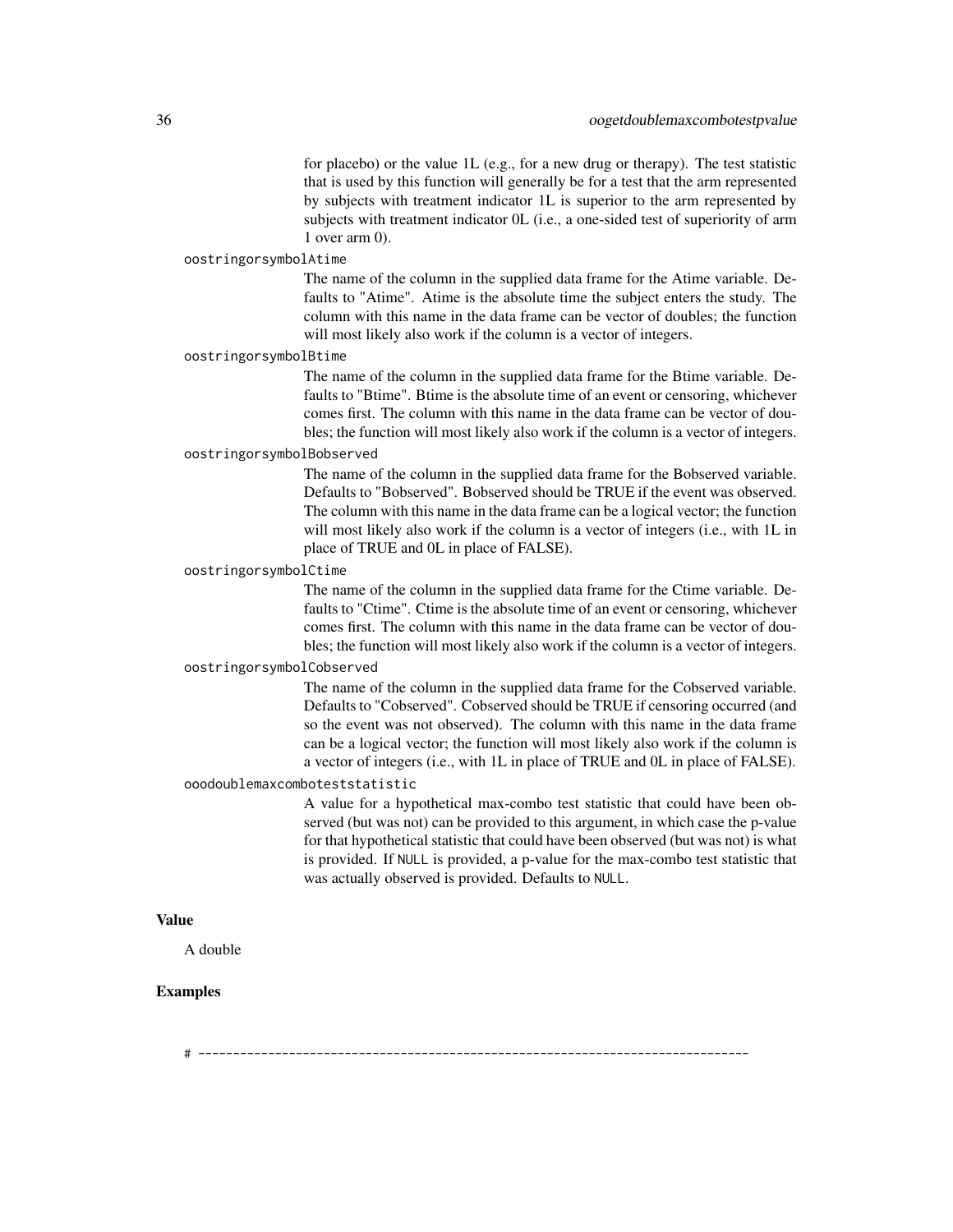## oogetdoublemaxcombotestpvalue 37

```
# Example 1: Usage on a single deterministic dataset in which the drug halves
# the hazard at all times (i.e., a proportional hazards situation)
# -------------------------------------------------------------------------------
oointnparticipants=100L
oointnparticipantsplacebo=oointnparticipants/2L
oointnparticipantsactive=oointnparticipants/2L
oodoublerateplacebo=0.250
oodoublerateactive=0.125
oovecinttreated=c(
 base::rep(0L,length.out=oointnparticipantsplacebo),
 base::rep(1L,length.out=oointnparticipantsactive)
)
oovecdoubletAabsolute=c( #the start time, i.e., when the subject enters the study.
 base::seq(from=0.0,to=2.0,length.out=oointnparticipantsplacebo),
 base::seq(from=0.0,to=2.0,length.out=oointnparticipantsactive)
)
#the duration of time from when the subject enters the study until the subject experiences the event
oovecdoubletAtoB=c(
 stats::qexp(
   base::seq(from=0.0,to=0.98,length.out=oointnparticipantsplacebo),
   rate=oodoublerateplacebo
 ),
 stats::qexp(
   base::seq(from=0.0,to=0.98,length.out=oointnparticipantsactive),
    rate=oodoublerateactive
 )
)
oovecdoubletBabsolute=oovecdoubletAabsolute + oovecdoubletAtoB
#the analysis takes place at absolute time 6.0 months, and no other censoring (e.g., dropout) occurs
oovecdoubletCabsolute=6.0
oovecdoubletminBvsC=base::pmin(oovecdoubletBabsolute,oovecdoubletCabsolute)
oovecboolobservedB=(oovecdoubletBabsolute < oovecdoubletCabsolute)
oovecboolobservedC=(oovecdoubletCabsolute <= oovecdoubletBabsolute)
oodataframe=dplyr::tibble(id=1L:oointnparticipants,
                           treated=oovecinttreated,
                           Atime=oovecdoubletAabsolute,
                           Btime=oovecdoubletminBvsC,
                          Bobserved=oovecboolobservedB,
                          Ctime=oovecdoubletminBvsC,
                          Cobserved=oovecboolobservedC)
#standardized log-rank test statistic
oolistweightingfunctionsJustLogrank=base::list(
 logrank=function(stminus){ base::return(1.0) }
\lambdamaxcombo::oogetdoublemaxcomboteststatistic(
 oodataframe = oodataframe,
  oolistfunctionweightasafunctionofstminus = oolistweightingfunctionsJustLogrank
) #test statistic 2.92
```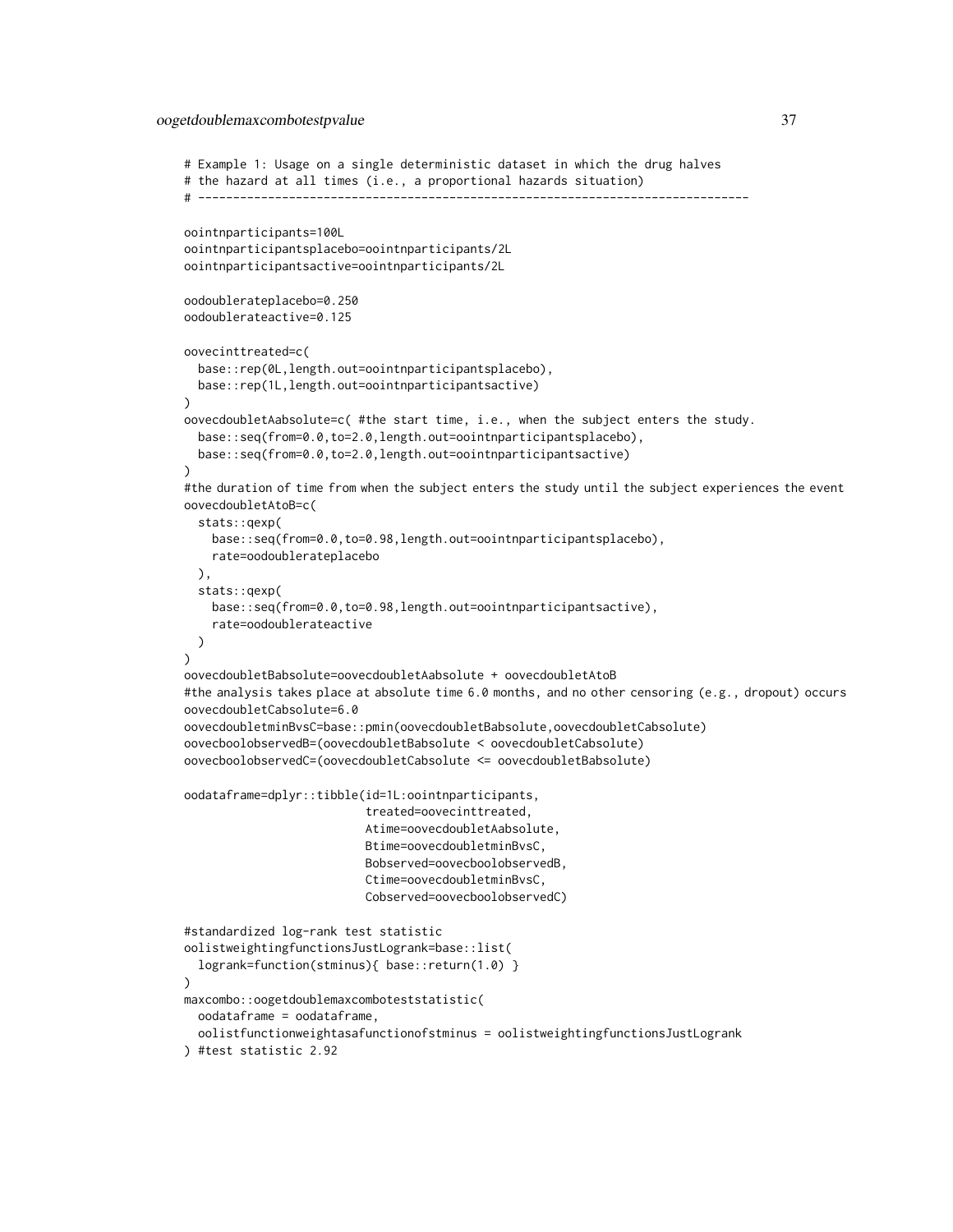```
maxcombo::oogetdoublemaxcombotestpvalue(
 oodataframe = oodataframe,
 oolistfunctionweightasafunctionofstminus = oolistweightingfunctionsJustLogrank
) #p-value 0.0017
#standardized weighted log-rank test statistic with Fleming-Harrington 0-1 weighting function,
#which places greater weight on later times
oolistweightingfunctionsJustFlemingHarrington01=base::list(
 flemingharrington01=function(stminus){ base::return(1.0 - stminus) }
\lambdamaxcombo::oogetdoublemaxcomboteststatistic(
 oodataframe = oodataframe,
 oolistfunctionweightasafunctionofstminus = oolistweightingfunctionsJustFlemingHarrington01
) #test statistic 2.83
maxcombo::oogetdoublemaxcombotestpvalue(
 oodataframe = oodataframe,
 oolistfunctionweightasafunctionofstminus = oolistweightingfunctionsJustFlemingHarrington01
) #p-value 0.0023
#standardized weighted log-rank test statistic with Fleming-Harrington 1-0 weighting function,
#which places greater weight on earlier times
oolistweightingfunctionsJustFlemingHarrington10=base::list(
 flemingharrington10=function(stminus){ base::return(stminus) }
)
maxcombo::oogetdoublemaxcomboteststatistic(
 oodataframe = oodataframe,
 oolistfunctionweightasafunctionofstminus = oolistweightingfunctionsJustFlemingHarrington10
) #test statistic 2.71
maxcombo::oogetdoublemaxcombotestpvalue(
 oodataframe = oodataframe,
 oolistfunctionweightasafunctionofstminus = oolistweightingfunctionsJustFlemingHarrington10
) #p-value 0.0033
#the max-combo test statistic based on the first two of the above
oolistweightingfunctionsLogrankAndFlemingHarrington01=base::list(
 logrank=function(stminus){ base::return(1.0) },
  flemingharrington01=function(stminus){    base::return(1.0 - stminus)    }
)
maxcombo::oogetdoublemaxcomboteststatistic(
 oodataframe = oodataframe,
 oolistfunctionweightasafunctionofstminus = oolistweightingfunctionsLogrankAndFlemingHarrington01
) #test statistic 2.92, i.e., just the maximum of 2.92 (from the log-rank test statistic) and 2.83
# (from the weighted log-rank test statistic with Fleming-Harrington 0-1 weighting function)
maxcombo::oogetdoublemaxcombotestpvalue(
 oodataframe = oodataframe,
 oolistfunctionweightasafunctionofstminus = oolistweightingfunctionsLogrankAndFlemingHarrington01
) #p-value 0.0028
#the max-combo test statistic based on the first three of the above
oolistweightingfunctionsLogrankAndFlemingHarrington01AndFlemingHarrington10=base::list(
  logrank=function(stminus){ base::return(1.0) },
  flemingharrington01=function(stminus){ base::return(1.0 - stminus) },
```

```
flemingharrington10=function(stminus){ base::return(stminus) }
```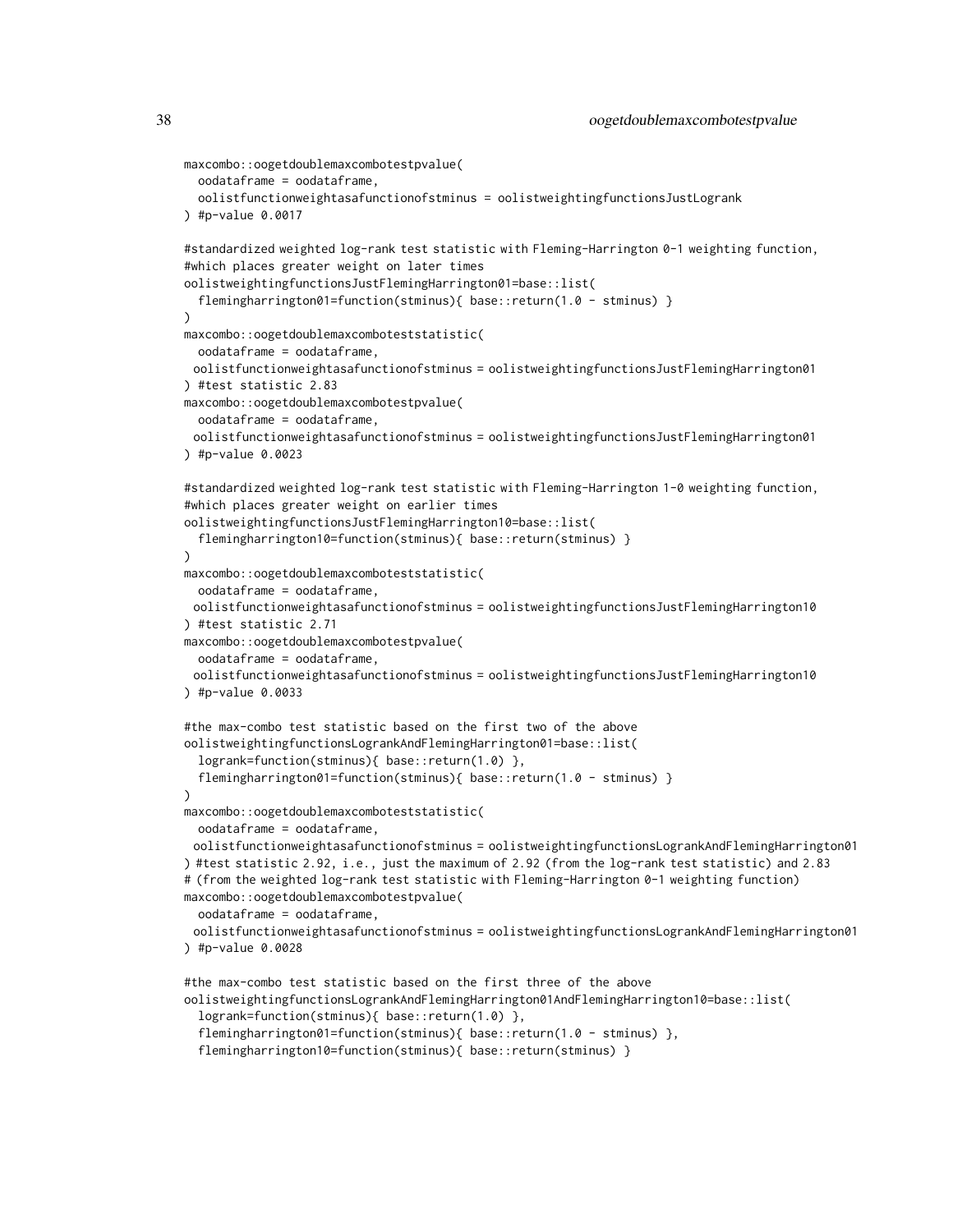#### )

```
maxcombo::oogetdoublemaxcomboteststatistic(
  oodataframe = oodataframe,
  oolistfunctionweightasafunctionofstminus =
  oolistweightingfunctionsLogrankAndFlemingHarrington01AndFlemingHarrington10
) #test statistic 2.92, i.e., just the maximum of 2.92 (from the log-rank test statistic), 2.83
# (from the weighted log-rank test statistic with Fleming-Harrington 0-1 weighting function), and
# 2.71 (from the weighted log-rank test statistic with Fleming-Harrington 1-0 weighting function)
maxcombo::oogetdoublemaxcombotestpvalue(
  oodataframe = oodataframe,
  oolistfunctionweightasafunctionofstminus =
  oolistweightingfunctionsLogrankAndFlemingHarrington01AndFlemingHarrington10
) #p-value 0.0032
# --------------------------------------------------------------------------------------------
# Example 2: Usage on a single deterministic dataset in which the drug delays
# the event by exactly one month for each subject (i.e., an early treatment effect situation)
# --------------------------------------------------------------------------------------------
oointnparticipants=100L
oointnparticipantsplacebo=oointnparticipants/2L
oointnparticipantsactive=oointnparticipants/2L
oodoublerateplacebo=0.250
oovecinttreated=c(
  base::rep(0L,length.out=oointnparticipantsplacebo),
  base::rep(1L,length.out=oointnparticipantsactive)
)
oovecdoubletAabsolute=c( #the start time, i.e., when the subject enters the study.
  base::seq(from=0.0,to=2.0,length.out=oointnparticipantsplacebo),
  base::seq(from=0.0,to=2.0,length.out=oointnparticipantsactive)
\lambda#the duration of time from when the subject enters the study until the subject experiences the event
oovecdoubletAtoB=c(
  stats::qexp(
    base::seq(from=0.0,to=0.98,length.out=oointnparticipantsplacebo),
    rate=oodoublerateplacebo
  ),
  stats::qexp(
    base::seq(from=0.0,to=0.98,length.out=oointnparticipantsactive),
    rate=oodoublerateplacebo
  ) + 1.0 #note the addition of 1.0 month time to event here for the active arm
)
oovecdoubletBabsolute=oovecdoubletAabsolute + oovecdoubletAtoB
#the analysis takes place at absolute time 6.0 months, and no other censoring (e.g., dropout) occurs
oovecdoubletCabsolute=6.0
oovecdoubletminBvsC=base::pmin(oovecdoubletBabsolute,oovecdoubletCabsolute)
oovecboolobservedB=(oovecdoubletBabsolute < oovecdoubletCabsolute)
oovecboolobservedC=(oovecdoubletCabsolute <= oovecdoubletBabsolute)
```
oodataframe=dplyr::tibble(id=1L:oointnparticipants,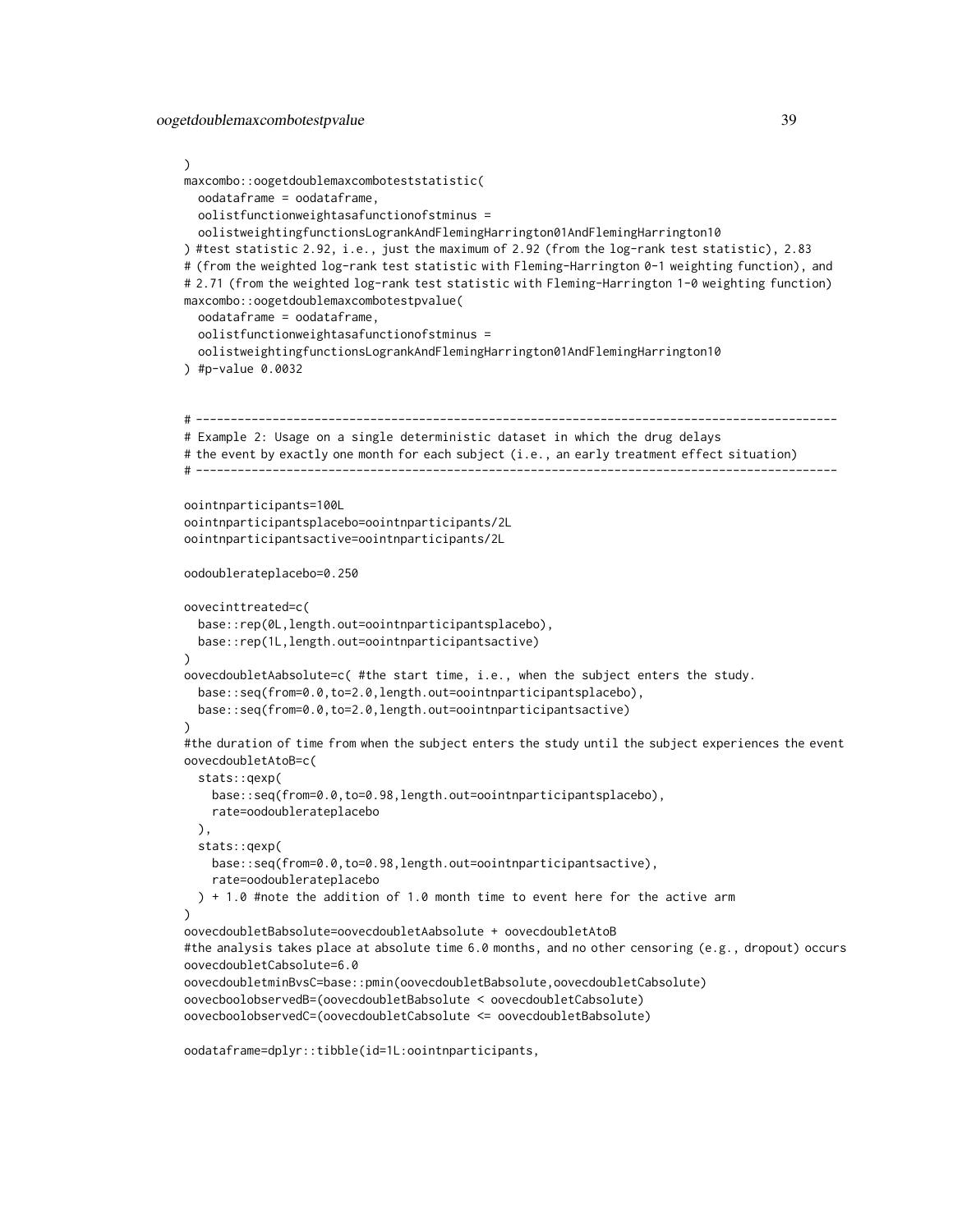```
treated=oovecinttreated,
                          Atime=oovecdoubletAabsolute,
                          Btime=oovecdoubletminBvsC,
                          Bobserved=oovecboolobservedB,
                          Ctime=oovecdoubletminBvsC,
                          Cobserved=oovecboolobservedC)
#standardized log-rank test statistic
oolistweightingfunctionsJustLogrank=base::list(
 logrank=function(stminus){ base::return(1.0) }
)
maxcombo::oogetdoublemaxcomboteststatistic(
 oodataframe = oodataframe,
 oolistfunctionweightasafunctionofstminus = oolistweightingfunctionsJustLogrank
) #test statistic 1.66
maxcombo::oogetdoublemaxcombotestpvalue(
 oodataframe = oodataframe,
 oolistfunctionweightasafunctionofstminus = oolistweightingfunctionsJustLogrank
) #p-value 0.05#standardized weighted log-rank test statistic with Fleming-Harrington 0-1 weighting function,
#which places greater weight on later times
oolistweightingfunctionsJustFlemingHarrington01=base::list(
 flemingharrington01=function(stminus){ base::return(1.0 - stminus) }
)
maxcombo::oogetdoublemaxcomboteststatistic(
 oodataframe = oodataframe,
 oolistfunctionweightasafunctionofstminus = oolistweightingfunctionsJustFlemingHarrington01
) #test statistic 0.53
maxcombo::oogetdoublemaxcombotestpvalue(
 oodataframe = oodataframe,
 oolistfunctionweightasafunctionofstminus = oolistweightingfunctionsJustFlemingHarrington01
) #p-value 0.30#standardized weighted log-rank test statistic with Fleming-Harrington 1-0 weighting function,
#which places greater weight on earlier times
oolistweightingfunctionsJustFlemingHarrington10=base::list(
  flemingharrington10=function(stminus){ base::return(stminus) }
)
maxcombo::oogetdoublemaxcomboteststatistic(
 oodataframe = oodataframe,
 oolistfunctionweightasafunctionofstminus = oolistweightingfunctionsJustFlemingHarrington10
) #test statistic 2.07
maxcombo::oogetdoublemaxcombotestpvalue(
 oodataframe = oodataframe,
 oolistfunctionweightasafunctionofstminus = oolistweightingfunctionsJustFlemingHarrington10
) #p-value 0.02
#the max-combo test statistic based on the first two of the above
oolistweightingfunctionsLogrankAndFlemingHarrington01=base::list(
 logrank=function(stminus){ base::return(1.0) },
 flemingharrington01=function(stminus){ base::return(1.0 - stminus) }
)
```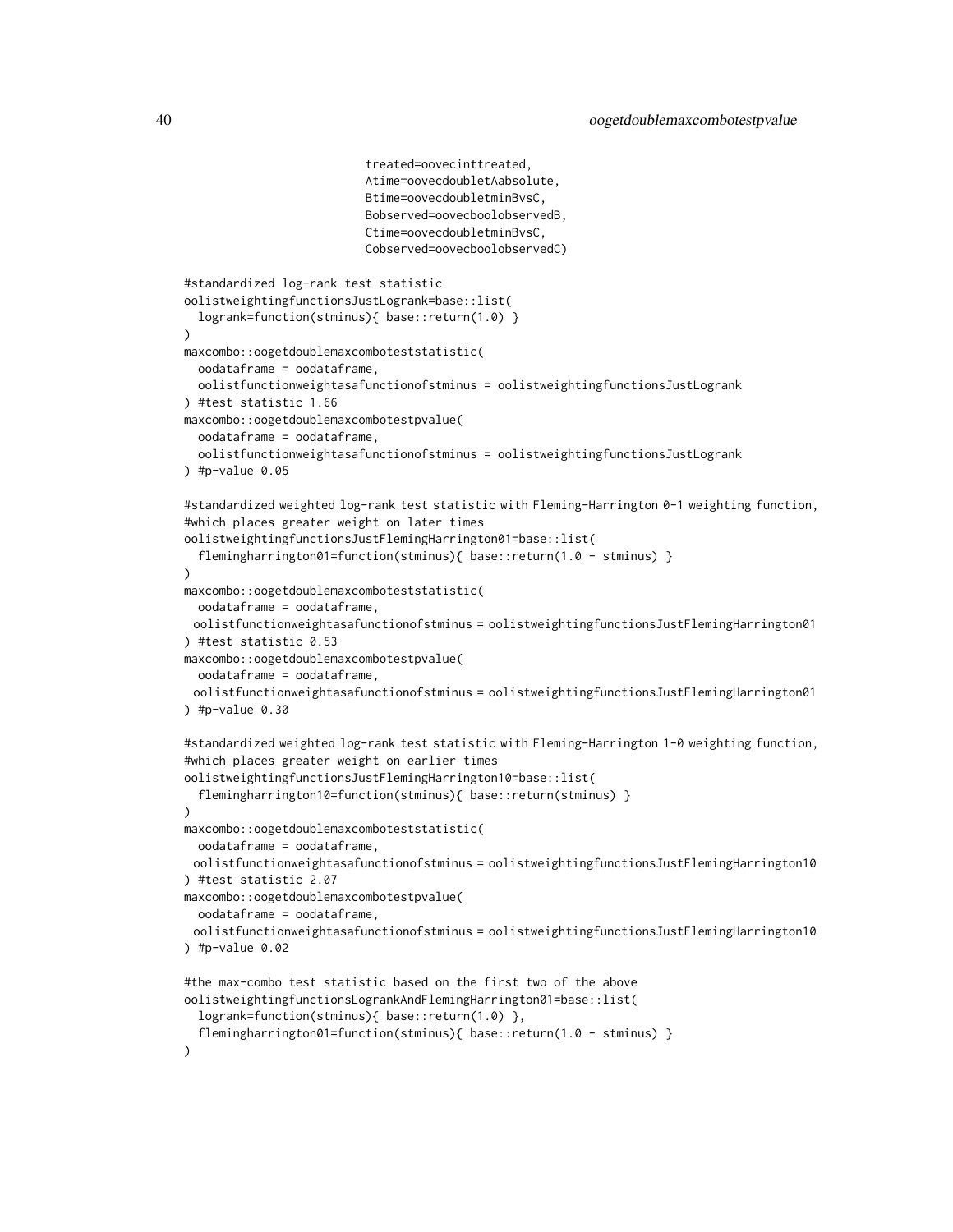```
maxcombo::oogetdoublemaxcomboteststatistic(
 oodataframe = oodataframe,
 oolistfunctionweightasafunctionofstminus = oolistweightingfunctionsLogrankAndFlemingHarrington01
) #test statistic 1.66, i.e., just the maximum of 1.66 (from the log-rank test statistic) and 0.53
# (from the weighted log-rank test statistic with Fleming-Harrington 0-1 weighting function)
maxcombo::oogetdoublemaxcombotestpvalue(
 oodataframe = oodataframe,
 oolistfunctionweightasafunctionofstminus = oolistweightingfunctionsLogrankAndFlemingHarrington01
) #p-value 0.07#the max-combo test statistic based on the first three of the above
oolistweightingfunctionsLogrankAndFlemingHarrington01AndFlemingHarrington10=base::list(
  logrank=function(stminus){ base::return(1.0) },
  flemingharrington01=function(stminus){ base::return(1.0 - stminus) },
  flemingharrington10=function(stminus){ base::return(stminus) }
)
maxcombo::oogetdoublemaxcomboteststatistic(
 oodataframe = oodataframe,
 oolistfunctionweightasafunctionofstminus =
 oolistweightingfunctionsLogrankAndFlemingHarrington01AndFlemingHarrington10
) #test statistic 2.07, i.e., just the maximum of 1.66 (from the log-rank test statistic), 0.53
# (from the weighted log-rank test statistic with Fleming-Harrington 0-1 weighting function), and
# 2.07 (from the weighted log-rank test statistic with Fleming-Harrington 1-0 weighting function)
maxcombo::oogetdoublemaxcombotestpvalue(
 oodataframe = oodataframe,
 oolistfunctionweightasafunctionofstminus =
  oolistweightingfunctionsLogrankAndFlemingHarrington01AndFlemingHarrington10
) #p-value 0.03# -------------------------------------------------------------------------------------------------
# Example 3: Usage on a single deterministic dataset in which subjects in the placebo arm all have
# the event after being on the study for 1.2 months (i.e., a delayed treatment effect situation)
# -------------------------------------------------------------------------------------------------
oointnparticipants=100L
oointnparticipantsplacebo=oointnparticipants/2L
oointnparticipantsactive=oointnparticipants/2L
oodoublerateactive=0.250
oovecinttreated=c(
 base::rep(0L,length.out=oointnparticipantsplacebo),
 base::rep(1L,length.out=oointnparticipantsactive)
)
oovecdoubletAabsolute=c( #the start time, i.e., when the subject enters the study.
 base::seq(from=0.0,to=2.0,length.out=oointnparticipantsplacebo),
 base::seq(from=0.0,to=2.0,length.out=oointnparticipantsactive)
)
#the duration of time from when the subject enters the study until the subject experiences the event
oovecdoubletAtoB=c(
 base::ifelse(
    stats::qexp(
```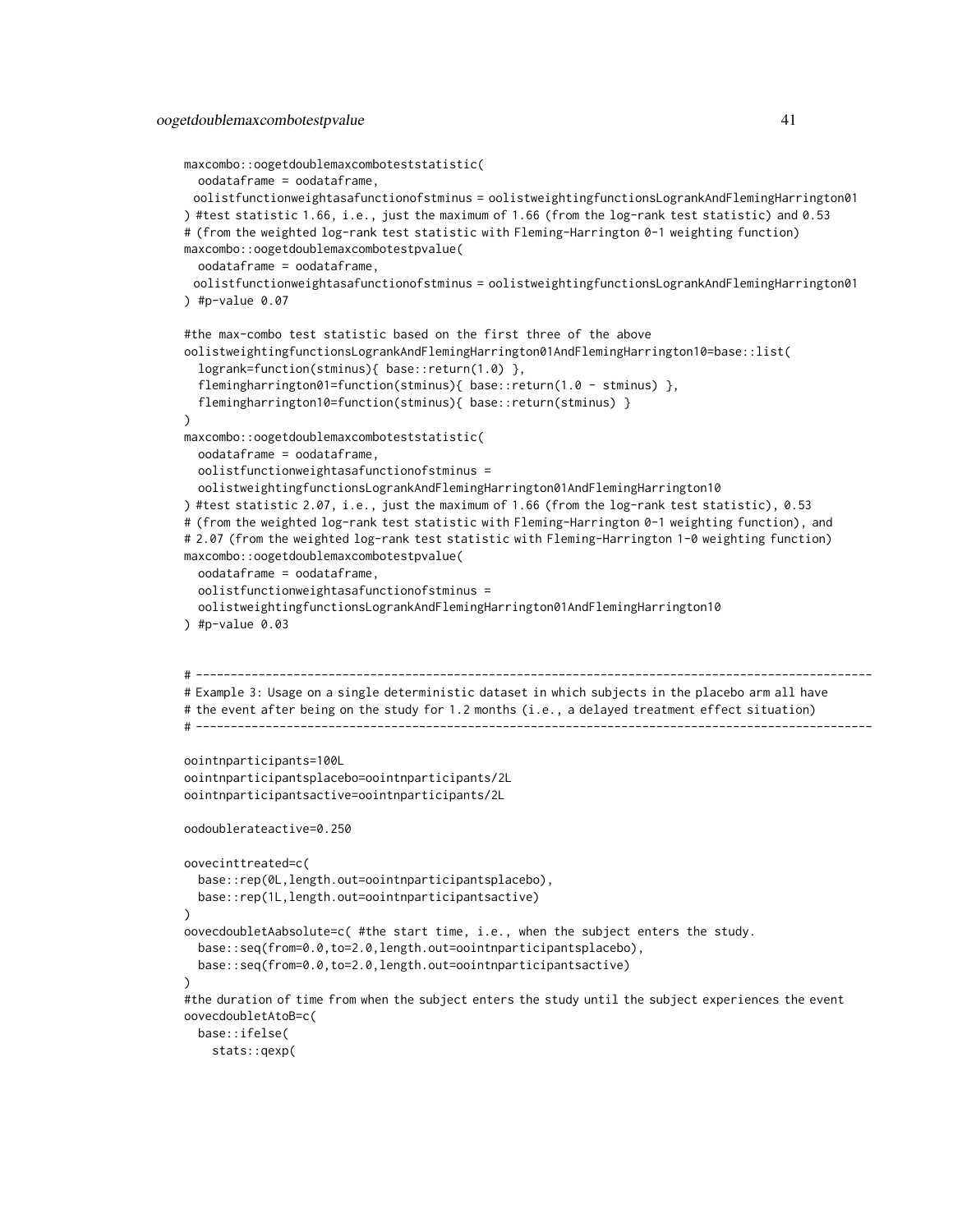```
base::seq(from=0.0,to=0.98,length.out=oointnparticipantsplacebo),
     rate=oodoublerateactive
    ) \le 1.2stats::qexp(
     base::seq(from=0.0,to=0.98,length.out=oointnparticipantsplacebo),
     rate=oodoublerateactive
   ),
   1.2
 ),
 stats::qexp(
   base::seq(from=0.0,to=0.98,length.out=oointnparticipantsactive),
    rate=oodoublerateactive
 )
\lambdaoovecdoubletBabsolute=oovecdoubletAabsolute + oovecdoubletAtoB
#the analysis takes place at absolute time 6.0 months, and no other censoring (e.g., dropout) occurs
oovecdoubletCabsolute=6.0
oovecdoubletminBvsC=base::pmin(oovecdoubletBabsolute,oovecdoubletCabsolute)
oovecboolobservedB=(oovecdoubletBabsolute < oovecdoubletCabsolute)
oovecboolobservedC=(oovecdoubletCabsolute <= oovecdoubletBabsolute)
oodataframe=dplyr::tibble(id=1L:oointnparticipants,
                          treated=oovecinttreated,
                          Atime=oovecdoubletAabsolute,
                          Btime=oovecdoubletminBvsC,
                          Bobserved=oovecboolobservedB,
                          Ctime=oovecdoubletminBvsC,
                          Cobserved=oovecboolobservedC)
#standardized log-rank test statistic
oolistweightingfunctionsJustLogrank=base::list(
 logrank=function(stminus){ base::return(1.0) }
\lambdamaxcombo::oogetdoublemaxcomboteststatistic(
 oodataframe = oodataframe,
 oolistfunctionweightasafunctionofstminus = oolistweightingfunctionsJustLogrank
) #test statistic 1.55
maxcombo::oogetdoublemaxcombotestpvalue(
  oodataframe = oodataframe,
  oolistfunctionweightasafunctionofstminus = oolistweightingfunctionsJustLogrank
) #p-value 0.06#standardized weighted log-rank test statistic with Fleming-Harrington 0-1 weighting function,
#which places greater weight on later times
oolistweightingfunctionsJustFlemingHarrington01=base::list(
  flemingharrington01=function(stminus){ base::return(1.0 - stminus) }
)
maxcombo::oogetdoublemaxcomboteststatistic(
 oodataframe = oodataframe,
 oolistfunctionweightasafunctionofstminus = oolistweightingfunctionsJustFlemingHarrington01
) #test statistic 2.28
maxcombo::oogetdoublemaxcombotestpvalue(
 oodataframe = oodataframe,
```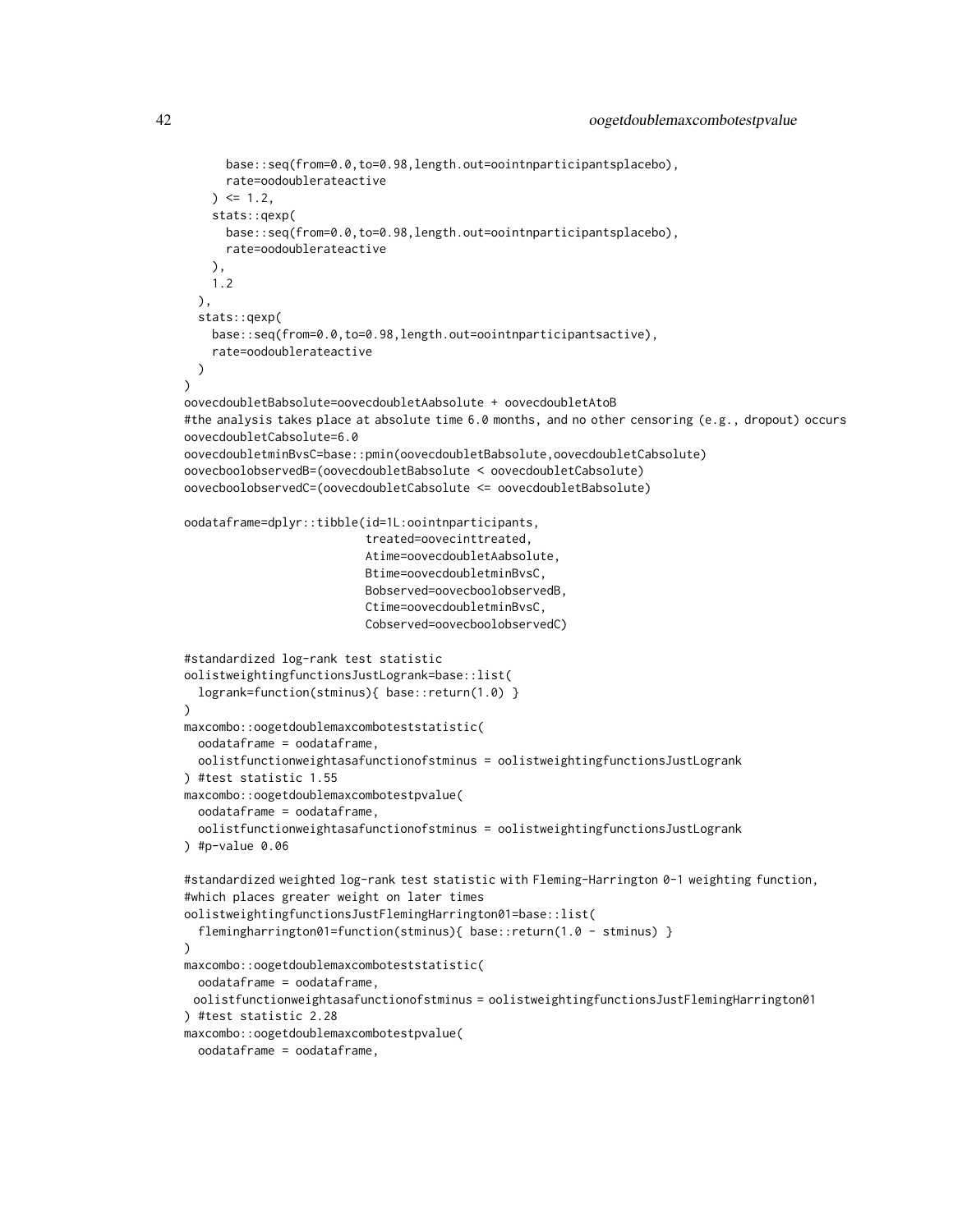#### oogetdoublemaxcombotestpvalue 43

oolistfunctionweightasafunctionofstminus = oolistweightingfunctionsJustFlemingHarrington01 ) #p-value  $0.01$ 

```
#standardized weighted log-rank test statistic with Fleming-Harrington 1-0 weighting function,
#which places greater weight on earlier times
oolistweightingfunctionsJustFlemingHarrington10=base::list(
 flemingharrington10=function(stminus){ base::return(stminus) }
\lambdamaxcombo::oogetdoublemaxcomboteststatistic(
 oodataframe = oodataframe,
 oolistfunctionweightasafunctionofstminus = oolistweightingfunctionsJustFlemingHarrington10
) #test statistic 1.35
maxcombo::oogetdoublemaxcombotestpvalue(
  oodataframe = oodataframe,
 oolistfunctionweightasafunctionofstminus = oolistweightingfunctionsJustFlemingHarrington10
) #p-value 0.09#the max-combo test statistic based on the first two of the above
oolistweightingfunctionsLogrankAndFlemingHarrington01=base::list(
  logrank=function(stminus){ base::return(1.0) },
  flemingharrington01=function(stminus){ base::return(1.0 - stminus) }
)
maxcombo::oogetdoublemaxcomboteststatistic(
 oodataframe = oodataframe,
 oolistfunctionweightasafunctionofstminus = oolistweightingfunctionsLogrankAndFlemingHarrington01
) #test statistic 2.28, i.e., just the maximum of 1.55 (from the log-rank test statistic) and 2.28
# (from the weighted log-rank test statistic with Fleming-Harrington 0-1 weighting function)
maxcombo::oogetdoublemaxcombotestpvalue(
 oodataframe = oodataframe,
 oolistfunctionweightasafunctionofstminus = oolistweightingfunctionsLogrankAndFlemingHarrington01
) #p-value 0.02#the max-combo test statistic based on the first three of the above
oolistweightingfunctionsLogrankAndFlemingHarrington01AndFlemingHarrington10=base::list(
 logrank=function(stminus){ base::return(1.0) },
  flemingharrington01=function(stminus){ base::return(1.0 - stminus) },
 flemingharrington10=function(stminus){ base::return(stminus) }
\lambdamaxcombo::oogetdoublemaxcomboteststatistic(
 oodataframe = oodataframe,
 oolistfunctionweightasafunctionofstminus =
 oolistweightingfunctionsLogrankAndFlemingHarrington01AndFlemingHarrington10
) #test statistic 2.28, i.e., just the maximum of 1.55 (from the log-rank test statistic), 2.28
# (from the weighted log-rank test statistic with Fleming-Harrington 0-1 weighting function), and
# 1.35 (from the weighted log-rank test statistic with Fleming-Harrington 1-0 weighting function)
maxcombo::oogetdoublemaxcombotestpvalue(
 oodataframe = oodataframe,
 oolistfunctionweightasafunctionofstminus =
 oolistweightingfunctionsLogrankAndFlemingHarrington01AndFlemingHarrington10
) #p-value 0.02
```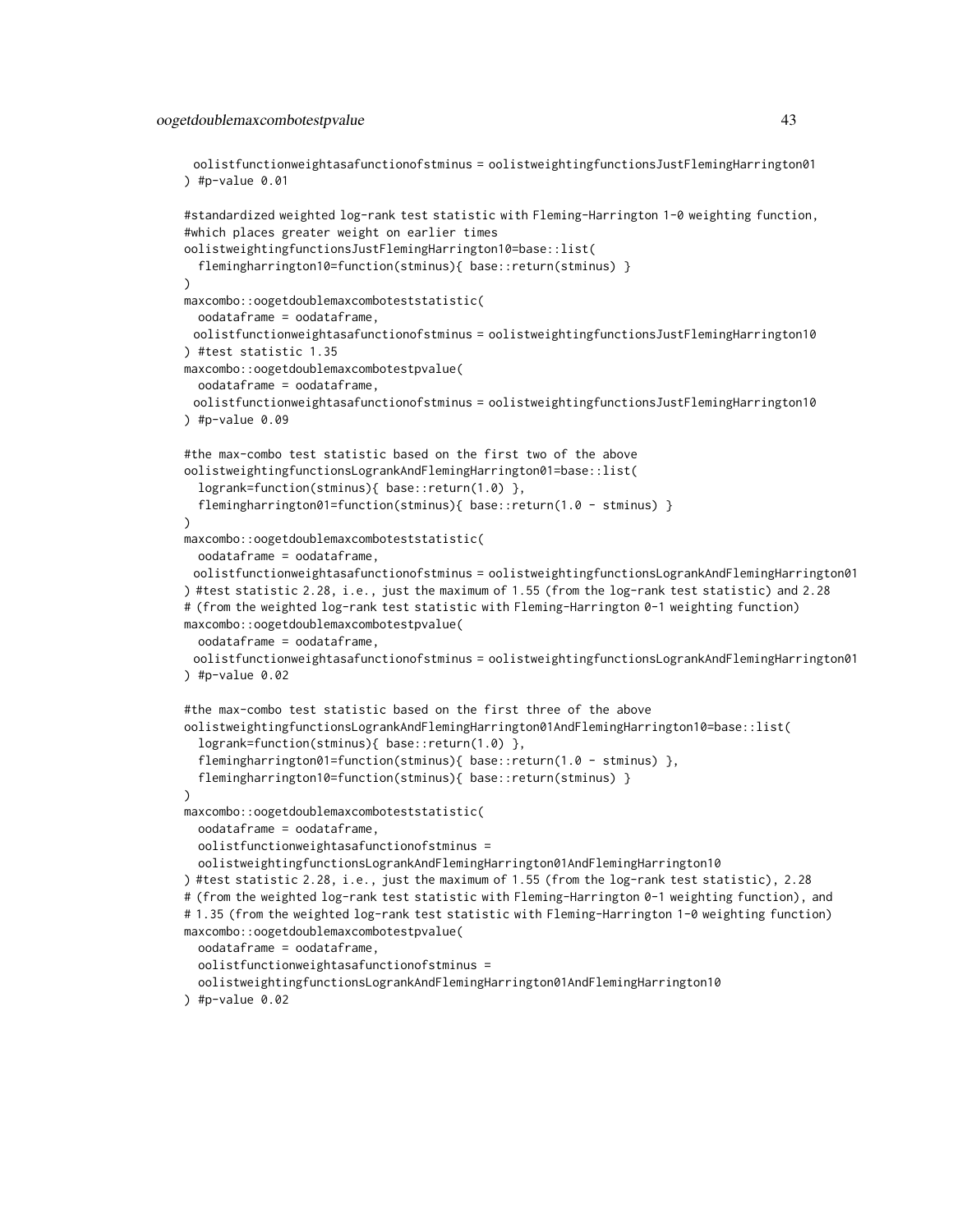<span id="page-43-1"></span><span id="page-43-0"></span>oogetdoublemaxcomboteststatistic *Compute the max-combo test statistic*

#### **Description**

This function computes the max-combo test statistic for comparing times to an event from two different arms. The max-combo test statistic is the maximum of multiple standardized weighted log-rank test statistics. The user of the function is expected to provide the function with a data frame containing the time-to-event data for the two arms; additionally, this data frame is expected to be in a particular format (see more details below). Additionally, the user of the function is expected to provide a list of one or more weighting functions to use for the respective one or more weighted log-rank tests; in particular this function only allows the user to specify a weighting function that takes as input the Kaplan-Meier estimate for the survival curve obtained by pooling both of the two arms (a double that is between 0 and 1, inclusive) and provides as output a weight (a double that is typically greater than or equal to zero); note that the Fleming-Harrington class of weighting functions falls within what can be specified in this way. If no list of weighting functions is provided, a single weighting function that is identically 1 is used, which means that the test statistic that is returned is exactly equal to the usual standardized log-rank test statistic.

The supplied data frame is expected to have one row for each subject. The data frame should have the following columns:

- id a variable that takes a unique value for each subject
- treated should be 0 for subjects in the control arm and 1 for subjects in the experimental arm.
- Atime the absolute time the subject enters the study
- Btime the absolute time of an event or censoring, whichever comes first
- Bobserved should be TRUE if the event was observed
- Ctime the absolute time of an event or censoring, whichever comes first
- Cobserved should be TRUE if censoring occurred (and so the event was not observed)

The columns in the data frame do not have to be named exactly as above; however, if different names are used, those names must be specified as arguments to the function. Please see below for more detail regarding how to specify those names and for more detail regarding the expectations of the function regarding the columns in the data frame.

#### Usage

```
oogetdoublemaxcomboteststatistic(
  oodataframe,
 oolistfunctionweightasafunctionofstminus = base::list(function(oodoublestminus) {
    base::return(1) }),
  oostringorsymbolid = "id",
  oostringorsymboltreated = "treated",
  oostringorsymbolAtime = "Atime",
```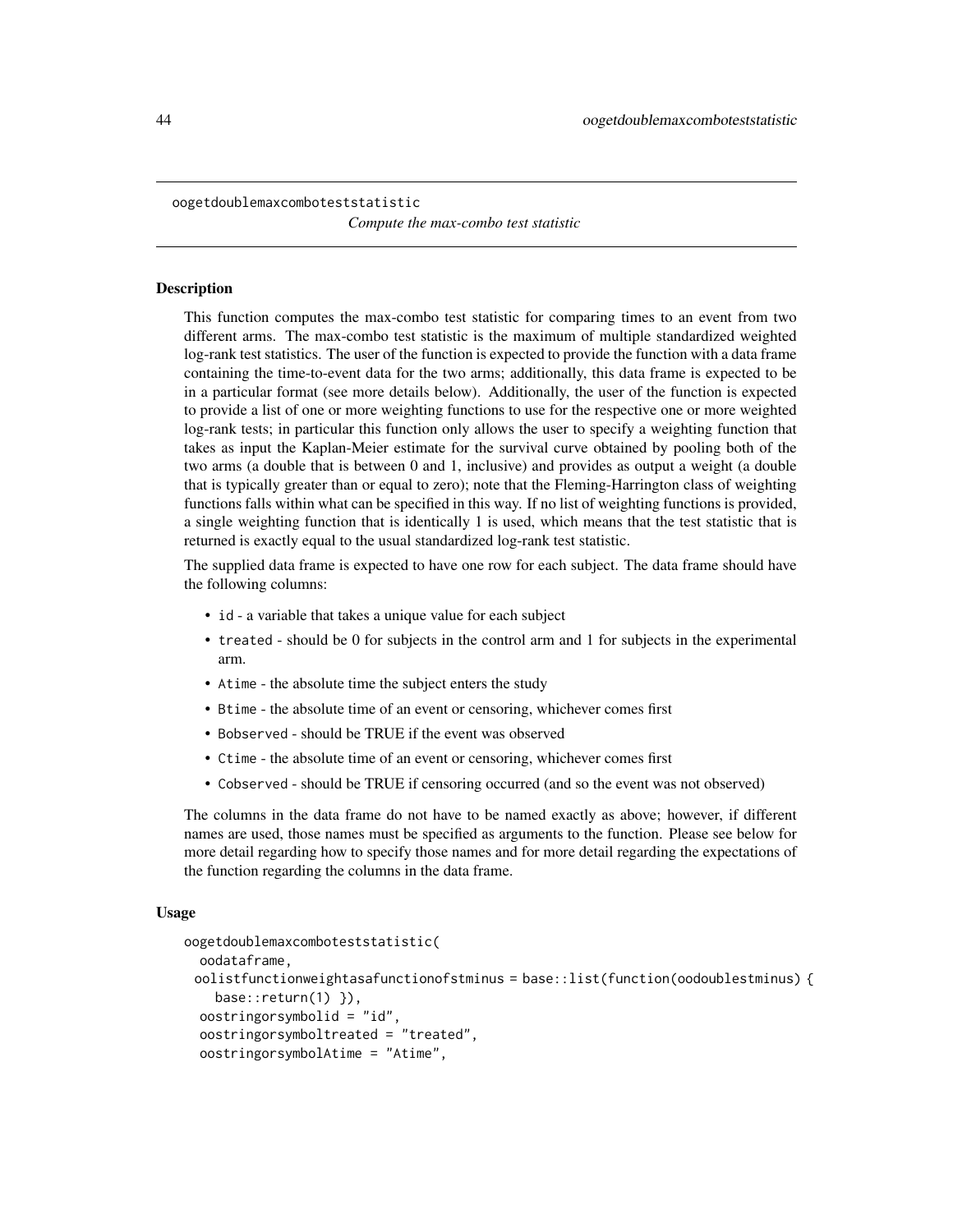```
oostringorsymbolBtime = "Btime",
oostringorsymbolBobserved = "Bobserved",
oostringorsymbolCtime = "Ctime",
oostringorsymbolCobserved = "Cobserved"
```
## Arguments

)

oodataframe A data frame containing time-to-event data from two different arms.

oolistfunctionweightasafunctionofstminus

A list of one or more weighting functions. Each weighting function should take as input the pooled Kaplan-Meier estimate of survival across the two arms (i.e., a double between 0 and 1, inclusive) and output a single weight (i.e., a double, typically greater than or equal to zero). Defaults to the following list of a single weighting function that is identically 1, which results in the usual standardized log-rank test statistic: base::list(function(oodoublestminus){ base:: $return(1)$  } )

oostringorsymbolid

The name of the column in the supplied data frame for the id variable. Defaults to "id". The id variable should take a unique value for each subject. The column with this name in the data frame can be an integer vector with a different integer for each subject; the function will most likely also work if the column is a character vector with a different value for each subject.

#### oostringorsymboltreated

The name of the column in the supplied data frame for a treatment indicator variable. Defaults to "treated". The treatment indicator variable is a variable indicating which of the two arms the subject is in. The column with this name in the data frame should be an integer vector that takes only the value 0L (e.g., for placebo) or the value 1L (e.g., for a new drug or therapy). The test statistic that is returned by this function will generally be for a test that the arm represented by subjects with treatment indicator 1L is superior to the arm represented by subjects with treatment indicator 0L (i.e., a one-sided test of superiority of arm 1 over arm 0).

## oostringorsymbolAtime

The name of the column in the supplied data frame for the Atime variable. Defaults to "Atime". Atime is the absolute time the subject enters the study. The column with this name in the data frame can be vector of doubles; the function will most likely also work if the column is a vector of integers.

#### oostringorsymbolBtime

The name of the column in the supplied data frame for the Btime variable. Defaults to "Btime". Btime is the absolute time of an event or censoring, whichever comes first. The column with this name in the data frame can be vector of doubles; the function will most likely also work if the column is a vector of integers.

## oostringorsymbolBobserved

The name of the column in the supplied data frame for the Bobserved variable. Defaults to "Bobserved". Bobserved should be TRUE if the event was observed. The column with this name in the data frame can be a logical vector; the function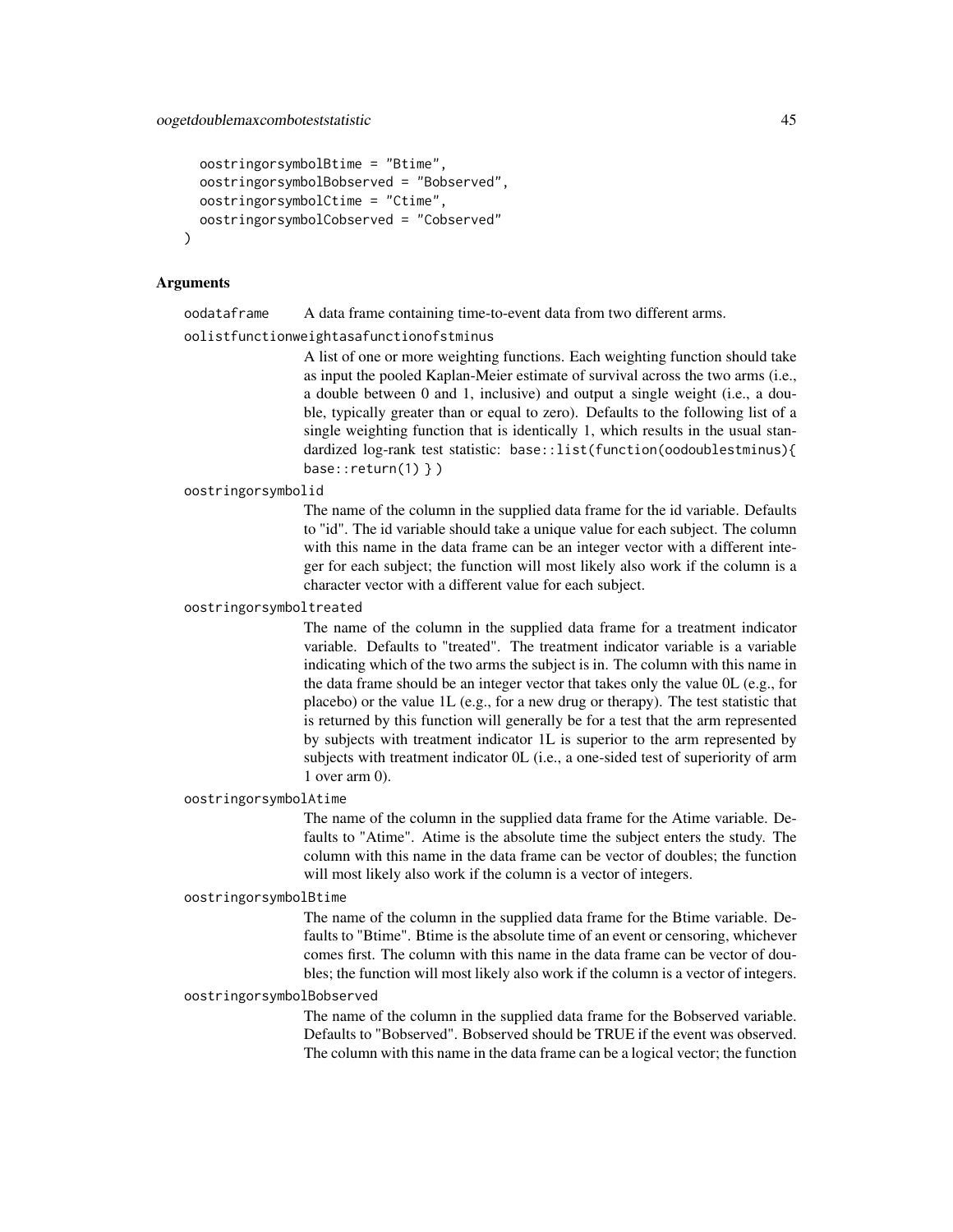will most likely also work if the column is a vector of integers (i.e., with 1L in place of TRUE and 0L in place of FALSE).

#### oostringorsymbolCtime

The name of the column in the supplied data frame for the Ctime variable. Defaults to "Ctime". Ctime is the absolute time of an event or censoring, whichever comes first. The column with this name in the data frame can be vector of doubles; the function will most likely also work if the column is a vector of integers.

#### oostringorsymbolCobserved

The name of the column in the supplied data frame for the Cobserved variable. Defaults to "Cobserved". Cobserved should be TRUE if censoring occurred (and so the event was not observed). The column with this name in the data frame can be a logical vector; the function will most likely also work if the column is a vector of integers (i.e., with 1L in place of TRUE and 0L in place of FALSE).

## Value

A double

## Examples

# ------------------------------------------------------------------------------- # Example 1: Usage on a single deterministic dataset in which the drug halves # the hazard at all times (i.e., a proportional hazards situation) # ------------------------------------------------------------------------------ oointnparticipants=100L oointnparticipantsplacebo=oointnparticipants/2L oointnparticipantsactive=oointnparticipants/2L oodoublerateplacebo=0.250 oodoublerateactive=0.125 oovecinttreated=c( base::rep(0L,length.out=oointnparticipantsplacebo), base::rep(1L,length.out=oointnparticipantsactive) ) oovecdoubletAabsolute=c( #the start time, i.e., when the subject enters the study. base::seq(from=0.0,to=2.0,length.out=oointnparticipantsplacebo), base::seq(from=0.0,to=2.0,length.out=oointnparticipantsactive) ) #the duration of time from when the subject enters the study until the subject experiences the event oovecdoubletAtoB=c( stats::qexp( base::seq(from=0.0,to=0.98,length.out=oointnparticipantsplacebo), rate=oodoublerateplacebo ), stats::qexp( base::seq(from=0.0,to=0.98,length.out=oointnparticipantsactive), rate=oodoublerateactive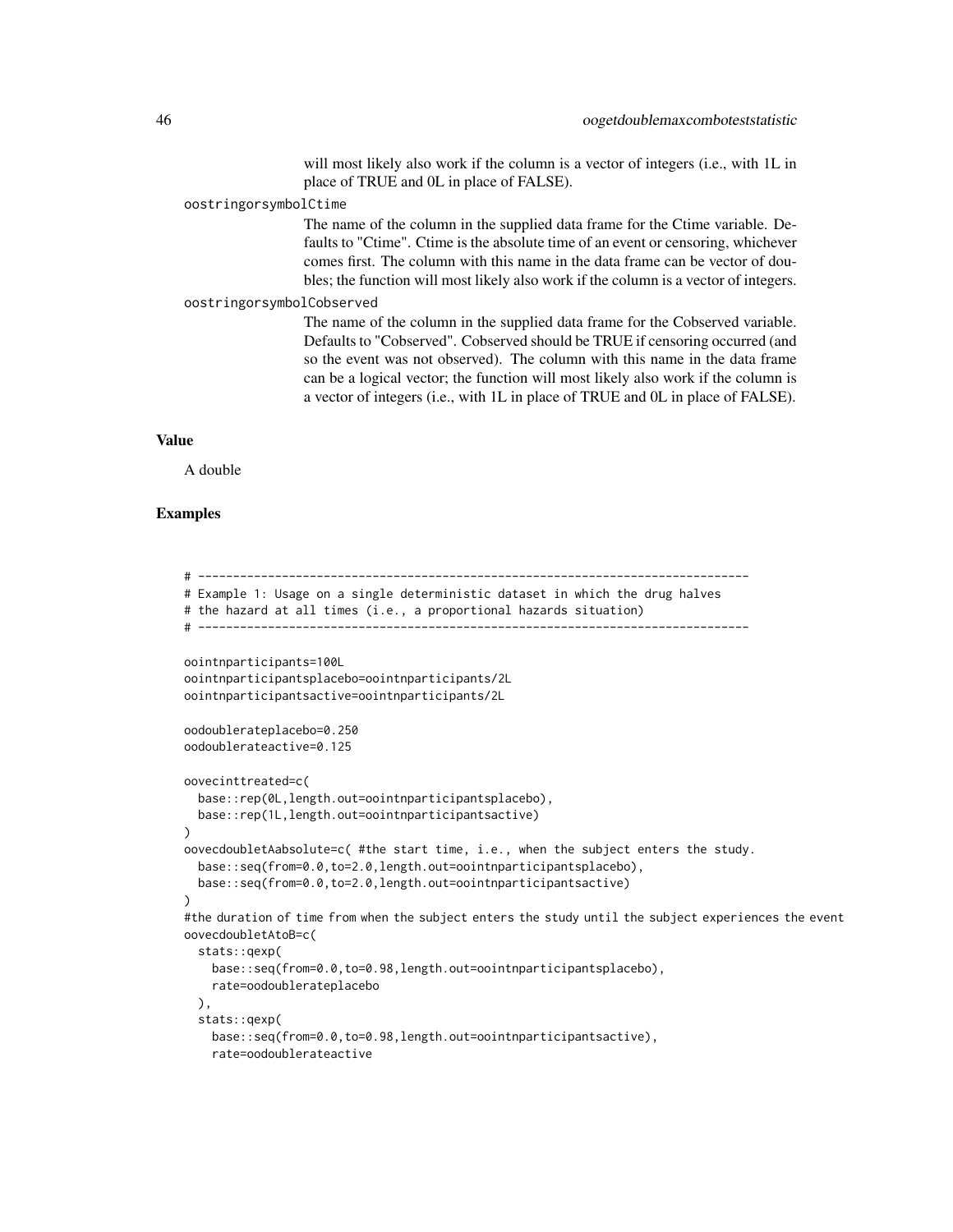)

```
)
oovecdoubletBabsolute=oovecdoubletAabsolute + oovecdoubletAtoB
#the analysis takes place at absolute time 6.0 months, and no other censoring (e.g., dropout) occurs
oovecdoubletCabsolute=6.0
oovecdoubletminBvsC=base::pmin(oovecdoubletBabsolute,oovecdoubletCabsolute)
oovecboolobservedB=(oovecdoubletBabsolute < oovecdoubletCabsolute)
oovecboolobservedC=(oovecdoubletCabsolute <= oovecdoubletBabsolute)
oodataframe=dplyr::tibble(id=1L:oointnparticipants,
                          treated=oovecinttreated,
                          Atime=oovecdoubletAabsolute,
                          Btime=oovecdoubletminBvsC,
                          Bobserved=oovecboolobservedB,
                          Ctime=oovecdoubletminBvsC,
                          Cobserved=oovecboolobservedC)
#standardized log-rank test statistic
oolistweightingfunctionsJustLogrank=base::list(
  logrank=function(stminus){ base::return(1.0) }
)
maxcombo::oogetdoublemaxcomboteststatistic(
 oodataframe = oodataframe,
 oolistfunctionweightasafunctionofstminus = oolistweightingfunctionsJustLogrank
) #2.92
#standardized weighted log-rank test statistic with Fleming-Harrington 0-1 weighting function,
#which places greater weight on later times
oolistweightingfunctionsJustFlemingHarrington01=base::list(
 flemingharrington01=function(stminus){ base::return(1.0 - stminus) }
)
maxcombo::oogetdoublemaxcomboteststatistic(
 oodataframe = oodataframe,
 oolistfunctionweightasafunctionofstminus = oolistweightingfunctionsJustFlemingHarrington01
) #2.83
#standardized weighted log-rank test statistic with Fleming-Harrington 1-0 weighting function,
#which places greater weight on earlier times
oolistweightingfunctionsJustFlemingHarrington10=base::list(
  flemingharrington10=function(stminus){ base::return(stminus) }
)
maxcombo::oogetdoublemaxcomboteststatistic(
 oodataframe = oodataframe,
 oolistfunctionweightasafunctionofstminus = oolistweightingfunctionsJustFlemingHarrington10
) #2.71
#the max-combo test statistic based on the first two of the above
oolistweightingfunctionsLogrankAndFlemingHarrington01=base::list(
 logrank=function(stminus){ base::return(1.0) },
 flemingharrington01=function(stminus){ base::return(1.0 - stminus) }
)
maxcombo::oogetdoublemaxcomboteststatistic(
 oodataframe = oodataframe,
```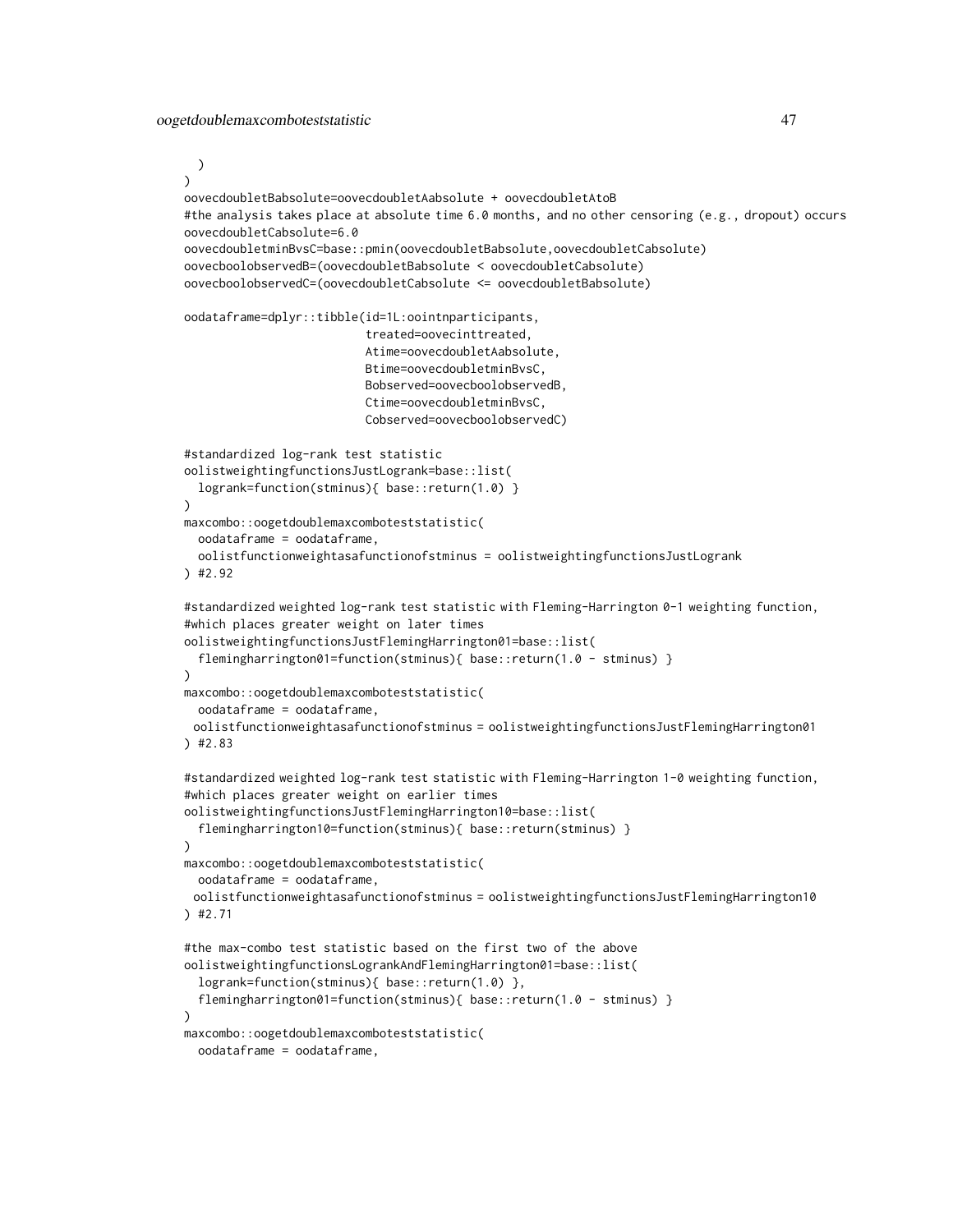```
oolistfunctionweightasafunctionofstminus = oolistweightingfunctionsLogrankAndFlemingHarrington01
) #2.92, i.e., just the maximum of 2.92 (from the log-rank test statistic) and 2.83 (from the
# weighted log-rank test statistic with Fleming-Harrington 0-1 weighting function)
#the max-combo test statistic based on the first three of the above
oolistweightingfunctionsLogrankAndFlemingHarrington01AndFlemingHarrington10=base::list(
 logrank=function(stminus){ base::return(1.0) },
 flemingharrington01=function(stminus){ base::return(1.0 - stminus) },
 flemingharrington10=function(stminus){ base::return(stminus) }
\lambdamaxcombo::oogetdoublemaxcomboteststatistic(
 oodataframe = oodataframe,
 oolistfunctionweightasafunctionofstminus =
 oolistweightingfunctionsLogrankAndFlemingHarrington01AndFlemingHarrington10
) #2.92, i.e., just the maximum of 2.92 (from the log-rank test statistic), 2.83 (from the
# weighted log-rank test statistic with Fleming-Harrington 0-1 weighting function), and
# 2.71 (from the weighted log-rank test statistic with Fleming-Harrington 1-0 weighting function)
# --------------------------------------------------------------------------------------------
# Example 2: Usage on a single deterministic dataset in which the drug delays
# the event by exactly one month for each subject (i.e., an early treatment effect situation)
# --------------------------------------------------------------------------------------------
oointnparticipants=100L
oointnparticipantsplacebo=oointnparticipants/2L
oointnparticipantsactive=oointnparticipants/2L
oodoublerateplacebo=0.250
oovecinttreated=c(
 base::rep(0L,length.out=oointnparticipantsplacebo),
 base::rep(1L,length.out=oointnparticipantsactive)
\lambdaoovecdoubletAabsolute=c( #the start time, i.e., when the subject enters the study.
 base::seq(from=0.0,to=2.0,length.out=oointnparticipantsplacebo),
 base::seq(from=0.0,to=2.0,length.out=oointnparticipantsactive)
)
#the duration of time from when the subject enters the study until the subject experiences the event
oovecdoubletAtoB=c(
 stats::qexp(
    base::seq(from=0.0,to=0.98,length.out=oointnparticipantsplacebo),
    rate=oodoublerateplacebo
 ),
 stats::qexp(
    base::seq(from=0.0,to=0.98,length.out=oointnparticipantsactive),
    rate=oodoublerateplacebo
 ) + 1.0 #note the addition of 1.0 month time to event here for the active arm
)
oovecdoubletBabsolute=oovecdoubletAabsolute + oovecdoubletAtoB
#the analysis takes place at absolute time 6.0 months, and no other censoring (e.g., dropout) occurs
oovecdoubletCabsolute=6.0
oovecdoubletminBvsC=base::pmin(oovecdoubletBabsolute,oovecdoubletCabsolute)
```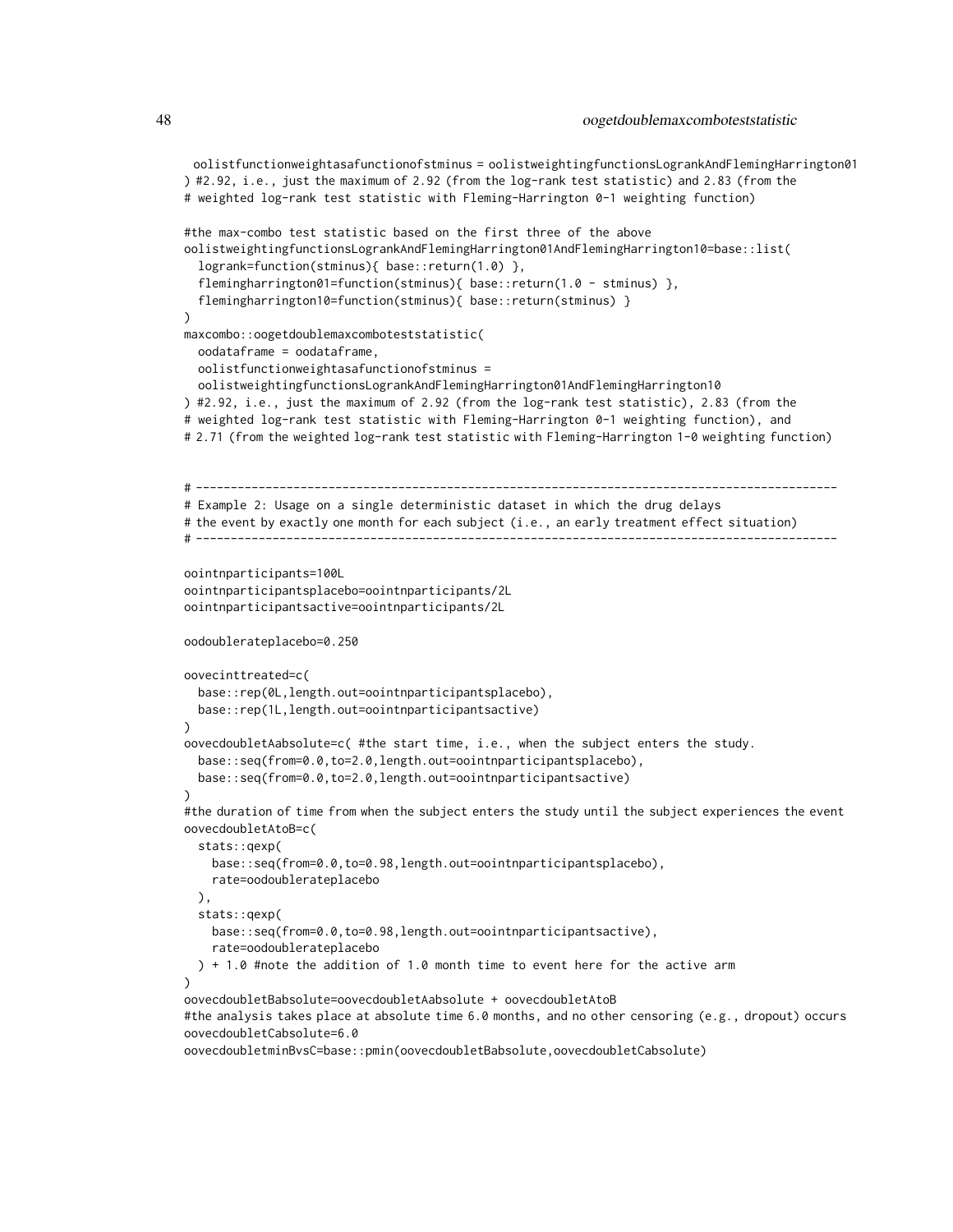```
oovecboolobservedB=(oovecdoubletBabsolute < oovecdoubletCabsolute)
oovecboolobservedC=(oovecdoubletCabsolute <= oovecdoubletBabsolute)
oodataframe=dplyr::tibble(id=1L:oointnparticipants,
                          treated=oovecinttreated,
                          Atime=oovecdoubletAabsolute,
                          Btime=oovecdoubletminBvsC,
                          Bobserved=oovecboolobservedB,
                          Ctime=oovecdoubletminBvsC,
                          Cobserved=oovecboolobservedC)
#standardized log-rank test statistic
oolistweightingfunctionsJustLogrank=base::list(
  logrank=function(stminus){ base::return(1.0) }
)
maxcombo::oogetdoublemaxcomboteststatistic(
 oodataframe = oodataframe,
 oolistfunctionweightasafunctionofstminus = oolistweightingfunctionsJustLogrank
) #1.66
#standardized weighted log-rank test statistic with Fleming-Harrington 0-1 weighting function,
#which places greater weight on later times
oolistweightingfunctionsJustFlemingHarrington01=base::list(
 flemingharrington01=function(stminus){ base::return(1.0 - stminus) }
)
maxcombo::oogetdoublemaxcomboteststatistic(
 oodataframe = oodataframe,
 oolistfunctionweightasafunctionofstminus = oolistweightingfunctionsJustFlemingHarrington01
) #0.53
#standardized weighted log-rank test statistic with Fleming-Harrington 1-0 weighting function,
#which places greater weight on earlier times
oolistweightingfunctionsJustFlemingHarrington10=base::list(
 flemingharrington10=function(stminus){ base::return(stminus) }
\lambdamaxcombo::oogetdoublemaxcomboteststatistic(
 oodataframe = oodataframe,
 oolistfunctionweightasafunctionofstminus = oolistweightingfunctionsJustFlemingHarrington10
) #2.07
#the max-combo test statistic based on the first two of the above
oolistweightingfunctionsLogrankAndFlemingHarrington01=base::list(
 logrank=function(stminus){ base::return(1.0) },
  flemingharrington01=function(stminus){ base::return(1.0 - stminus) }
\lambdamaxcombo::oogetdoublemaxcomboteststatistic(
 oodataframe = oodataframe,
 oolistfunctionweightasafunctionofstminus = oolistweightingfunctionsLogrankAndFlemingHarrington01
) #1.66, i.e., just the maximum of 1.66 (from the log-rank test statistic) and 0.53 (from the
# weighted log-rank test statistic with Fleming-Harrington 0-1 weighting function)
#the max-combo test statistic based on the first three of the above
```

```
oolistweightingfunctionsLogrankAndFlemingHarrington01AndFlemingHarrington10=base::list(
```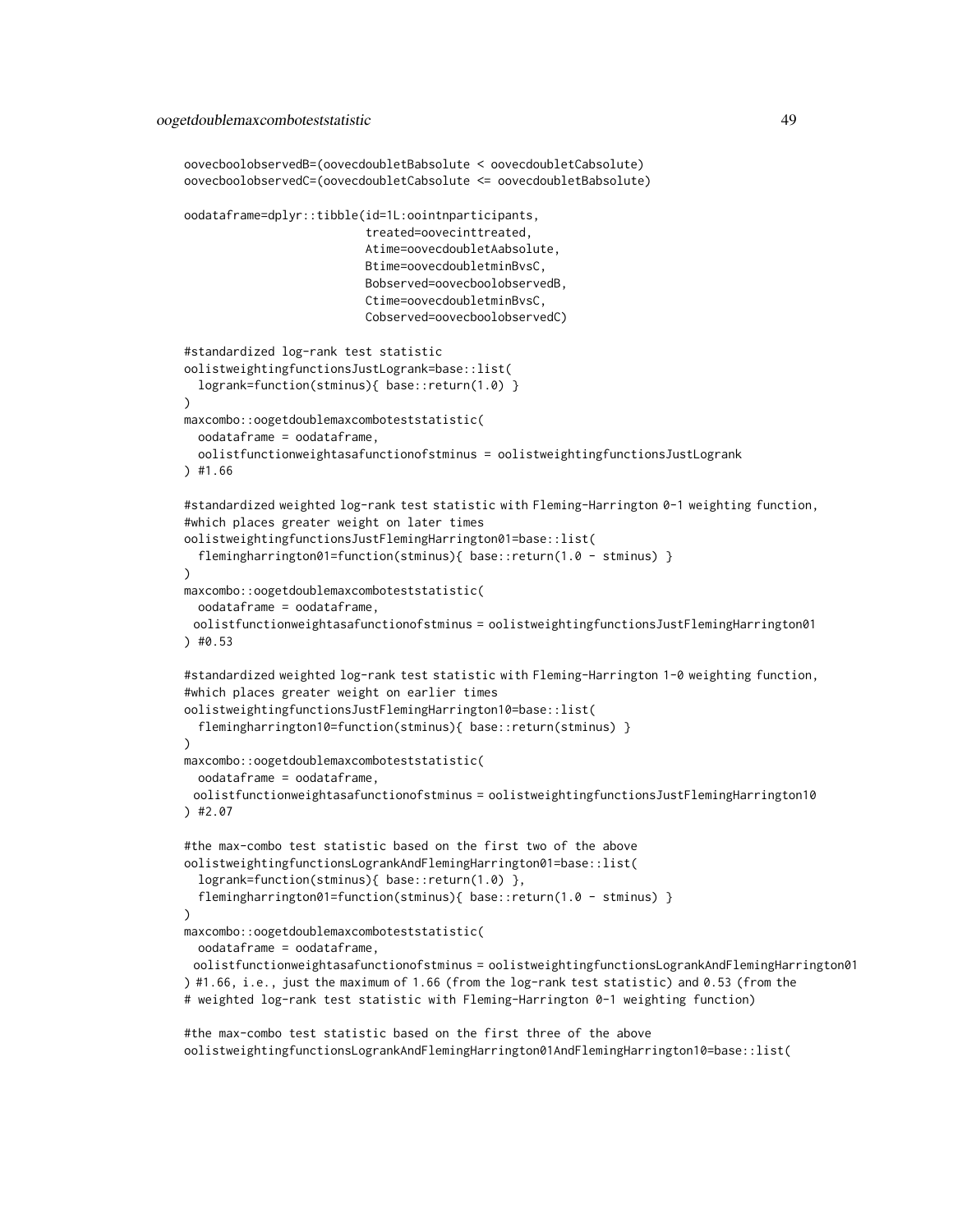```
logrank=function(stminus){ base::return(1.0) },
  flemingharrington01=function(stminus){ base::return(1.0 - stminus) },
 flemingharrington10=function(stminus){ base::return(stminus) }
\lambdamaxcombo::oogetdoublemaxcomboteststatistic(
 oodataframe = oodataframe,
 oolistfunctionweightasafunctionofstminus =
 oolistweightingfunctionsLogrankAndFlemingHarrington01AndFlemingHarrington10
) #2.07, i.e., just the maximum of 1.66 (from the log-rank test statistic), 0.53 (from the
# weighted log-rank test statistic with Fleming-Harrington 0-1 weighting function), and
# 2.07 (from the weighted log-rank test statistic with Fleming-Harrington 1-0 weighting function)
# -------------------------------------------------------------------------------------------------
# Example 3: Usage on a single deterministic dataset in which subjects in the placebo arm all have
# the event after being on the study for 1.2 months (i.e., a delayed treatment effect situation)
# -----------------------------
oointnparticipants=100L
oointnparticipantsplacebo=oointnparticipants/2L
oointnparticipantsactive=oointnparticipants/2L
oodoublerateactive=0.250
oovecinttreated=c(
 base::rep(0L,length.out=oointnparticipantsplacebo),
 base::rep(1L,length.out=oointnparticipantsactive)
)
oovecdoubletAabsolute=c( #the start time, i.e., when the subject enters the study.
 base::seq(from=0.0,to=2.0,length.out=oointnparticipantsplacebo),
 base::seq(from=0.0,to=2.0,length.out=oointnparticipantsactive)
)
#the duration of time from when the subject enters the study until the subject experiences the event
oovecdoubletAtoB=c(
 base::ifelse(
    stats::qexp(
      base::seq(from=0.0,to=0.98,length.out=oointnparticipantsplacebo),
      rate=oodoublerateactive
    ) <= 1.2,
    stats::qexp(
      base::seq(from=0.0,to=0.98,length.out=oointnparticipantsplacebo),
      rate=oodoublerateactive
   ),
   1.2
 ),
 stats::qexp(
   base::seq(from=0.0,to=0.98,length.out=oointnparticipantsactive),
    rate=oodoublerateactive
 )
\lambdaoovecdoubletBabsolute=oovecdoubletAabsolute + oovecdoubletAtoB
#the analysis takes place at absolute time 6.0 months, and no other censoring (e.g., dropout) occurs
```
oovecdoubletCabsolute=6.0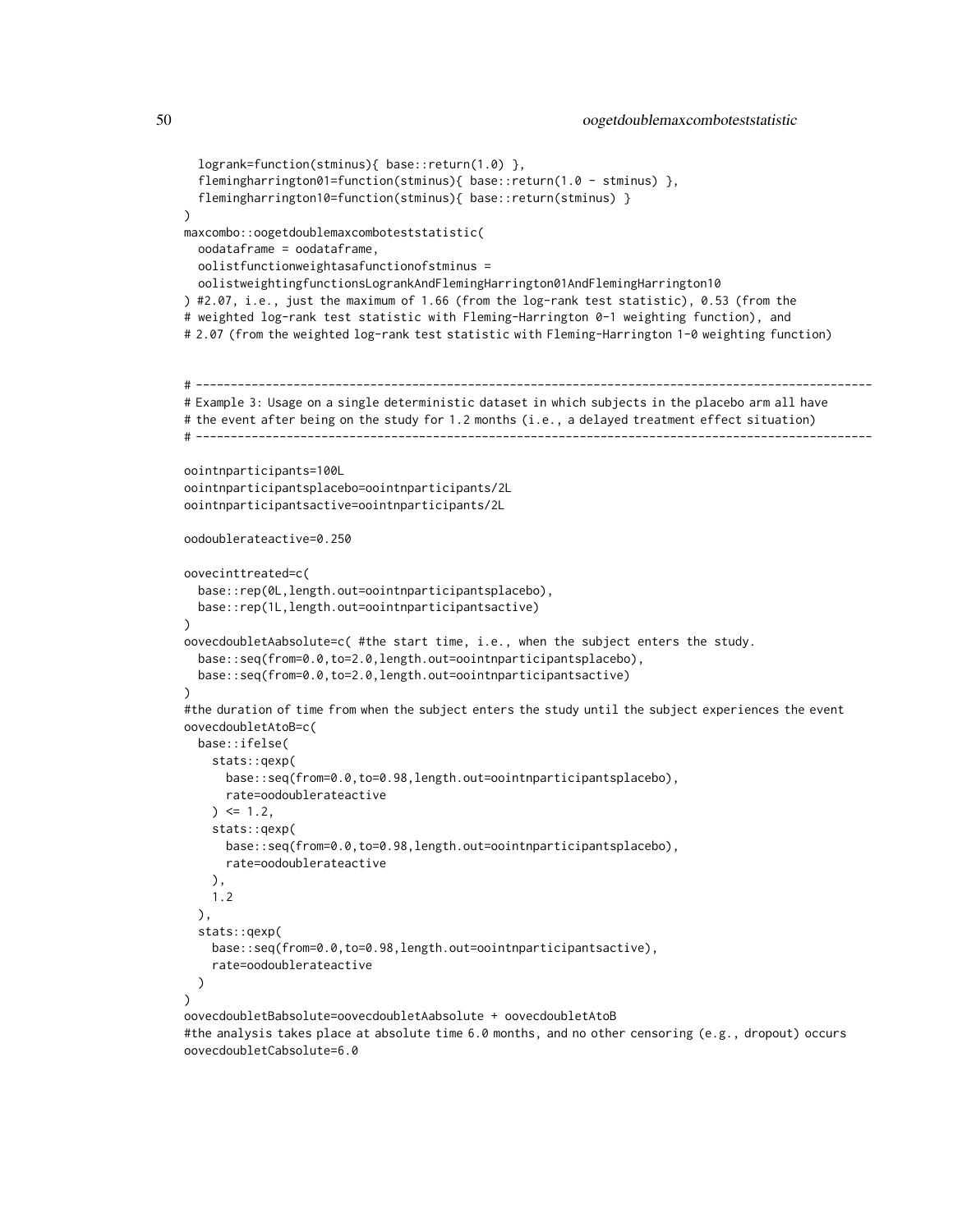```
oovecdoubletminBvsC=base::pmin(oovecdoubletBabsolute,oovecdoubletCabsolute)
oovecboolobservedB=(oovecdoubletBabsolute < oovecdoubletCabsolute)
oovecboolobservedC=(oovecdoubletCabsolute <= oovecdoubletBabsolute)
oodataframe=dplyr::tibble(id=1L:oointnparticipants,
                          treated=oovecinttreated,
                          Atime=oovecdoubletAabsolute,
                          Btime=oovecdoubletminBvsC,
                          Bobserved=oovecboolobservedB,
                          Ctime=oovecdoubletminBvsC,
                          Cobserved=oovecboolobservedC)
#standardized log-rank test statistic
oolistweightingfunctionsJustLogrank=base::list(
 logrank=function(stminus){ base::return(1.0) }
)
maxcombo::oogetdoublemaxcomboteststatistic(
 oodataframe = oodataframe,
 oolistfunctionweightasafunctionofstminus = oolistweightingfunctionsJustLogrank
) #1.55
#standardized weighted log-rank test statistic with Fleming-Harrington 0-1 weighting function,
#which places greater weight on later times
oolistweightingfunctionsJustFlemingHarrington01=base::list(
 flemingharrington01=function(stminus){ base::return(1.0 - stminus) }
)
maxcombo::oogetdoublemaxcomboteststatistic(
 oodataframe = oodataframe,
 oolistfunctionweightasafunctionofstminus = oolistweightingfunctionsJustFlemingHarrington01
) #2.28
#standardized weighted log-rank test statistic with Fleming-Harrington 1-0 weighting function,
#which places greater weight on earlier times
oolistweightingfunctionsJustFlemingHarrington10=base::list(
  flemingharrington10=function(stminus){ base::return(stminus) }
\lambdamaxcombo::oogetdoublemaxcomboteststatistic(
 oodataframe = oodataframe,
 oolistfunctionweightasafunctionofstminus = oolistweightingfunctionsJustFlemingHarrington10
) #1.35
#the max-combo test statistic based on the first two of the above
oolistweightingfunctionsLogrankAndFlemingHarrington01=base::list(
 logrank=function(stminus){ base::return(1.0) },
  flemingharrington01=function(stminus){ base::return(1.0 - stminus) }
)
maxcombo::oogetdoublemaxcomboteststatistic(
 oodataframe = oodataframe,
 oolistfunctionweightasafunctionofstminus = oolistweightingfunctionsLogrankAndFlemingHarrington01
) #2.28, i.e., just the maximum of 1.55 (from the log-rank test statistic) and 2.28 (from the
# weighted log-rank test statistic with Fleming-Harrington 0-1 weighting function)
```
#the max-combo test statistic based on the first three of the above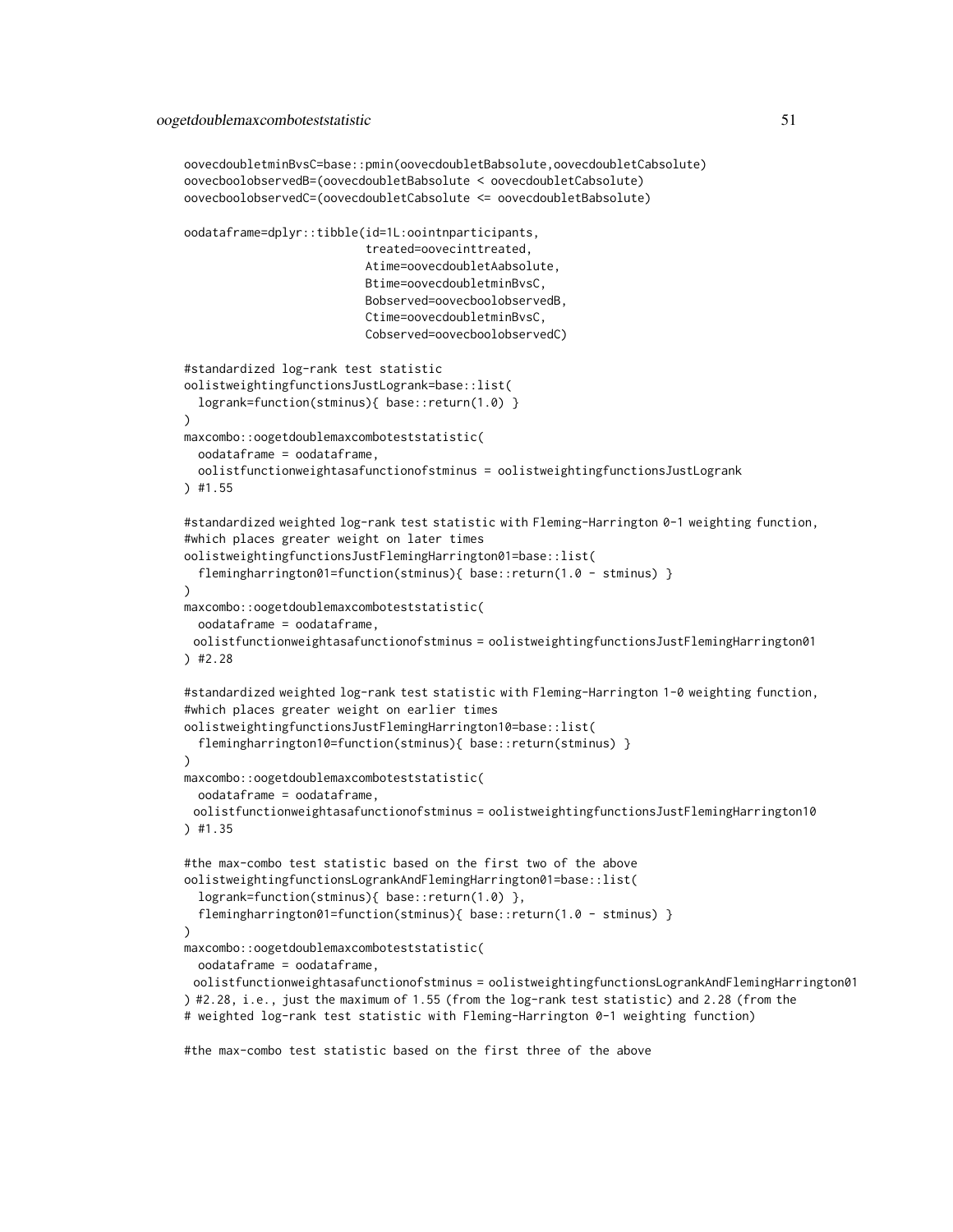oolistweightingfunctionsLogrankAndFlemingHarrington01AndFlemingHarrington10=base::list( logrank=function(stminus){ base::return(1.0) },

```
flemingharrington01=function(stminus){    base::return(1.0 - stminus)    },
```

```
flemingharrington10=function(stminus){ base::return(stminus) }
```
)

maxcombo::oogetdoublemaxcomboteststatistic(

oodataframe = oodataframe,

oolistfunctionweightasafunctionofstminus =

- oolistweightingfunctionsLogrankAndFlemingHarrington01AndFlemingHarrington10
- ) #2.28, i.e., just the maximum of 1.55 (from the log-rank test statistic), 2.28 (from the
- # weighted log-rank test statistic with Fleming-Harrington 0-1 weighting function), and
- # 1.35 (from the weighted log-rank test statistic with Fleming-Harrington 1-0 weighting function)